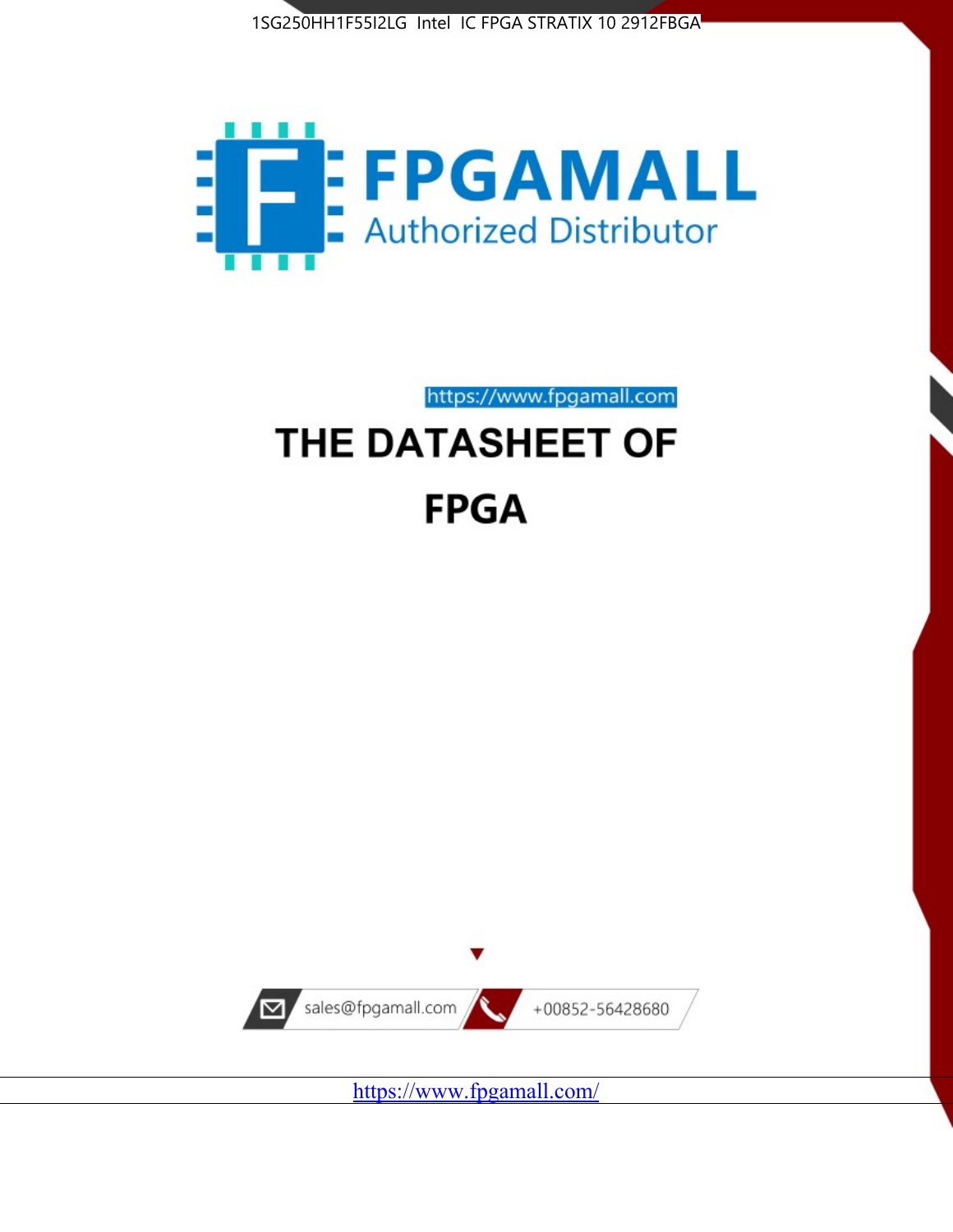1SG250HH1F55I2LG Intel IC FPGA STRATIX 10 2912FBGA



# **Intel® Stratix® 10 GX/SX Device Overview**



**S10-OVERVIEW | 2020.04.30** Latest document on the web: **[PDF](https://www.intel.com/content/dam/www/programmable/us/en/pdfs/literature/hb/stratix-10/s10-overview.pdf)** | **[HTML](https://www.intel.com/content/www/us/en/programmable/documentation/joc1442261161666.html)**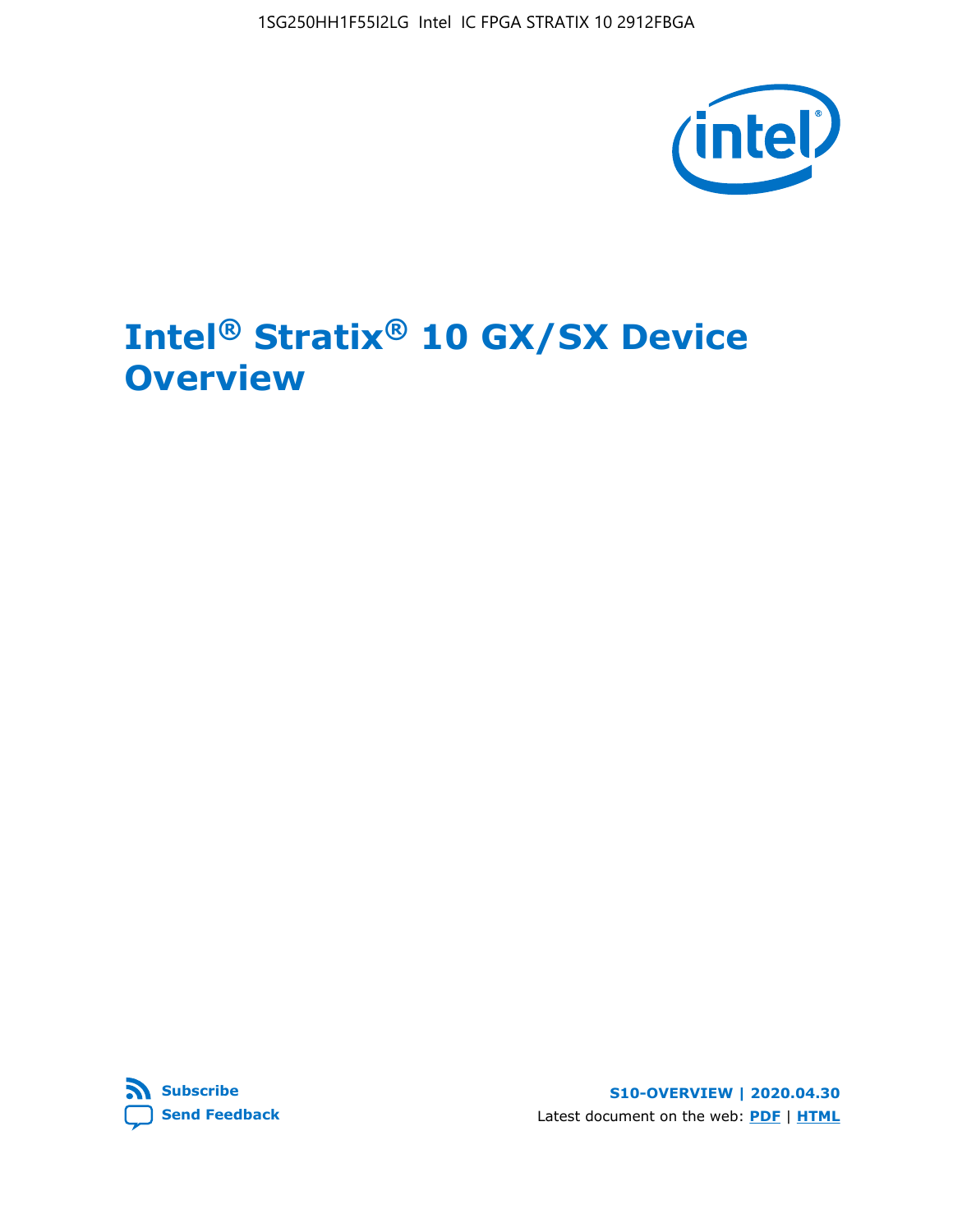

*Contents*

# **Contents**

| 1.26. Document Revision History for the Intel Stratix 10 GX/SX Device Overview36 |  |
|----------------------------------------------------------------------------------|--|

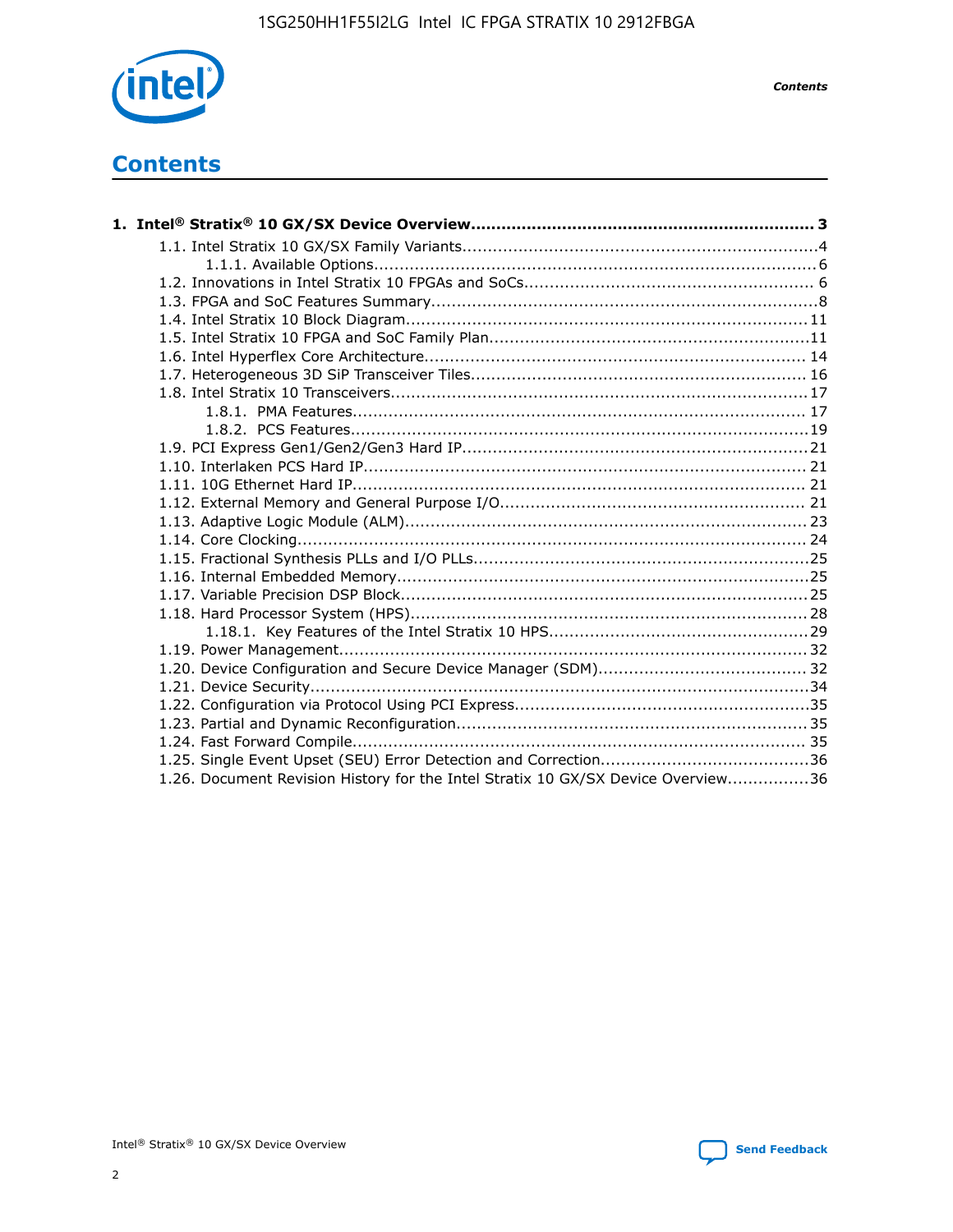**S10-OVERVIEW | 2020.04.30**

**[Send Feedback](mailto:FPGAtechdocfeedback@intel.com?subject=Feedback%20on%20Intel%20Stratix%2010%20GX/SX%20Device%20Overview%20(S10-OVERVIEW%202020.04.30)&body=We%20appreciate%20your%20feedback.%20In%20your%20comments,%20also%20specify%20the%20page%20number%20or%20paragraph.%20Thank%20you.)**



# **1. Intel® Stratix® 10 GX/SX Device Overview**

Intel's 14 nm Intel® Stratix® 10 GX FPGAs and SX SoCs deliver 2X the core performance and up to 70% lower power over previous generation high-performance FPGAs.

Featuring several groundbreaking innovations, including the all new Intel Hyperflex™ core architecture, this device family enables you to meet the demand for everincreasing bandwidth and processing performance in your most advanced applications, while meeting your power budget.

With an embedded hard processor system (HPS) based on a quad-core 64 bit Arm\* Cortex\*-A53, the Intel Stratix 10 SoC devices deliver power efficient, application-class processing and allow designers to extend hardware virtualization into the FPGA fabric. Intel Stratix 10 SoC devices demonstrate Intel's commitment to high-performance SoCs and extend Intel's leadership in programmable devices featuring an Arm-based processor system.

Important innovations in Intel Stratix 10 FPGAs and SoCs include:

- All new Intel Hyperflex core architecture delivering 2X the core performance compared to previous generation high-performance FPGAs
- Intel 14 nm tri-gate (FinFET) technology
- Heterogeneous 3D System-in-Package (SiP) technology
- Core fabric with up to 10.2 million logic elements (LEs)
- Up to 96 full duplex transceiver channels on heterogeneous 3D SiP transceiver tiles
- Transceiver data rates up to 28.3 Gbps chip-to-chip/module and backplane performance
- M20K (20 Kb) internal SRAM memory blocks
- Fractional synthesis and ultra-low jitter LC tank based transmit phase locked loops (PLLs)
- Hard PCI Express<sup>®</sup> Gen3 x16 intellectual property (IP) blocks
- Hard 10GBASE-KR/40GBASE-KR4 Forward Error Correction (FEC) in every transceiver channel
- Hard memory controllers and PHY supporting DDR4 rates up to 2666 Mbps per pin
- Hard fixed-point and IEEE 754 compliant hard floating-point variable precision digital signal processing (DSP) blocks with up to 10 TFLOP compute performance with a power efficiency of 80 GFLOP per Watt
- Quad-core 64 bit Arm Cortex-A53 embedded processor running up to 1.5 GHz in SoC family variants
- Programmable clock tree synthesis for flexible, low power, low skew clock trees

Intel Corporation. All rights reserved. Agilex, Altera, Arria, Cyclone, Enpirion, Intel, the Intel logo, MAX, Nios, Quartus and Stratix words and logos are trademarks of Intel Corporation or its subsidiaries in the U.S. and/or other countries. Intel warrants performance of its FPGA and semiconductor products to current specifications in accordance with Intel's standard warranty, but reserves the right to make changes to any products and services at any time without notice. Intel assumes no responsibility or liability arising out of the application or use of any information, product, or service described herein except as expressly agreed to in writing by Intel. Intel customers are advised to obtain the latest version of device specifications before relying on any published information and before placing orders for products or services. \*Other names and brands may be claimed as the property of others.

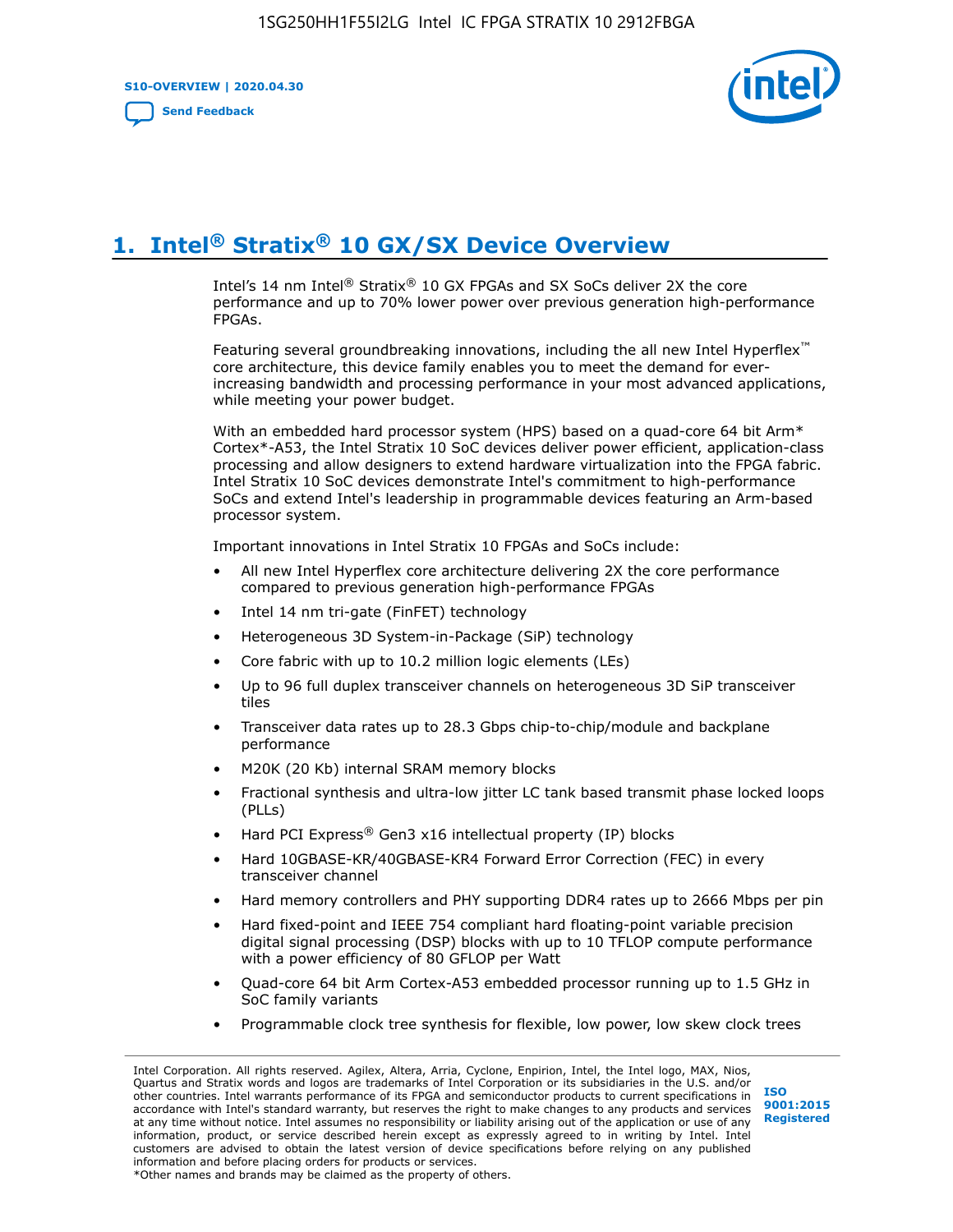

- Dedicated secure device manager (SDM) for:
	- Enhanced device configuration and security
	- AES-256, SHA-256/384 and ECDSA-256/384 encrypt/decrypt accelerators and authentication
	- Multi-factor authentication
	- Physically Unclonable Function (PUF) service and software programmable device configuration capability
- Comprehensive set of advanced power saving features delivering up to 70% lower power compared to previous generation high-performance FPGAs
- Non-destructive register state readback and writeback, to support ASIC prototyping and other applications

With these capabilities, Intel Stratix 10 FPGAs and SoCs are ideally suited for the most demanding applications in diverse markets such as:

- **Compute and Storage**—for custom servers, cloud computing and datacenter acceleration
- **Networking**—for Terabit, 400G and multi-100G bridging, aggregation, packet processing and traffic management
- **Optical Transport Networks**—for OTU4, 2xOTU4, 4xOTU4
- **Broadcast**—for high-end studio distribution, head end encoding/decoding, edge quadrature amplitude modulation (QAM)
- **Military**—for radar, electronic warfare, and secure communications
- **Medical**—for diagnostic scanners and diagnostic imaging
- **Test and Measurement**—for protocol and application testers
- **Wireless**—for next-generation 5G networks
- **ASIC Prototyping**—for designs that require the largest FPGA fabric with the highest I/O count

## **1.1. Intel Stratix 10 GX/SX Family Variants**

Intel Stratix 10 devices are available in FPGA (GX) and SoC (SX) variants.

- **Intel Stratix 10 GX** devices deliver up to 1 GHz core fabric performance and contain up to 10.2 million LEs in the fabric. They also feature up to 96 general purpose transceivers on separate transceiver tiles, and 2666 Mbps DDR4 external memory interface performance. The transceivers are capable of up to 28.3 Gbps short reach and across the backplane. These devices are optimized for FPGA applications that require the highest transceiver bandwidth and core fabric performance, with the power efficiency of Intel's 14 nm tri-gate process technology.
- **Intel Stratix 10 SX** devices have a feature set that is identical to Intel Stratix 10 GX devices, with the addition of an embedded quad-core 64 bit Arm Cortex A53 hard processor system.

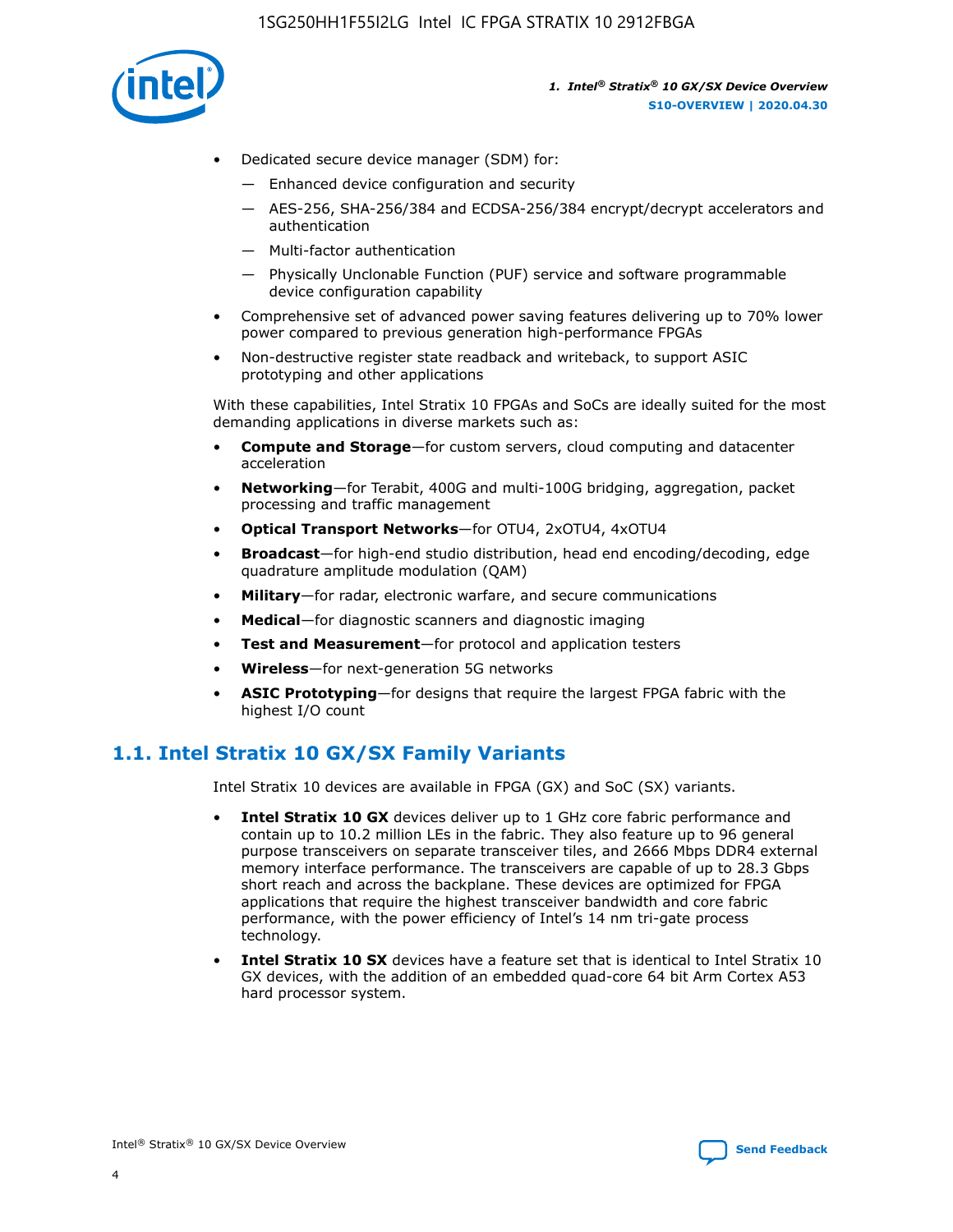

Common to all Intel Stratix 10 family variants is a high-performance fabric based on the new Intel Hyperflex core architecture that includes additional Hyper-Registers throughout the interconnect routing and at the inputs of all functional blocks. The core fabric also contains an enhanced logic array utilizing Intel's adaptive logic module (ALM) and a rich set of high performance building blocks including:

- M20K (20 Kb) embedded memory blocks
- Variable precision DSP blocks with hard IEEE 754 compliant floating-point units
- Fractional synthesis and integer PLLs
- Hard memory controllers and PHY for external memory interfaces
- General purpose IO cells

To clock these building blocks, Intel Stratix 10 devices use programmable clock tree synthesis, which uses dedicated clock tree routing to synthesize only those branches of the clock trees required for the application. All devices support in-system, finegrained partial reconfiguration of the logic array, allowing logic to be added and subtracted from the system while it is operating.

All family variants also contain high speed serial transceivers, containing both the physical medium attachment (PMA) and the physical coding sublayer (PCS), which can be used to implement a variety of industry standard and proprietary protocols. In addition to the hard PCS, Intel Stratix 10 devices contain multiple instantiations of PCI Express hard IP that supports Gen1/Gen2/Gen3 rates in x1/x2/x4/x8/x16 lane configurations, and hard 10GBASE-KR/40GBASE-KR4 FEC for every transceiver. The hard PCS, FEC, and PCI Express IP free up valuable core logic resources, save power, and increase your productivity.

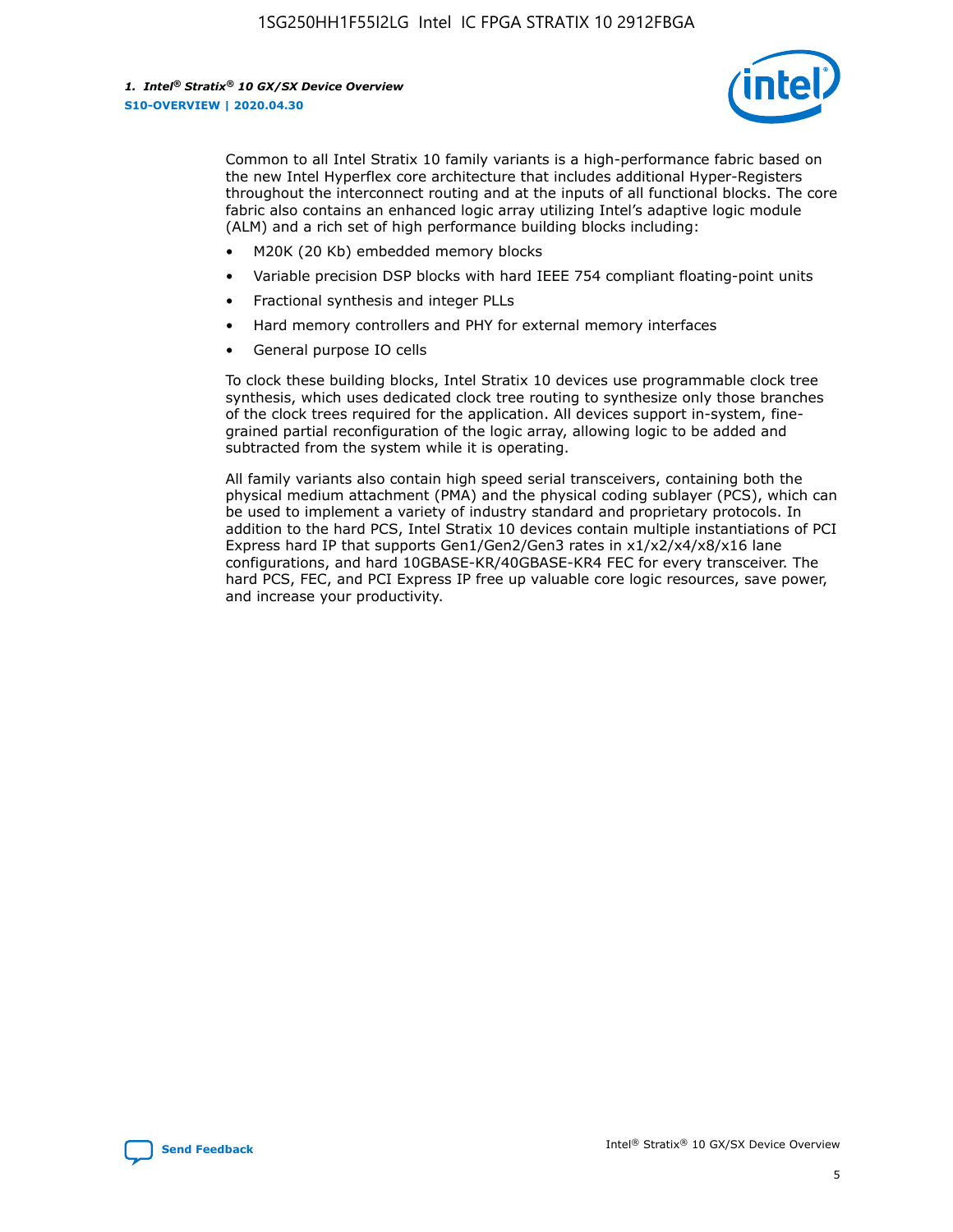

## **1.1.1. Available Options**

#### **Figure 1. Sample Ordering Code and Available Options for Intel Stratix 10 Devices**



## **Related Information**

[My Intel Support](https://www.intel.com/content/www/us/en/programmable/my-intel/mal-home.html)

## **1.2. Innovations in Intel Stratix 10 FPGAs and SoCs**

Intel Stratix 10 FPGAs and SoCs deliver many significant improvements over the previous generation high-performance Stratix V FPGAs.

#### **Table 1. Key Features of Intel Stratix 10 Devices Compared to Stratix V Devices**

| <b>Feature</b>            | <b>Stratix V FPGAs</b>                                           | <b>Intel Stratix 10 FPGAs and SoCs</b>                                        |
|---------------------------|------------------------------------------------------------------|-------------------------------------------------------------------------------|
| <b>Process technology</b> | 28 nm TSMC (planar<br>transistor)                                | 14 nm Intel tri-gate (FinFET)                                                 |
| Hard processor core       | None                                                             | Quad-core 64 bit Arm Cortex-A53<br>(SoC only)                                 |
| Core architecture         | Conventional core architecture<br>with conventional interconnect | Intel Hyperflex core architecture with<br>Hyper-Registers in the interconnect |
|                           |                                                                  | continued                                                                     |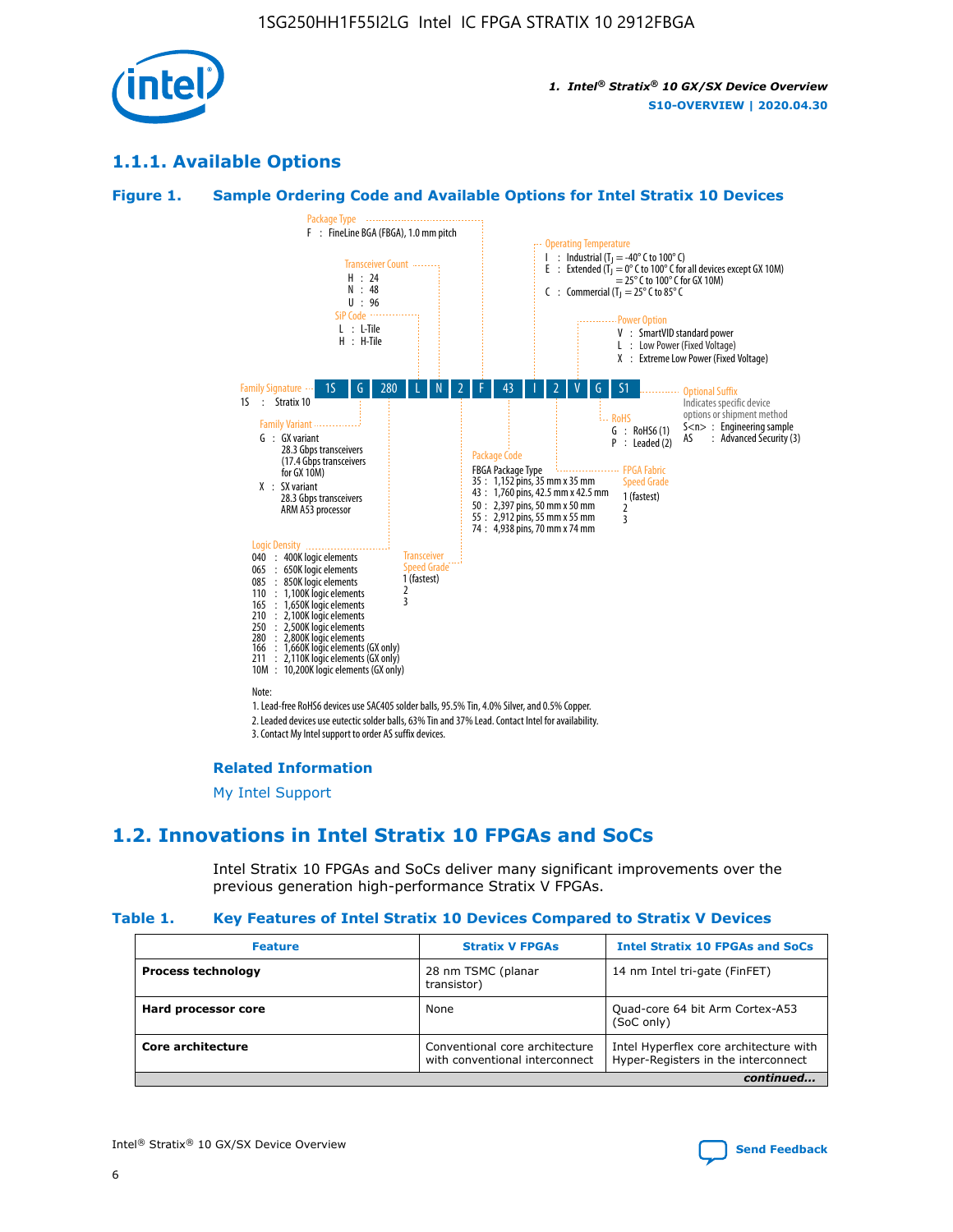

| <b>Feature</b>                                   | <b>Stratix V FPGAs</b>                                                              | <b>Intel Stratix 10 FPGAs and SoCs</b>                                                                                                       |
|--------------------------------------------------|-------------------------------------------------------------------------------------|----------------------------------------------------------------------------------------------------------------------------------------------|
| Core performance                                 | 500 MHz                                                                             | 1 GHz                                                                                                                                        |
| <b>Power dissipation</b>                         | 1x                                                                                  | As low as $0.3x$                                                                                                                             |
| Logic density                                    | 952 KLE                                                                             | 10,200 KLE                                                                                                                                   |
| <b>Embedded memory (M20K)</b>                    | 52 Mbits                                                                            | 253 Mbits                                                                                                                                    |
| 18x19 multipliers                                | 3,926                                                                               | 11,520                                                                                                                                       |
|                                                  | Note: Multiplier is 18x18 in<br>Stratix V devices.                                  | Note: Multiplier is 18x19 in Intel<br>Stratix 10 devices.                                                                                    |
| <b>Floating point DSP capability</b>             | Up to 1 TFLOP, requires soft<br>floating point adder and<br>multiplier              | Up to 10 TFLOP, hard IEEE 754<br>compliant single precision floating<br>point adder and multiplier                                           |
| <b>Maximum transceivers</b>                      | 66                                                                                  | 96                                                                                                                                           |
| Maximum transceiver data rate (chip-to-<br>chip) | 28.05 Gbps                                                                          | 26.6 Gbps L-Tile<br>28.3 Gbps H-Tile                                                                                                         |
| Maximum transceiver data rate (backplane)        | 12.5 Gbps                                                                           | 12.5 Gbps L-Tile<br>28.3 Gbps H-Tile                                                                                                         |
| Hard memory controller                           | None                                                                                | DDR4 @ 1333 MHz/2666 Mbps<br>DDR3 @ 1067 MHz/2133 Mbps                                                                                       |
| <b>Hard protocol IP</b>                          | PCIe* Gen3 x8 (up to 4<br>instances)                                                | PCIe Gen3 x16 (up to 4 instances)<br>SR-IOV (4 physical functions / 2k<br>virtual functions) on H-Tile devices<br>10GBASE-KR/40GBASE-KR4 FEC |
| <b>Core clocking and PLLs</b>                    | Global, quadrant and regional<br>clocks supported by fractional-<br>synthesis fPLLs | Programmable clock tree synthesis<br>supported by fractional synthesis<br>fPLLs and integer IO PLLs                                          |
| Register state readback and writeback            | Not available                                                                       | Non-destructive register state<br>readback and writeback for ASIC<br>prototyping and other applications                                      |

These innovations result in the following improvements:

- **Improved Core Logic Performance**: The Intel Hyperflex core architecture combined with 14 nm Intel tri-gate technology allows Intel Stratix 10 devices to achieve 2X the core performance compared to the previous generation
- **Lower Power**: Intel Stratix 10 devices use up to 70% lower power compared to the previous generation, enabled by 14 nm Intel tri-gate technology, the Intel Hyperflex core architecture, and optional power saving features built into the architecture
- **Higher Density**: Intel Stratix 10 devices offer three times the level of integration, with up to 10.2 million logic elements (LEs), over 253 Mbits of embedded memory blocks (M20K), and 11,520 18x19 multipliers
- **Embedded Processing**: Intel Stratix 10 SoCs feature a Quad-Core 64 bit Arm Cortex-A53 processor optimized for power efficiency and software compatible with previous generation Arria® and Cyclone® SoC devices
- **Improved Transceiver Performance**: With up to 96 transceiver channels implemented in heterogeneous 3D SiP transceiver tiles, Intel Stratix 10 GX and SX devices support data rates up to 28.3 Gbps chip-to-chip and 28.3 Gbps across the backplane with signal conditioning circuits capable of equalizing over 30 dB of system loss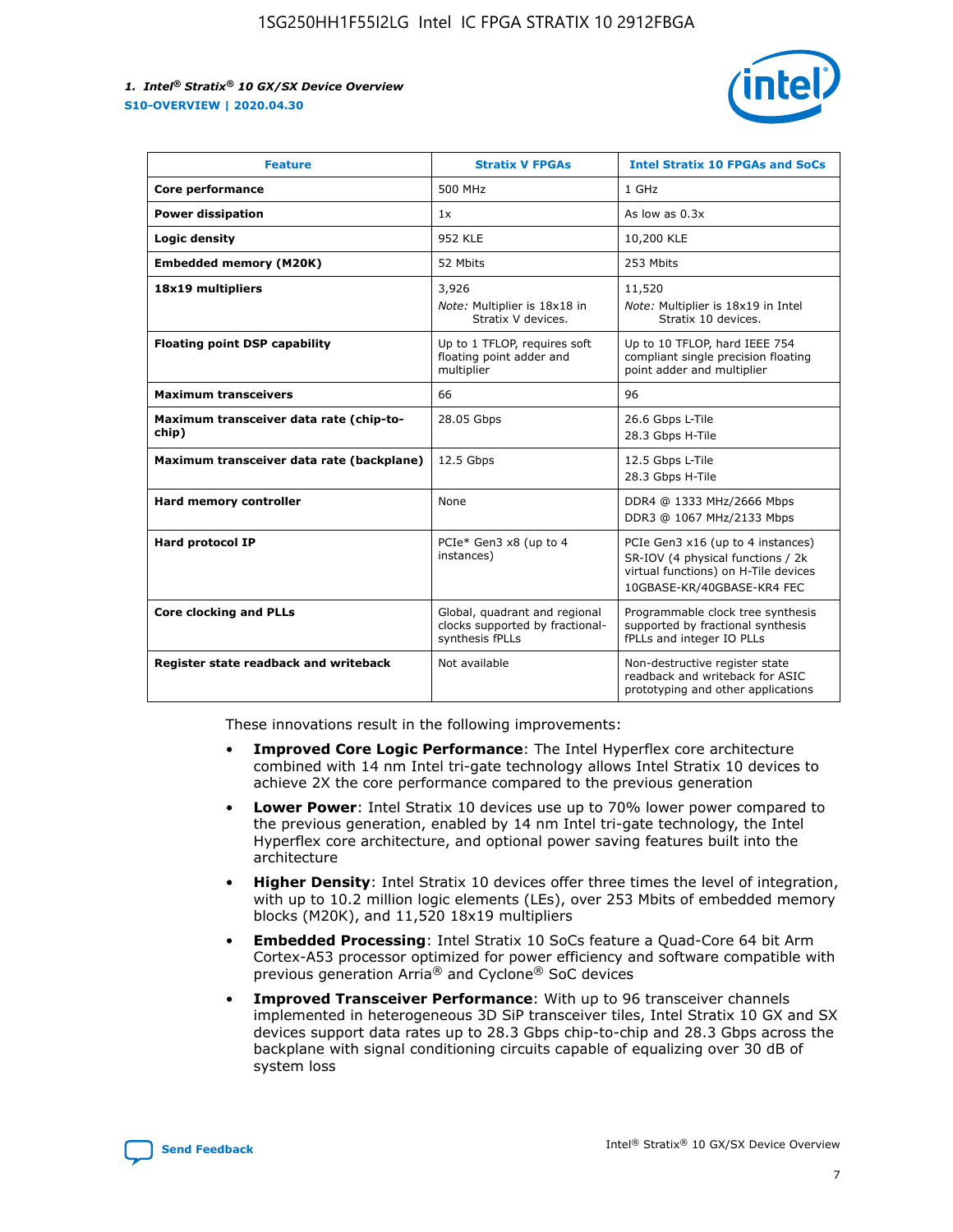

- **Improved DSP Performance**: The variable precision DSP block in Intel Stratix 10 devices features hard fixed and floating point capability, with up to 10 TFLOP IEEE754 single-precision floating point performance
- **Additional Hard IP**: Intel Stratix 10 devices include many more hard IP blocks than previous generation devices, with a hard memory controller included in each bank of 48 general purpose IOs, a hard PCIe Gen3 x16 full protocol stack in each transceiver tile, and a hard 10GBASE-KR/40GBASE-KR4 FEC in every transceiver channel
- **Enhanced Core Clocking**: Intel Stratix 10 devices feature programmable clock tree synthesis; clock trees are only synthesized where needed, increasing the flexibility and reducing the power dissipation of the clocking solution
- **Additional Core PLLs**: The core fabric in Intel Stratix 10 devices is supported by both integer IO PLLs and fractional synthesis fPLLs, resulting in a greater total number of PLLs available than the previous generation

## **1.3. FPGA and SoC Features Summary**

## **Table 2. Intel Stratix 10 FPGA and SoC Common Device Features**

| <b>Feature</b>                   | <b>Description</b>                                                                                                                                                                                                                                                                                                                                                                                                                                                                                                                                                                                                                                                             |
|----------------------------------|--------------------------------------------------------------------------------------------------------------------------------------------------------------------------------------------------------------------------------------------------------------------------------------------------------------------------------------------------------------------------------------------------------------------------------------------------------------------------------------------------------------------------------------------------------------------------------------------------------------------------------------------------------------------------------|
| Technology                       | 14 nm Intel tri-gate (FinFET) process technology<br>٠<br>SmartVID controlled core voltage, standard power devices<br>0.85-V fixed core voltage, low static power devices available                                                                                                                                                                                                                                                                                                                                                                                                                                                                                             |
| Low power serial<br>transceivers | Up to 96 total transceivers available<br>٠<br>Continuous operating range of 1 Gbps to 28.3 Gbps for Intel Stratix 10 GX/SX devices<br>Backplane support up to 28.3 Gbps for Intel Stratix 10 GX/SX devices<br>$\bullet$<br>Extended range down to 125 Mbps with oversampling<br>ATX transmit PLLs with user-configurable fractional synthesis capability<br>٠<br>XFP, SFP+, OSFP/OSFP28, CFP/CFP2/CFP4 optical module support<br>• Adaptive linear and decision feedback equalization<br>Transmit pre-emphasis and de-emphasis<br>Dynamic partial reconfiguration of individual transceiver channels<br>On-chip instrumentation (Eye Viewer non-intrusive data eye monitoring) |
| General purpose I/Os             | Up to 2,304 total GPIO available<br>$\bullet$<br>1.6 Gbps LVDS-every pair can be configured as an input or output<br>1333 MHz/2666 Mbps DDR4 external memory interface<br>1067 MHz/2133 Mbps DDR3 external memory interface<br>• 1.2 V to 3.3 $V^{(1)}$ single-ended LVCMOS/LVTTL interfacing<br>On-chip termination (OCT)                                                                                                                                                                                                                                                                                                                                                     |
| Embedded hard IP                 | • PCIe Gen1/Gen2/Gen3 complete protocol stack, x1/x2/x4/x8/x16 end point and root<br>port<br>DDR4/DDR3 hard memory controller (RLDRAM3/QDR II+/QDR IV using soft memory<br>controller)<br>Multiple hard IP instantiations in each device<br>$\bullet$<br>• Single Root I/O Virtualization (SR-IOV)                                                                                                                                                                                                                                                                                                                                                                             |
| Transceiver hard IP              | 10GBASE-KR/40GBASE-KR4 Forward Error Correction (FEC)<br>$\bullet$<br>10G Ethernet PCS<br>٠<br>PCI Express PIPE interface<br>continued                                                                                                                                                                                                                                                                                                                                                                                                                                                                                                                                         |
|                                  |                                                                                                                                                                                                                                                                                                                                                                                                                                                                                                                                                                                                                                                                                |

<sup>(1)</sup> Available in some configurations only

8

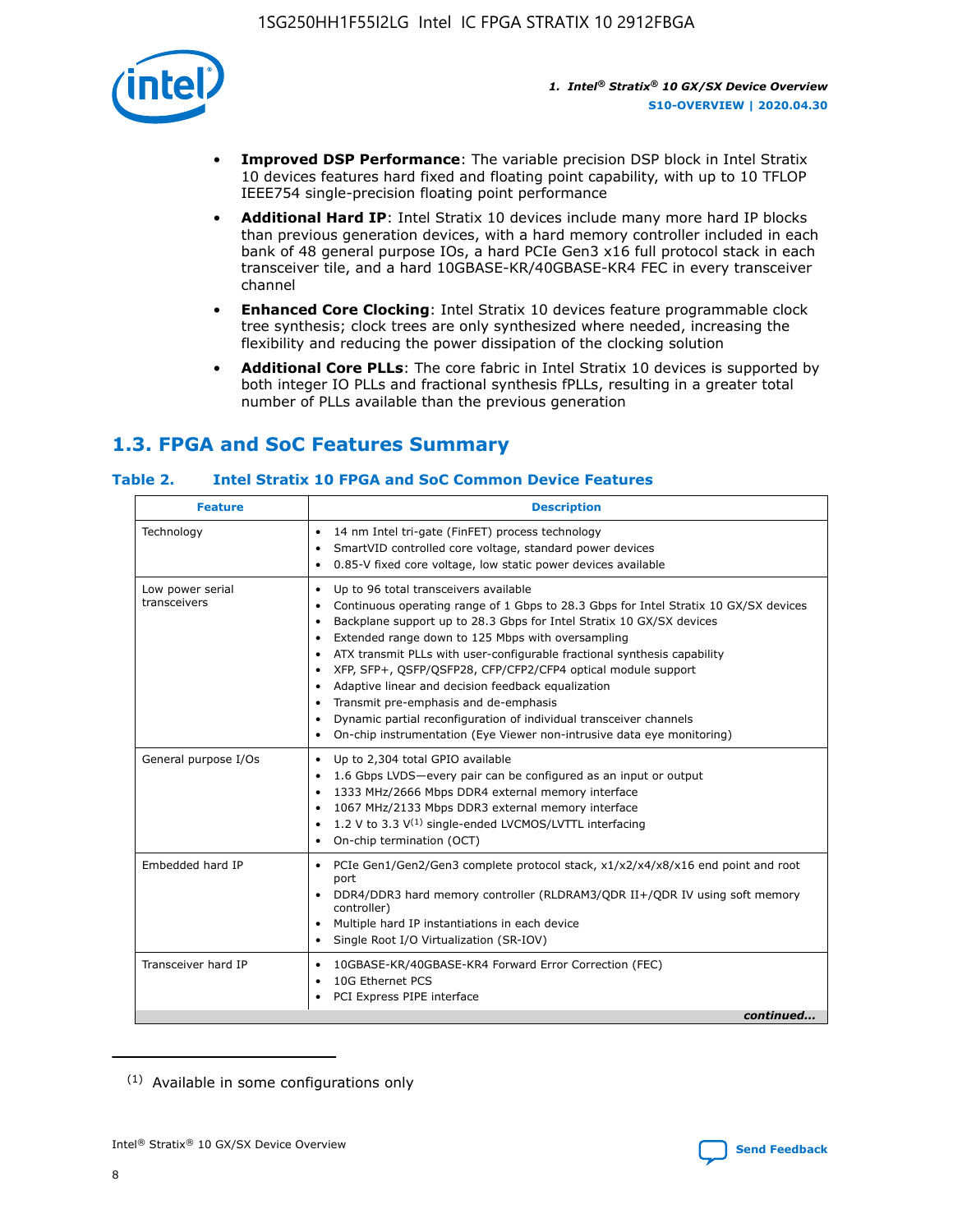

| <b>Feature</b>                   | <b>Description</b>                                                                                                                                                                                                                                                                                                                                                                                                                                                    |  |  |  |
|----------------------------------|-----------------------------------------------------------------------------------------------------------------------------------------------------------------------------------------------------------------------------------------------------------------------------------------------------------------------------------------------------------------------------------------------------------------------------------------------------------------------|--|--|--|
|                                  | Interlaken PCS<br>$\bullet$<br>Gigabit Ethernet PCS<br>$\bullet$<br>Deterministic latency support for Common Public Radio Interface (CPRI) PCS<br>$\bullet$<br>Fast lock-time support for Gigabit Passive Optical Networking (GPON) PCS<br>$\bullet$<br>8B/10B, 64B/66B, 64B/67B encoders and decoders<br>Custom mode support for proprietary protocols                                                                                                               |  |  |  |
| Power management                 | SmartVID controlled core voltage, standard power devices<br>$\bullet$<br>0.85-V fixed core voltage, low static power devices available<br>$\bullet$<br>Intel Quartus <sup>®</sup> Prime Pro Edition integrated power analysis<br>$\bullet$                                                                                                                                                                                                                            |  |  |  |
| High performance core fabric     | Intel Hyperflex core architecture with Hyper-Registers throughout the interconnect<br>routing and at the inputs of all functional blocks<br>Enhanced adaptive logic module (ALM)<br>$\bullet$<br>Improved multi-track routing architecture reduces congestion and improves compile<br>times<br>Hierarchical core clocking architecture with programmable clock tree synthesis<br>$\bullet$<br>Fine-grained partial reconfiguration                                    |  |  |  |
| Internal memory blocks           | M20K-20 Kb with hard ECC support<br>$\bullet$<br>MLAB-640 bit distributed LUTRAM<br>$\bullet$                                                                                                                                                                                                                                                                                                                                                                         |  |  |  |
| Variable precision DSP<br>blocks | IEEE 754-compliant hard single-precision floating point capability<br>$\bullet$<br>Supports signal processing with precision ranging from 18x19 up to 54x54<br>$\bullet$<br>Native 27x27 and 18x19 multiply modes<br>$\bullet$<br>64 bit accumulator and cascade for systolic FIRs<br>Internal coefficient memory banks<br>Pre-adder/subtractor improves efficiency<br>$\bullet$<br>Additional pipeline register increases performance and reduces power<br>$\bullet$ |  |  |  |
| Phase locked loops (PLL)         | Fractional synthesis PLLs (fPLL) support both fractional and integer modes<br>$\bullet$<br>Fractional mode with third-order delta-sigma modulation<br>Precision frequency synthesis<br>$\bullet$<br>Integer PLLs adjacent to general purpose I/Os, support external memory, and LVDS<br>$\bullet$<br>interfaces, clock delay compensation, zero delay buffering                                                                                                       |  |  |  |
| Core clock networks              | 1 GHz fabric clocking<br>$\bullet$<br>667 MHz external memory interface clocking, supports 2666 Mbps DDR4 interface<br>٠<br>800 MHz LVDS interface clocking, supports 1600 Mbps LVDS interface<br>$\bullet$<br>Programmable clock tree synthesis, backwards compatible with global, regional and<br>$\bullet$<br>peripheral clock networks<br>Clocks only synthesized where needed, to minimize dynamic power<br>continued                                            |  |  |  |

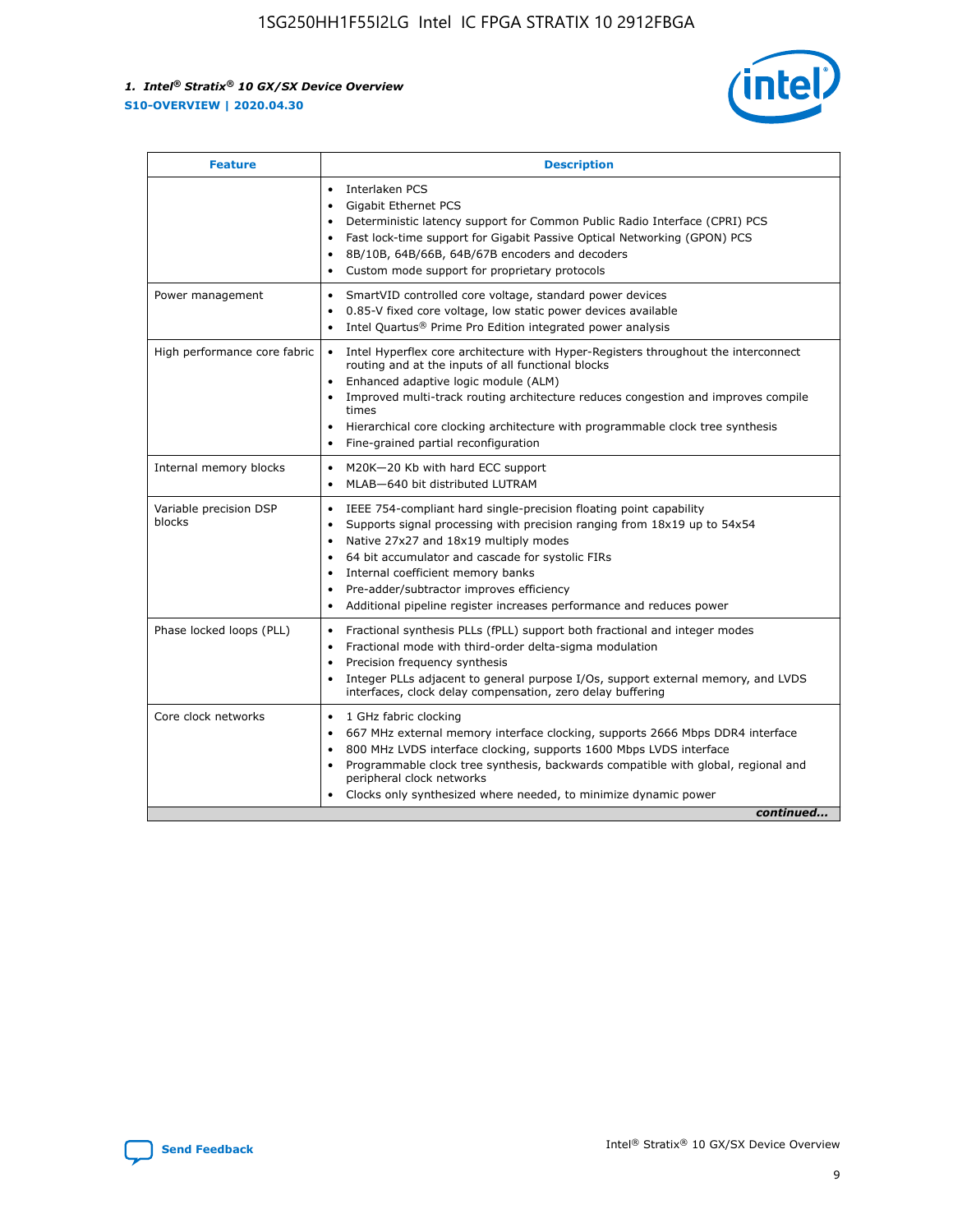

| <b>Feature</b>     | <b>Description</b>                                                                                                                                                                                                                                                                                                                                                                                                                                                                                               |
|--------------------|------------------------------------------------------------------------------------------------------------------------------------------------------------------------------------------------------------------------------------------------------------------------------------------------------------------------------------------------------------------------------------------------------------------------------------------------------------------------------------------------------------------|
| Configuration      | Dedicated Secure Device Manager<br>٠<br>Software programmable device configuration<br>Serial and parallel flash interface<br>Configuration via protocol (CvP) using PCI Express Gen1/Gen2/Gen3<br>Fine-grained partial reconfiguration of core fabric<br>٠<br>Dynamic reconfiguration of transceivers and PLLs<br>٠<br>Comprehensive set of security features including AES-256, SHA-256/384, and<br>ECDSA-256/384 accelerators, and multi-factor authentication<br>Physically Unclonable Function (PUF) service |
| Packaging          | Intel Embedded Multi-die Interconnect Bridge (EMIB) packaging technology<br>٠<br>Multiple devices with identical package footprints allows seamless migration across<br>$\bullet$<br>different device densities<br>1.0 mm ball-pitch FBGA packaging<br>٠<br>Lead and lead-free package options                                                                                                                                                                                                                   |
| Software and tools | Intel Quartus Prime Pro Edition design suite with new compiler and Hyper-Aware design<br>$\bullet$<br>flow<br>Fast Forward compiler to allow Intel Hyperflex architecture performance exploration<br>٠<br>Transceiver toolkit<br>Platform designer integration tool<br>DSP Builder advanced blockset<br>OpenCL <sup>™</sup> support<br>SoC Embedded Design Suite (EDS)                                                                                                                                           |

## **Table 3. Intel Stratix 10 SoC Specific Device Features**

| <b>SoC Subsystem</b>                   | <b>Feature</b>                                  | <b>Description</b>                                                                                                                                                                                                                                                 |  |  |  |
|----------------------------------------|-------------------------------------------------|--------------------------------------------------------------------------------------------------------------------------------------------------------------------------------------------------------------------------------------------------------------------|--|--|--|
| <b>Hard Processor</b><br><b>System</b> | Multi-processor unit (MPU) core                 | Quad-core Arm Cortex-A53 MPCore processor with Arm<br>$\bullet$<br>CoreSight* debug and trace technology<br>Scalar floating-point unit supporting single and double<br>$\bullet$<br>precision<br>Arm Neon* media processing engine for each processor<br>$\bullet$ |  |  |  |
|                                        | <b>System Controllers</b>                       | System Memory Management Unit (SMMU)<br>$\bullet$<br>Cache Coherency Unit (CCU)<br>$\bullet$                                                                                                                                                                       |  |  |  |
|                                        | Layer 1 Cache                                   | 32 KB L1 instruction cache with parity<br>٠<br>32 KB L1 data cache with ECC<br>$\bullet$                                                                                                                                                                           |  |  |  |
|                                        | Layer 2 Cache                                   | 1 MB Shared L2 Cache with ECC<br>$\bullet$                                                                                                                                                                                                                         |  |  |  |
|                                        | On-Chip Memory                                  | 256 KB On-Chip RAM<br>$\bullet$                                                                                                                                                                                                                                    |  |  |  |
|                                        | Direct memory access (DMA) controller           | • 8-Channel DMA                                                                                                                                                                                                                                                    |  |  |  |
|                                        | Ethernet media access controller<br>(EMAC)      | Three 10/100/1000 EMAC with integrated DMA<br>$\bullet$                                                                                                                                                                                                            |  |  |  |
|                                        | USB On-The-Go controller (OTG)                  | 2 USB OTG with integrated DMA<br>$\bullet$                                                                                                                                                                                                                         |  |  |  |
|                                        | <b>UART</b> controller                          | 2 UART 16550 compatible<br>$\bullet$                                                                                                                                                                                                                               |  |  |  |
|                                        | Serial Peripheral Interface (SPI)<br>controller | $\bullet$ 4 SPI                                                                                                                                                                                                                                                    |  |  |  |
|                                        | $I2C$ controller                                | 5 <sup>2</sup> C controllers<br>$\bullet$                                                                                                                                                                                                                          |  |  |  |
|                                        | SD/SDIO/MMC controller                          | 1 eMMC version 4.5 with DMA and CE-ATA support<br>$\bullet$<br>SD, including eSD, version 3.0<br>٠<br>SDIO, including eSDIO, version 3.0<br>CE-ATA - version 1.1<br>continued                                                                                      |  |  |  |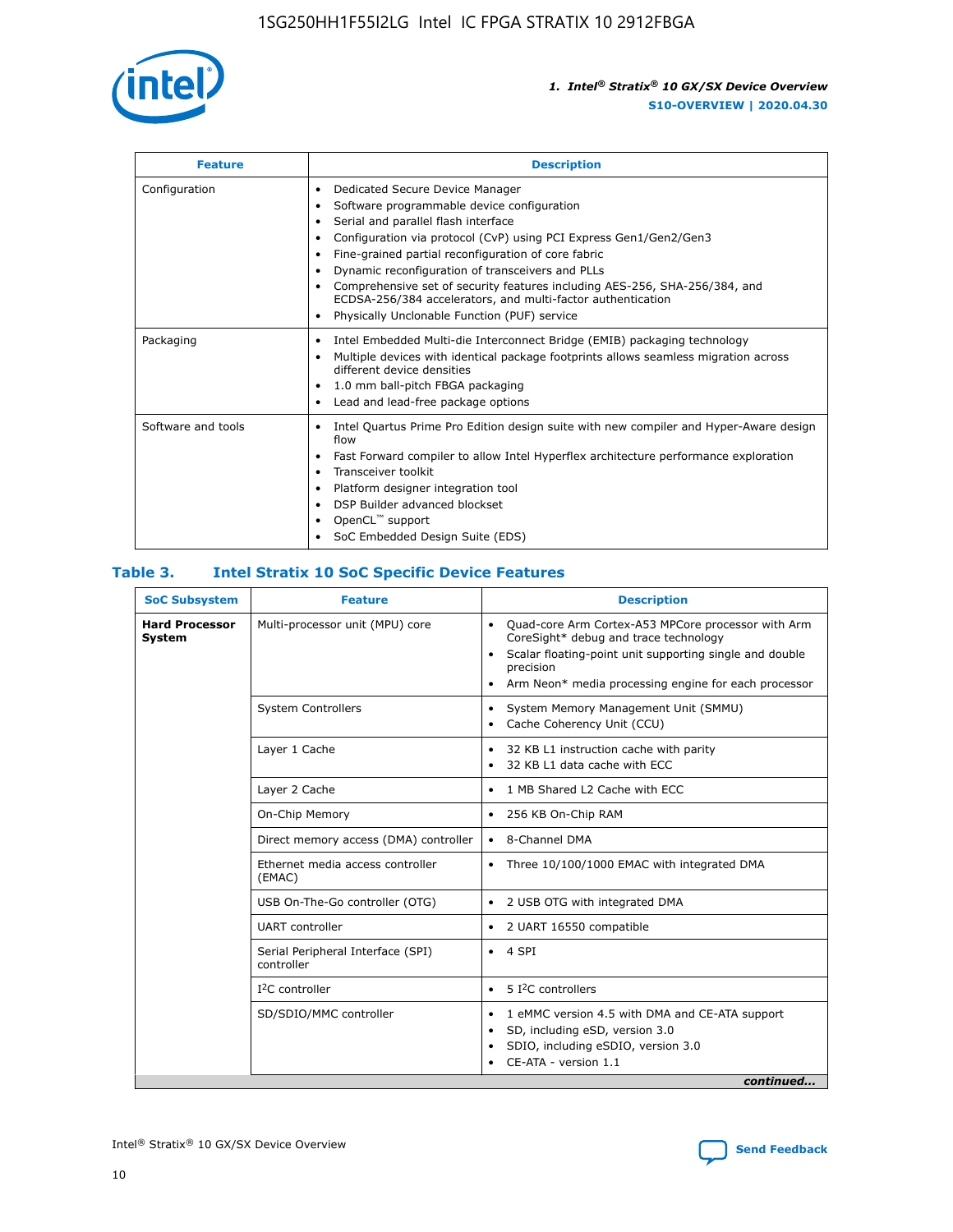

| <b>SoC Subsystem</b>                   | <b>Feature</b>             | <b>Description</b>                                                                               |
|----------------------------------------|----------------------------|--------------------------------------------------------------------------------------------------|
|                                        | NAND flash controller      | 1 ONFI 1.0, 8- and 16-bit support<br>٠                                                           |
|                                        | General-purpose I/O (GPIO) | Maximum of 48 software programmable GPIO<br>٠                                                    |
|                                        | Timers                     | 4 general-purpose timers<br>4 watchdog timers                                                    |
| <b>Secure Device</b><br>Manager        | Security                   | Secure boot<br>$\bullet$<br>Advanced Encryption Standard (AES) and authentication<br>(SHA/ECDSA) |
| External<br>Memory<br><b>Interface</b> | External Memory Interface  | Hard Memory Controller with DDR4 and DDR3<br>٠                                                   |

## **1.4. Intel Stratix 10 Block Diagram**

## **Figure 2. Intel Stratix 10 FPGA and SoC Architecture Block Diagram**



HPS: Quad ARM Cortex-A53 Hard Processor System SDM: Secure Device Manager

## **1.5. Intel Stratix 10 FPGA and SoC Family Plan**

<sup>(2)</sup> The number of 27x27 multipliers is one-half the number of 18x19 multipliers.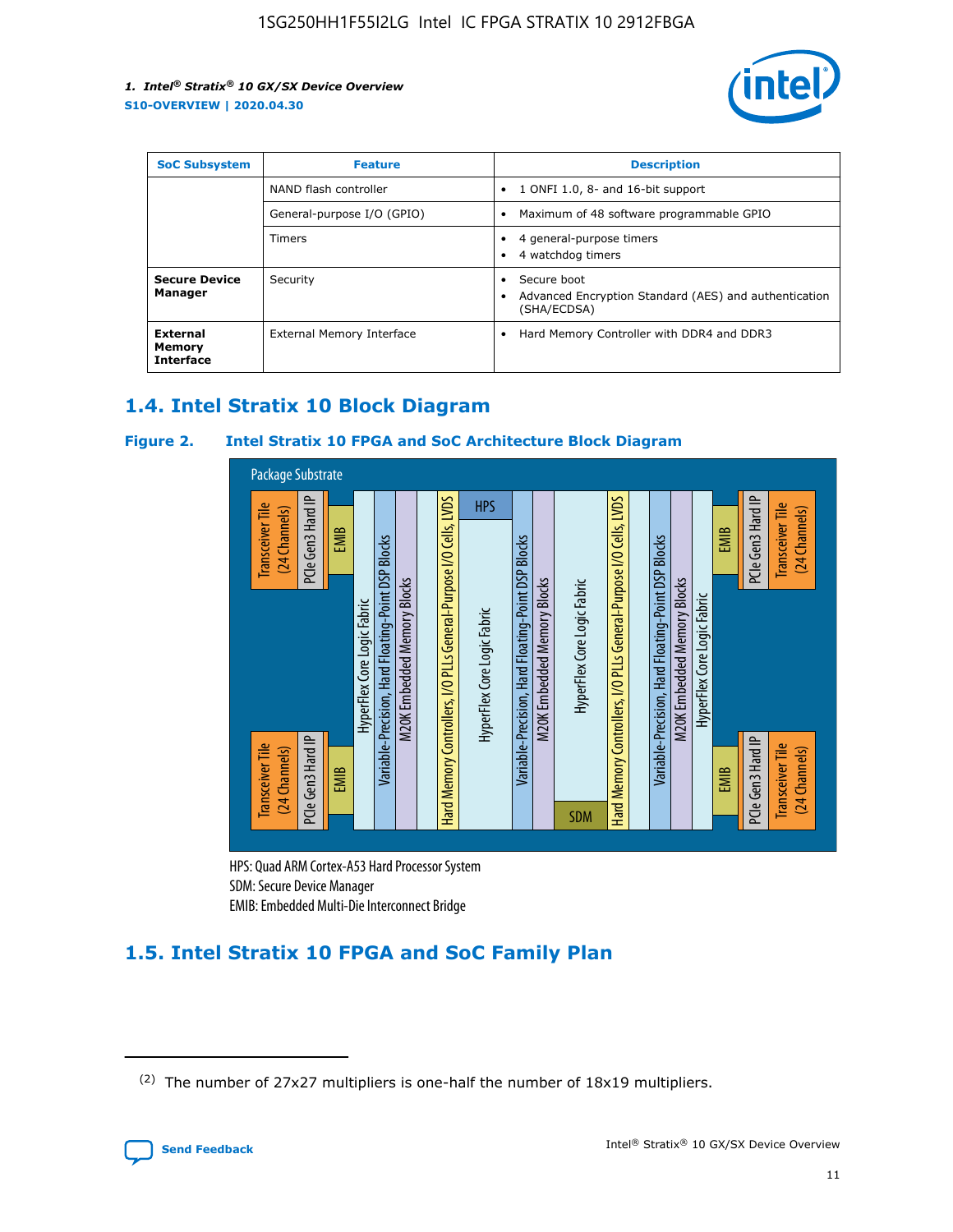

## **Table 4. Intel Stratix 10 GX/SX FPGA and SoC Family Plan—FPGA Core (part 1)**

| <b>Intel Stratix 10</b><br><b>GX/SX Device</b><br><b>Name</b> | <b>Logic Elements</b><br>(KLE) | <b>M20K Blocks</b> | <b>M20K Mbits</b> | <b>MLAB Counts</b> | <b>MLAB Mbits</b> | 18x19 Multi-<br>pliers <sup>(2)</sup> |
|---------------------------------------------------------------|--------------------------------|--------------------|-------------------|--------------------|-------------------|---------------------------------------|
| GX 400/<br>SX 400                                             | 378                            | 1,537              | 30                | 3,276              | $\overline{2}$    | 1,296                                 |
| GX 650/<br>SX 650                                             | 612                            | 2,489              | 49                | 5,364              | 3                 | 2,304                                 |
| GX 850/<br>SX 850                                             | 841                            | 3,477              | 68                | 7,124              | $\overline{4}$    | 4,032                                 |
| GX 1100/<br>SX 1100                                           | 1,325                          | 5,461              | 107               | 11,556             | $\overline{7}$    | 5,184                                 |
| GX 1650/<br>SX 1650                                           | 1,624                          | 5,851              | 114               | 13,764             | 8                 | 6,290                                 |
| GX 2100/<br>SX 2100                                           | 2,005                          | 6,501              | 127               | 17,316             | 11                | 7,488                                 |
| GX 2500/<br>SX 2500                                           | 2,422                          | 9,963              | 195               | 20,529             | 13                | 10,022                                |
| GX 2800/<br>SX 2800                                           | 2,753                          | 11,721             | 229               | 23,796             | 15                | 11,520                                |
| GX 1660                                                       | 1,679                          | 6,162              | 120               | 14,230             | 9                 | 6,652                                 |
| GX 2110                                                       | 2,073                          | 6,847              | 134               | 17,856             | 11                | 7,920                                 |
| <b>GX 10M</b>                                                 | 10,200                         | 12,950             | 253               | 87,984             | 55                | 6,912                                 |

#### **Table 5. Intel Stratix 10 GX/SX FPGA and SoC Family Plan—Interconnects, PLLs and Hard IP (part 2)**

| <b>Intel Stratix 10</b>            |                      | <b>PLLs</b><br><b>Interconnects</b> |              |          | <b>Hard IP</b>                       |  |
|------------------------------------|----------------------|-------------------------------------|--------------|----------|--------------------------------------|--|
| <b>GX/SX Device</b><br><b>Name</b> | <b>Maximum GPIOs</b> | <b>Maximum XCVR</b>                 | <b>fPLLs</b> | I/O PLLs | <b>PCIe Hard IP</b><br><b>Blocks</b> |  |
| GX 400/<br>SX 400                  | 374                  | 24                                  | 8            | 8        | $\mathbf{1}$                         |  |
| GX 650/<br>SX 650                  | 392                  | 24                                  | 8            | 8        | $\mathbf{1}$                         |  |
| GX 850/<br>SX 850                  | 688                  | 48                                  | 16           | 16       | 2                                    |  |
| GX 1100/<br>SX 1100                | 688                  | 48                                  | 16           | 16       | 2                                    |  |
| GX 1650/<br>SX 1650                | 704                  | 96                                  | 32           | 24       | $\overline{4}$                       |  |
| GX 2100/<br>SX 2100                | 704                  | 96                                  | 32           | 24       | 4                                    |  |
| GX 2500/<br>SX 2500                | 1,160                | 96                                  | 32           | 24       | $\overline{4}$                       |  |
| GX 2800/<br>SX 2800                | 1,160                | 96                                  | 32           | 24       | $\overline{4}$                       |  |
| continued                          |                      |                                     |              |          |                                      |  |

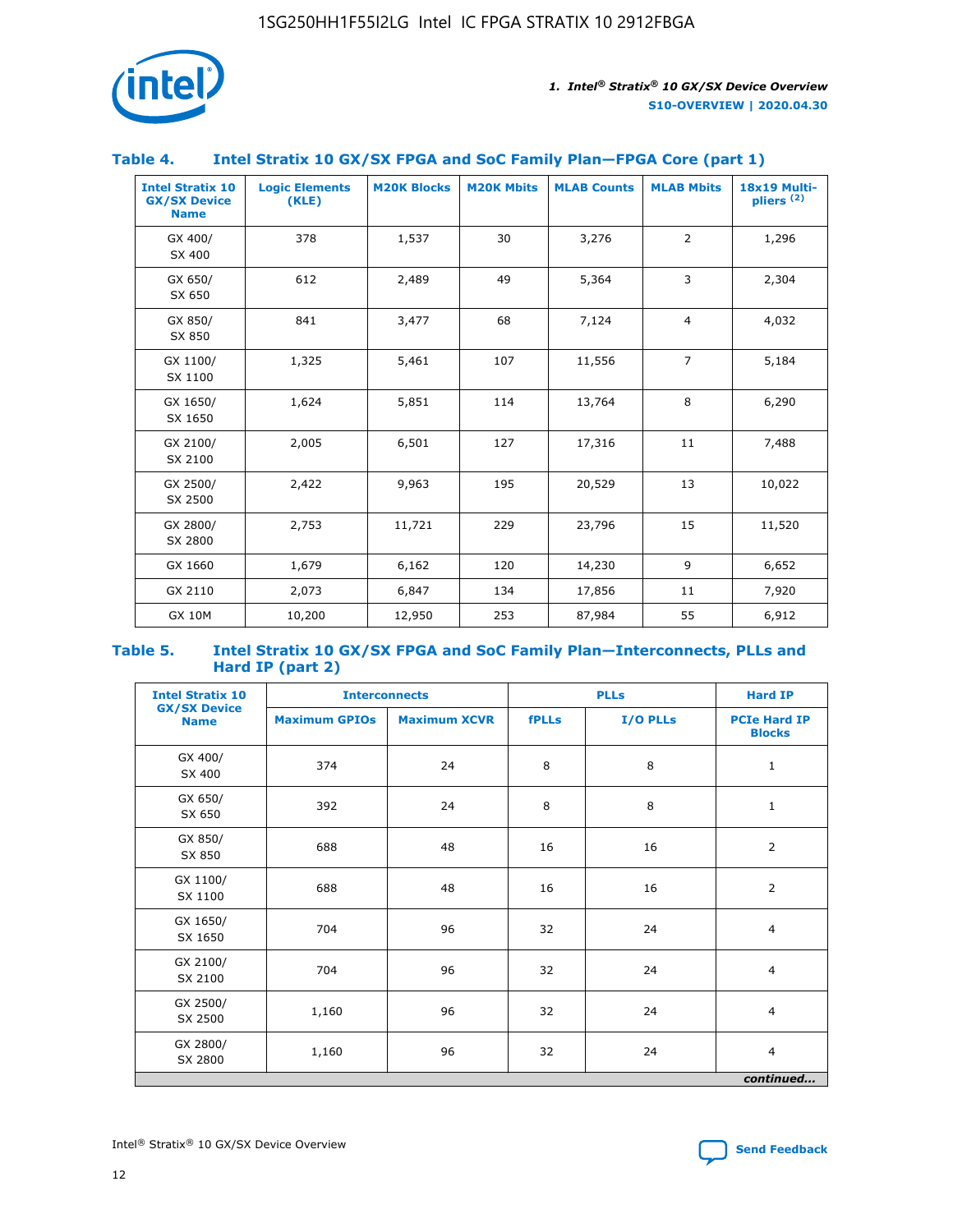

| <b>Intel Stratix 10</b>            | <b>Interconnects</b> |                     | <b>PLLs</b>  |                 | <b>Hard IP</b>                       |
|------------------------------------|----------------------|---------------------|--------------|-----------------|--------------------------------------|
| <b>GX/SX Device</b><br><b>Name</b> | <b>Maximum GPIOs</b> | <b>Maximum XCVR</b> | <b>fPLLs</b> | <b>I/O PLLs</b> | <b>PCIe Hard IP</b><br><b>Blocks</b> |
| GX 1660                            | 688                  | 48                  | 16           | 16              |                                      |
| GX 2110                            | 688                  | 48                  | 16           | 16              |                                      |
| <b>GX 10M</b>                      | 2,304                | 48                  | 24           | 48              | 4                                    |

## **Table 6. Intel Stratix 10 GX/SX FPGA and SoC Family Package Plan**

Cell legend: General Purpose I/Os, High-Voltage I/Os, LVDS Pairs, Transceivers (3) (4) (5) (6) (7) (8)

| <b>Intel Stratix 10</b><br><b>GX/SX Device</b><br><b>Name</b> | F1152<br><b>HF35</b><br>$(35x35)$ mm <sup>2</sup> ) | <b>F1760</b><br><b>NF43</b><br>(42.5x42.5<br>$mm2$ ) | F2397<br><b>UF50</b><br>$(50x50 \text{ mm}^2)$ | F2912<br><b>HF55</b><br>$(55x55 \text{ mm}^2)$ | F4938<br><b>NF74</b><br>$(70x74)$ mm <sup>2</sup> |
|---------------------------------------------------------------|-----------------------------------------------------|------------------------------------------------------|------------------------------------------------|------------------------------------------------|---------------------------------------------------|
| GX 400/<br>SX 400                                             | 374, 56, 120, 24 <sup>(9)</sup>                     | $\overline{\phantom{a}}$                             | $\overline{\phantom{a}}$                       |                                                |                                                   |
| GX 650/<br>SX 650                                             | 392, 8, 192, 24                                     | ٠                                                    | $\qquad \qquad \blacksquare$                   |                                                |                                                   |
| GX 850/<br>SX 850                                             | $\overline{\phantom{a}}$                            | 688, 16, 336, 48                                     | $\overline{\phantom{a}}$                       |                                                |                                                   |
| GX 1100/<br>SX 1100                                           | ۰                                                   | 688, 16, 336, 48                                     |                                                |                                                |                                                   |
| GX 1650/<br>SX 1650                                           |                                                     | 688, 16, 336, 48                                     | 704, 32, 336, 96                               | $\overline{\phantom{a}}$                       | $\overline{\phantom{0}}$                          |
| GX 2100/<br>SX 2100                                           |                                                     | 688, 16, 336, 48                                     | 704, 32, 336, 96                               | $\overline{\phantom{a}}$                       | ٠                                                 |
| GX 2500/<br>SX 2500                                           |                                                     | 688, 16, 336, 48                                     | 704, 32, 336, 96                               | 1160, 8, 576, 24                               |                                                   |
| GX 2800/                                                      | -                                                   | 688, 16, 336, 48                                     | 704, 32, 336, 96                               | 1160, 8, 576, 24                               | continued                                         |

- (3) All packages are ball grid arrays with 1.0 mm pitch.
- (4) High-Voltage I/O pins are used for 3 V and 2.5 V interfacing.
- $(5)$  Each LVDS pair can be configured as either a differential input or a differential output.
- (6) High-Voltage I/O pins and LVDS pairs are included in the General Purpose I/O count. Transceivers are counted separately.
- $(7)$  Each package column offers pin migration (common circuit board footprint) for all devices in the column.
- $(8)$  Intel Stratix 10 GX devices are pin migratable with Intel Stratix 10 SX devices in the same package.
- $(9)$  The Intel Stratix 10 SX/GX 400 device has a level shifter, and this imposes some restrictions on the number of LVDS pairs and I/O banks available (see "Intel Stratix 10 SX/GX 400 Device Level Shifter Details").

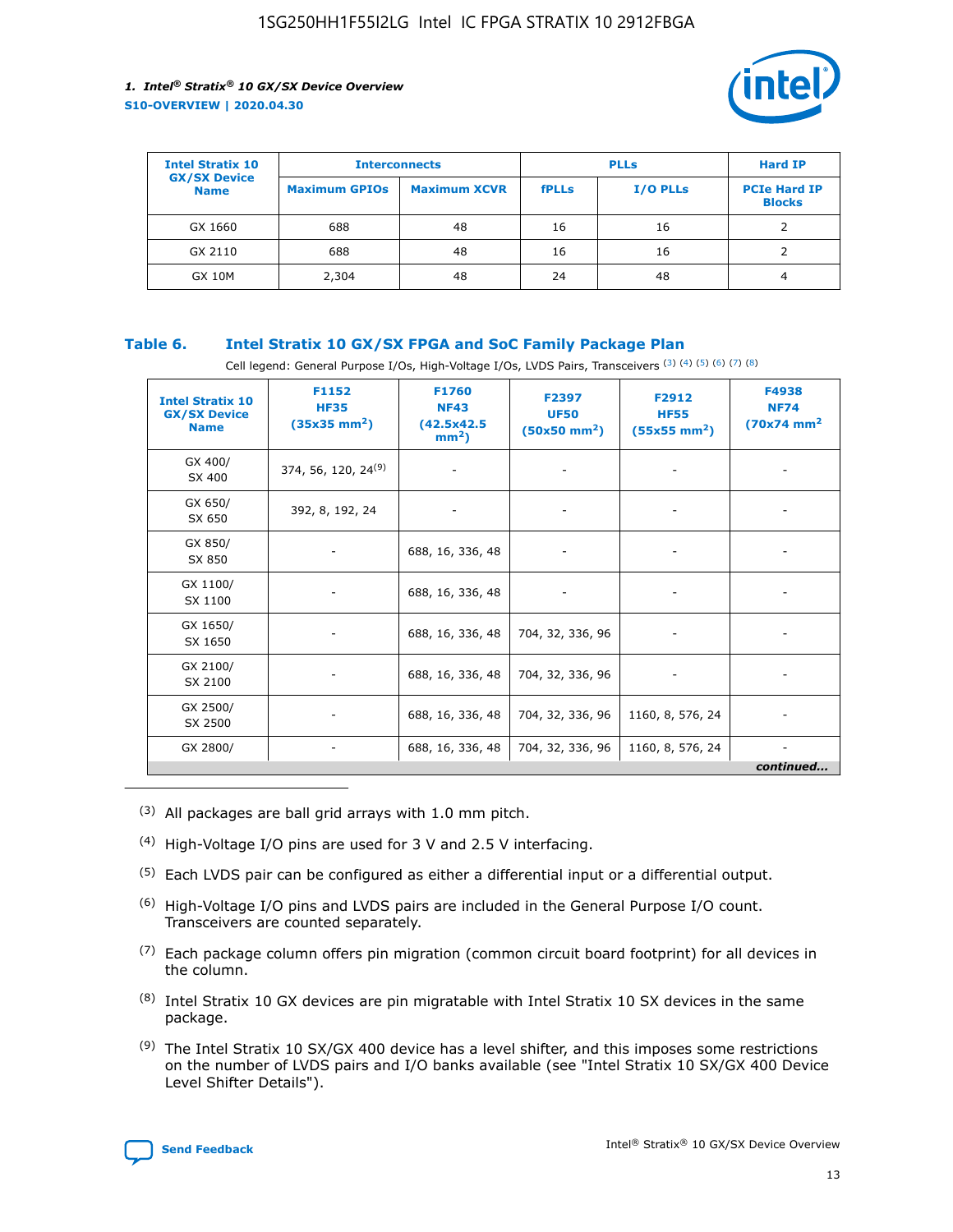

| <b>Intel Stratix 10</b><br><b>GX/SX Device</b><br><b>Name</b> | F1152<br><b>HF35</b><br>$(35x35)$ mm <sup>2</sup> ) | F1760<br><b>NF43</b><br>(42.5x42.5<br>$mm2$ ) | F2397<br><b>UF50</b><br>$(50x50 \text{ mm}^2)$ | F2912<br><b>HF55</b><br>$(55x55$ mm <sup>2</sup> ) | F4938<br><b>NF74</b><br>$(70x74)$ mm <sup>2</sup> |
|---------------------------------------------------------------|-----------------------------------------------------|-----------------------------------------------|------------------------------------------------|----------------------------------------------------|---------------------------------------------------|
| SX 2800                                                       |                                                     |                                               |                                                |                                                    |                                                   |
| GX 1660                                                       | -                                                   | 688, 16, 336, 48                              | $\overline{\phantom{a}}$                       |                                                    |                                                   |
| GX 2110                                                       |                                                     | 688, 16, 336, 48                              | $\overline{\phantom{a}}$                       |                                                    |                                                   |
| <b>GX 10M</b>                                                 | ۰                                                   |                                               |                                                |                                                    | 2304, 32, 1152,<br>48                             |





## **1.6. Intel Hyperflex Core Architecture**

Intel Stratix 10 FPGAs and SoCs are based on a core fabric featuring the new Intel Hyperflex core architecture. The Intel Hyperflex core architecture delivers 2X the clock frequency performance and up to 70% lower power compared to previous generation high-end FPGAs. Along with this performance breakthrough, the Intel Hyperflex core architecture delivers a number of advantages including:

- **Higher Throughput**—Capitalizes on 2X core clock frequency performance to obtain throughput breakthroughs
- **Improved Power Efficiency**—Uses reduced IP size, enabled by Intel Hyperflex, to consolidate designs which previously spanned multiple devices into a single device, thereby reducing power by up to 70% versus previous generation devices
- **Greater Design Functionality**—Uses faster clock frequency to reduce bus widths and reduce IP size, freeing up additional FPGA resources to add greater functionality
- **Increased Designer Productivity**—Boosts performance with less routing congestion and fewer design iterations using Hyper-Aware design tools, obtaining greater timing margin for more rapid timing closure

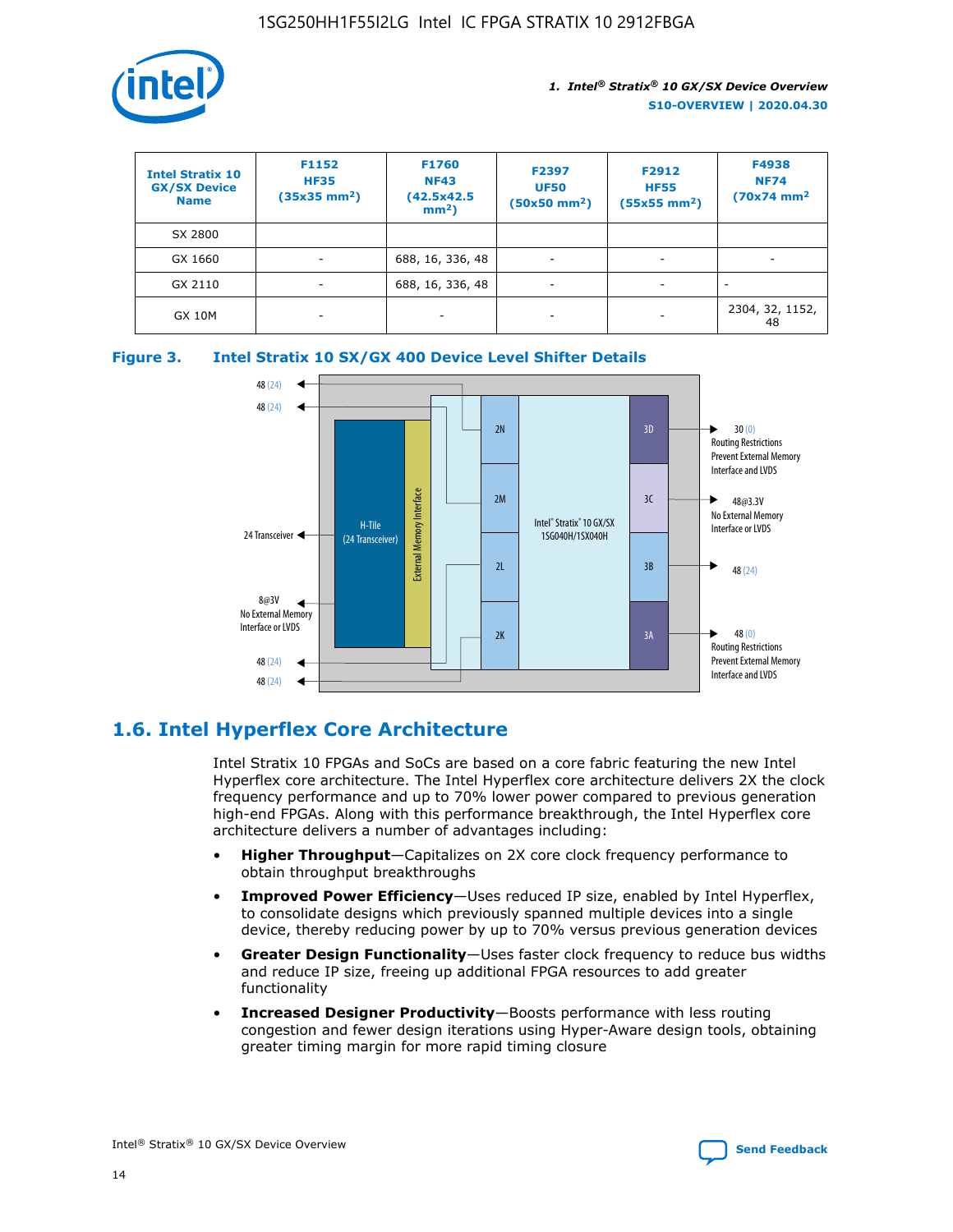

In addition to the traditional user registers found in the Adaptive Logic Modules (ALM), the Intel Hyperflex core architecture introduces additional bypassable registers everywhere throughout the fabric of the FPGA. These additional registers, called Hyper-Registers are available on every interconnect routing segment and at the inputs of all functional blocks.

#### **Figure 4. Bypassable Hyper-Register**



The Hyper-Registers enable the following key design techniques to achieve the 2X core performance increases:

- Fine grain Hyper-Retiming to eliminate critical paths
- Zero latency Hyper-Pipelining to eliminate routing delays
- Flexible Hyper-Optimization for best-in-class performance

By implementing these techniques in your design, the Hyper-Aware design tools automatically make use of the Hyper-Registers to achieve maximum core clock frequency.



## **Figure 5. Intel Hyperflex Core Architecture**

New Hyper-Registers throughout the core fabric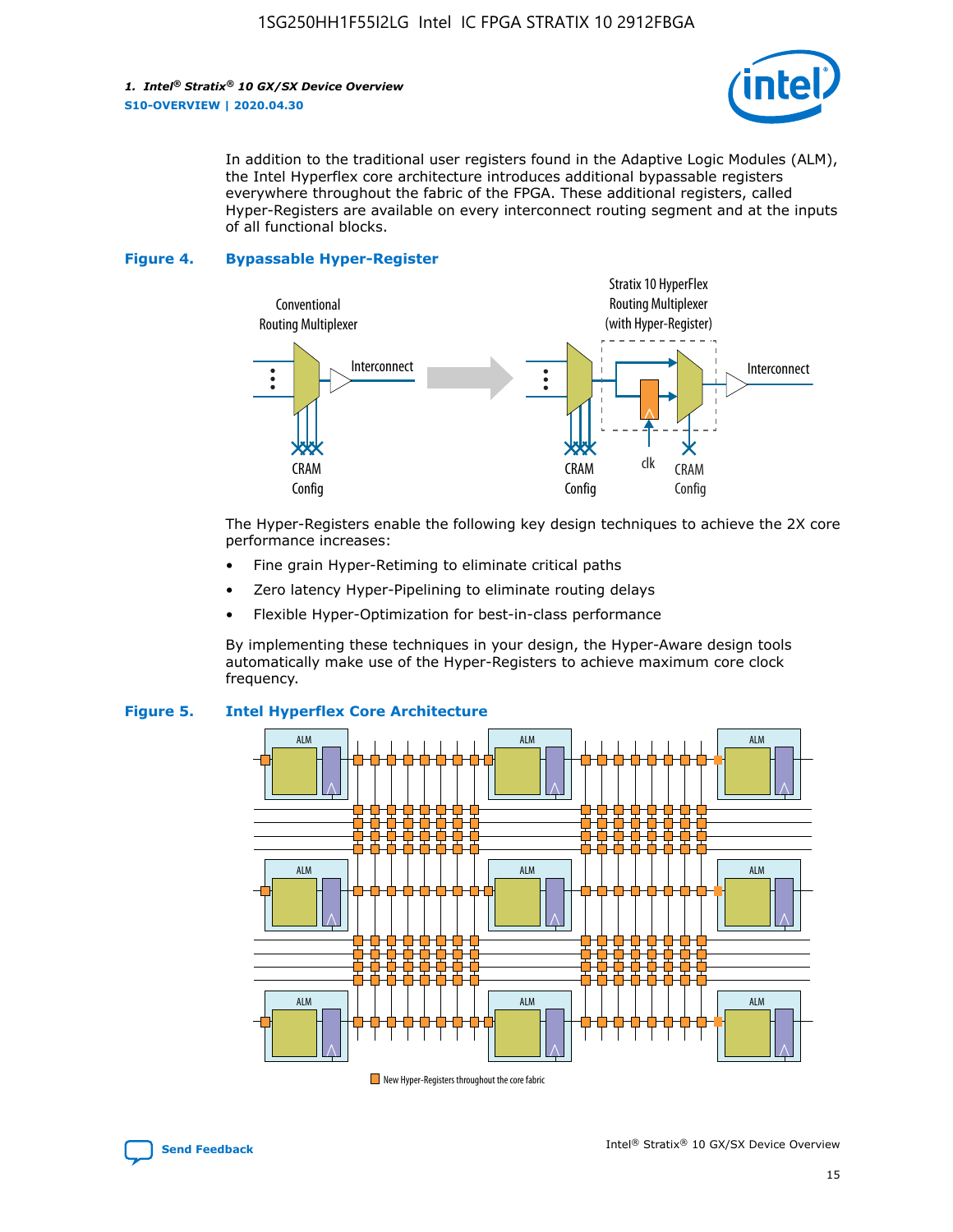

## **1.7. Heterogeneous 3D SiP Transceiver Tiles**

Intel Stratix 10 FPGAs and SoCs feature power efficient, high bandwidth, low latency transceivers. The transceivers are implemented on heterogeneous 3D System-in-Package (SiP) transceiver tiles, each containing 24 full-duplex transceiver channels. In addition to providing a high-performance transceiver solution to meet current connectivity needs, this allows for future flexibility and scalability as data rates, modulation schemes, and protocol IPs evolve.

## **Figure 6. Monolithic Core Fabric and Heterogeneous 3D SiP Transceiver Tiles**



## **Figure 7. Dual Core Fabric and Heterogeneous 3D SiP Transceiver Tiles (for the Intel Stratix 10 GX 10M Variant Only)**



Each transceiver tile contains:

- 24 full-duplex transceiver channels (PMA and PCS) $(10)$
- Reference clock distribution network
- Transmit PLLs
- High-speed clocking and bonding networks
- One instance of PCI Express hard IP

 $(10)$  12 full-duplex transceiver channels for the Intel Stratix 10 GX 10M variant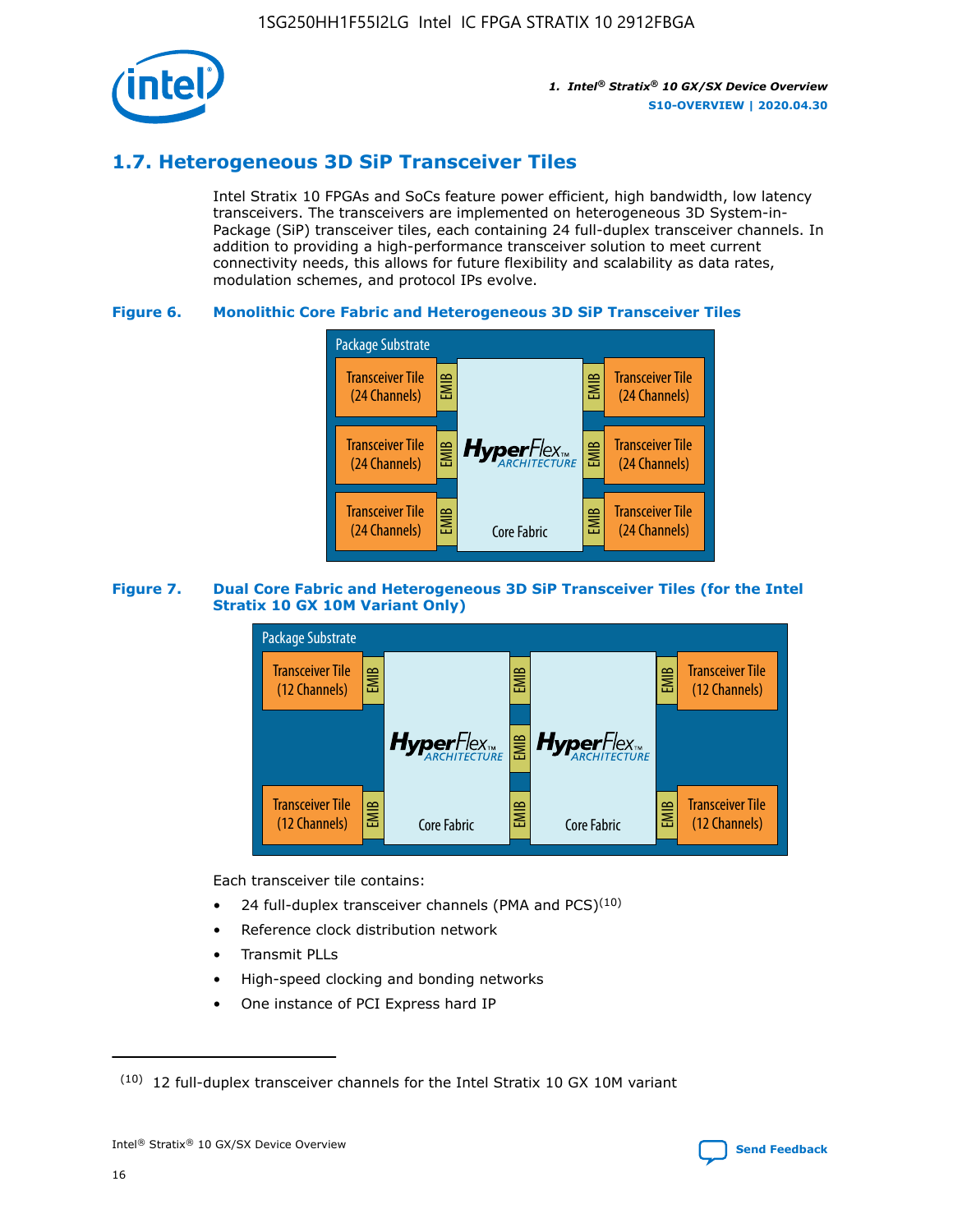



## **Figure 8. Heterogeneous 3D SiP Transceiver Tile Architecture**

## **1.8. Intel Stratix 10 Transceivers**

Intel Stratix 10 devices offer up to 96 total full-duplex transceiver channels. These channels provide continuous data rates from 1 Gbps to 28.3 Gbps for chip-to-chip, chip-to-module, and backplane applications. In each device,two thirds of the transceivers can be configured up to the maximum data rate of 28.3 Gbps to drive 100G interfaces and C form-factor pluggable CFP2/CFP4 optical modules. For longerreach backplane driving applications, advanced adaptive equalization circuits are used to equalize over 30 dB of system loss.

All transceiver channels feature a dedicated Physical Medium Attachment (PMA) and a hardened Physical Coding Sublayer (PCS).

- The PMA provides primary interfacing capabilities to physical channels.
- The PCS typically handles encoding/decoding, word alignment, and other preprocessing functions before transferring data to the FPGA core fabric.

Within each transceiver tile, the transceivers are arranged in four banks of six PMA-PCS groups. A wide variety of bonded and non-bonded data rate configurations are possible within each bank, and within each tile, using a highly configurable clock distribution network.

## **1.8.1. PMA Features**

PMA channels are comprised of transmitter (TX), receiver (RX), and high speed clocking resources.

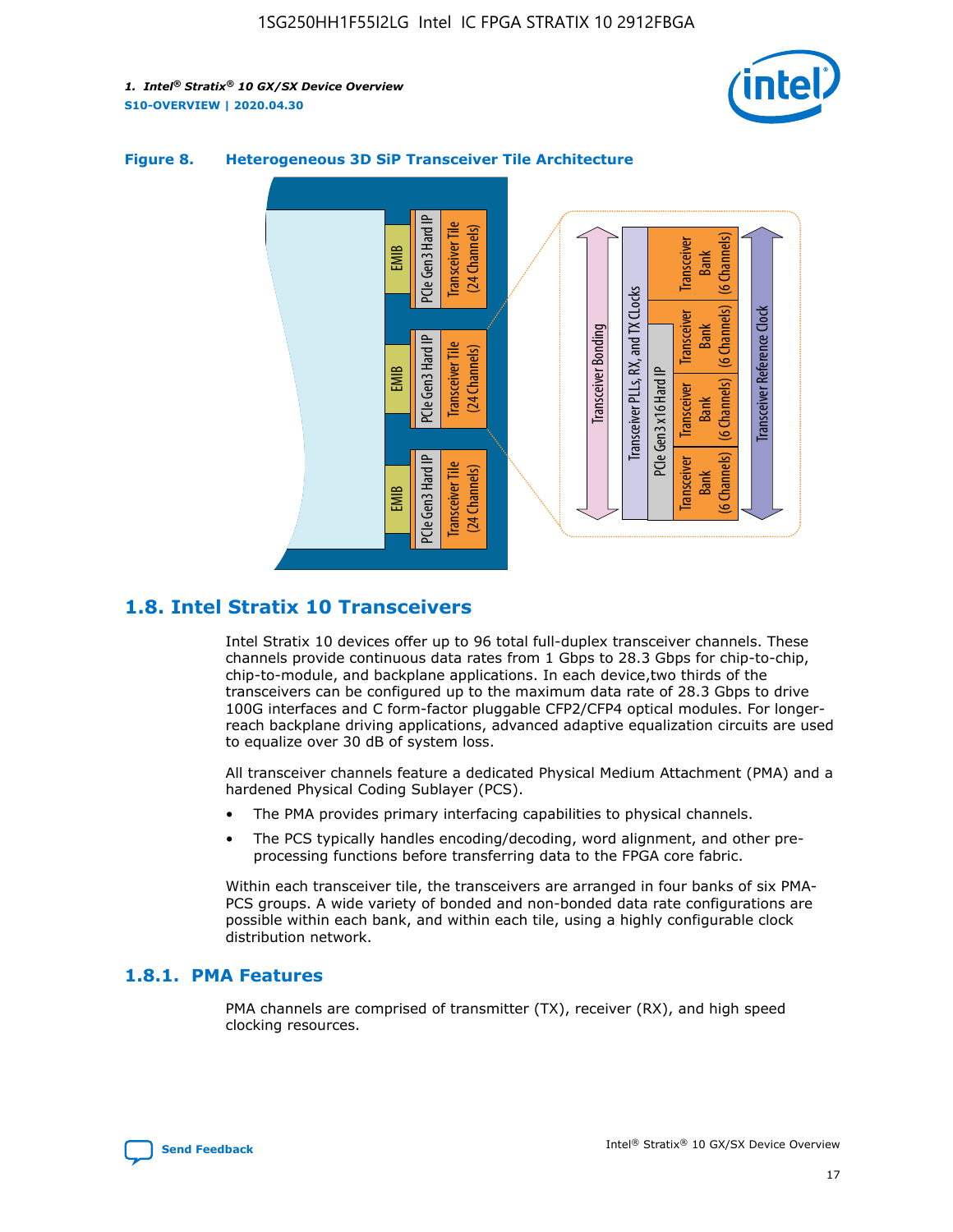

Intel Stratix 10 device features provide exceptional signal integrity at data rates up to 28.3 Gbps. Clocking options include ultra-low jitter LC tank-based (ATX) PLLs with optional fractional synthesis capability, channel PLLs operating as clock multiplier units (CMUs), and fractional synthesis PLLs (fPLLs).

- **ATX PLL**—can be configured in integer mode, or optionally, in a new fractional synthesis mode. Each ATX PLL spans the full frequency range of the supported data rate range providing a stable, flexible clock source with the lowest jitter.
- **CMU PLL**—when not being used as a transceiver, select PMA channels can be configured as channel PLLs operating as CMUs to provide an additional master clock source within the transceiver bank.
- **fPLL**—In addition, dedicated fPLLs are available with precision frequency synthesis capabilities. fPLLs can be used to synthesize multiple clock frequencies from a single reference clock source and replace multiple reference oscillators for multiprotocol and multi-rate applications.

On the receiver side, each PMA has an independent channel PLL that allows analog tracking for clock-data recovery. Each PMA also has advanced equalization circuits that compensate for transmission losses across a wide frequency spectrum.

- **Variable Gain Amplifier (VGA)**—to optimize the receiver's dynamic range
- **Continuous Time Linear Equalizer (CTLE)**—to compensate for channel losses with lowest power dissipation
- **Decision Feedback Equalizer (DFE)**—to provide additional equalization capability on backplanes even in the presence of crosstalk and reflections
- **On-Die Instrumentation (ODI)**—to provide on-chip eye monitoring capabilities (Eye Viewer). This capability helps to optimize link equalization parameters during board bring-up and supports in-system link diagnostics and equalization margin testing

#### **Figure 9. Intel Stratix 10 Receiver Block Features**



All link equalization parameters feature automatic adaptation using the new Advanced Digital Adaptive Parametric Tuning (ADAPT) circuit. This circuit is used to dynamically set DFE tap weights, adjust CTLE parameters, and optimize VGA gain and threshold voltage. Finally, optimal and consistent signal integrity is ensured by using the new



Intel<sup>®</sup> Stratix<sup>®</sup> 10 GX/SX Device Overview **[Send Feedback](mailto:FPGAtechdocfeedback@intel.com?subject=Feedback%20on%20Intel%20Stratix%2010%20GX/SX%20Device%20Overview%20(S10-OVERVIEW%202020.04.30)&body=We%20appreciate%20your%20feedback.%20In%20your%20comments,%20also%20specify%20the%20page%20number%20or%20paragraph.%20Thank%20you.)** Send Feedback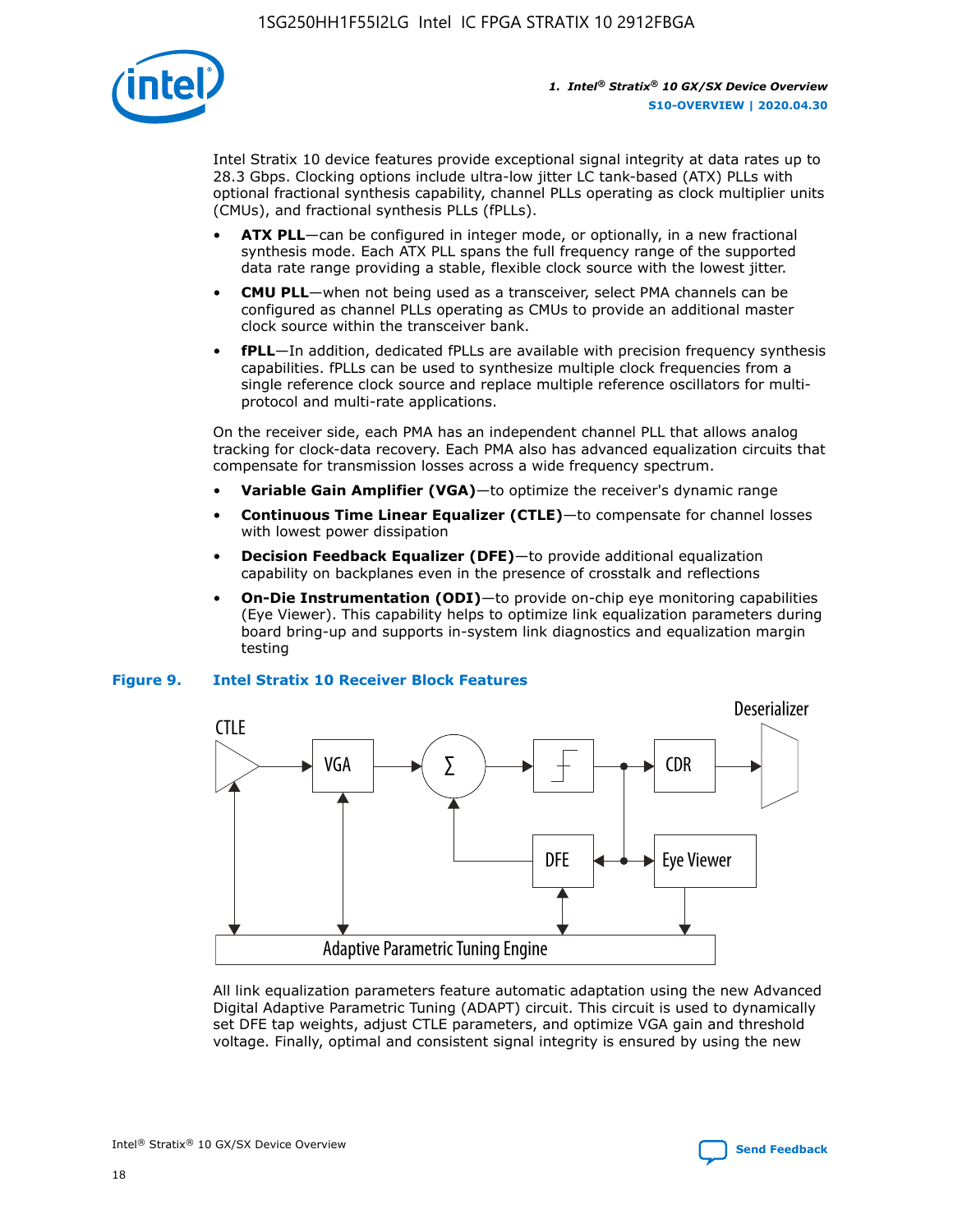

hardened Precision Signal Integrity Calibration Engine (PreSICE) to automatically calibrate all transceiver circuit blocks on power-up. This gives the most link margin and ensures robust, reliable, and error-free operation.

#### **Table 7. Transceiver PMA Features**

| <b>Feature</b>                                                       | <b>Capability</b>                                                                                                                                                                                         |
|----------------------------------------------------------------------|-----------------------------------------------------------------------------------------------------------------------------------------------------------------------------------------------------------|
| Chip-to-Chip Data Rates                                              | 1 Gbps (11) to 28.3 Gbps (Intel Stratix 10 GX/SX devices)                                                                                                                                                 |
| <b>Backplane Support</b>                                             | Drive backplanes at data rates up to 28.3 Gbps, including 10GBASE-KR compliance                                                                                                                           |
| Optical Module Support                                               | SFP+/SFP, XFP, CXP, QSFP/QSFP28, QSFPDD, CFP/CFP2/CFP4                                                                                                                                                    |
| Cable Driving Support                                                | SFP+ Direct Attach, PCI Express over cable, eSATA                                                                                                                                                         |
| <b>Transmit Pre-Emphasis</b>                                         | 5-tap transmit pre-emphasis and de-emphasis to compensate for system channel loss                                                                                                                         |
| Continuous Time Linear<br>Equalizer (CTLE)                           | Dual mode, high-gain, and high-data rate, linear receive equalization to compensate for<br>system channel loss                                                                                            |
| Decision Feedback Equalizer<br>(DFE)                                 | 15 fixed tap DFE to equalize backplane channel loss in the presence of crosstalk and noisy<br>environments                                                                                                |
| Advanced Digital Adaptive<br>Parametric Tuning (ADAPT)               | Fully digital adaptation engine to automatically adjust all link equalization parameters-<br>including CTLE, DFE, and VGA blocks-that provide optimal link margin without intervention<br>from user logic |
| Precision Signal Integrity<br>Calibration Engine (PreSICE)           | Hardened calibration controller to quickly calibrate all transceiver control parameters on<br>power-up, which provides the optimal signal integrity and jitter performance                                |
| <b>ATX Transmit PLLs</b>                                             | Low jitter ATX (inductor-capacitor) transmit PLLs with continuous tuning range to cover a<br>wide range of standard and proprietary protocols, with optional fractional frequency<br>synthesis capability |
| <b>Fractional PLLs</b>                                               | On-chip fractional frequency synthesizers to replace on-board crystal oscillators and reduce<br>system cost                                                                                               |
| Digitally Assisted Analog<br>CDR.                                    | Superior jitter tolerance with fast lock time                                                                                                                                                             |
| On-Die Instrumentation-<br>Eye Viewer and Jitter Margin<br>Tool      | Simplify board bring-up, debug, and diagnostics with non-intrusive, high-resolution eye<br>monitoring (Eye Viewer). Also inject jitter from transmitter to test link margin in system.                    |
| Dynamic Reconfiguration                                              | Allows for independent control of each transceiver channel Avalon memory-mapped<br>interface for the most transceiver flexibility.                                                                        |
| Multiple PCS-PMA and PCS-<br>Core to FPGA fabric interface<br>widths | 8, 10, 16, 20, 32, 40, or 64 bit interface widths for flexibility of deserialization width,<br>encoding, and reduced latency                                                                              |

## **1.8.2. PCS Features**

Intel Stratix 10 PMA channels interface with core logic through configurable and bypassable PCS interface layers.

The PCS contains multiple gearbox implementations to decouple the PMA and PCS interface widths. This feature provides the flexibility to implement a wide range of applications with 8, 10, 16, 20, 32, 40, or 64 bit interface width between each transceiver and the core logic.

<sup>(11)</sup> Stratix 10 transceivers can support data rates below 1 Gbps with over sampling.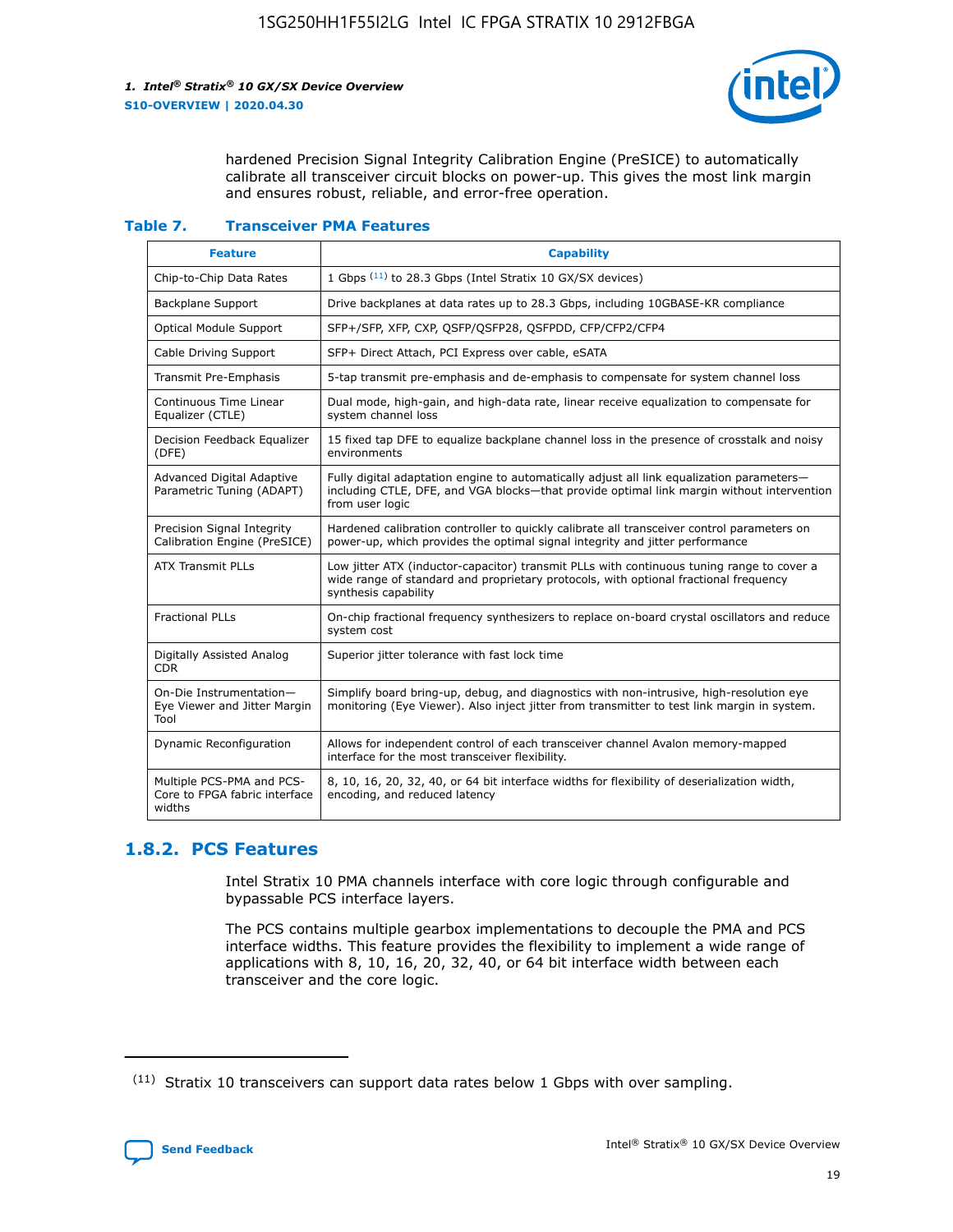

The PCS also contains hard IP to support a variety of standard and proprietary protocols across a wide range of data rates and encoding schemes. The Standard PCS mode provides support for 8B/10B encoded applications up to 12.5 Gbps. The Enhanced PCS mode supports 64B/66B and 64B/67B encoded applications up to 17.4 Gbps. The enhanced PCS mode also includes an integrated 10GBASE-KR/40GBASE-KR4 Forward Error Correction (FEC) circuit. For highly customized implementations, a PCS Direct mode provides an interface up to 64 bits wide to allow for custom encoding and support for data rates up to 28.3 Gbps.

For more information about the PCS-Core interface or the double rate transfer mode, refer to the *Intel Stratix 10 L- and H-Tile Transceiver PHY User Guide*, and the *Intel Stratix 10 E-Tile Transceiver PHY User Guide*.

| <b>PCS Protocol</b><br><b>Support</b>           | <b>Data Rate (Gbps)</b> | <b>Transmitter Data Path</b>                                                                                                                                              | <b>Receiver Data Path</b>                                                                                                                                                                                      |
|-------------------------------------------------|-------------------------|---------------------------------------------------------------------------------------------------------------------------------------------------------------------------|----------------------------------------------------------------------------------------------------------------------------------------------------------------------------------------------------------------|
| Standard PCS                                    | 1 to 12.5               | Phase compensation FIFO, byte<br>serializer, 8B/10B encoder, bit-slipper,<br>channel bonding                                                                              | Rate match FIFO, word-aligner, 8B/10B<br>decoder, byte deserializer, byte<br>ordering                                                                                                                          |
| PCI Express<br>Gen1/Gen2 x1,<br>x2, x4, x8, x16 | $2.5$ and $5.0$         | Same as Standard PCS plus PIPE 2.0<br>interface to core                                                                                                                   | Same as Standard PCS plus PIPE 2.0<br>interface to core                                                                                                                                                        |
| PCI Express Gen3<br>x1, x2, x4, x8,<br>x16      | 8.0                     | Phase compensation FIFO, byte<br>serializer, encoder, scrambler, bit-<br>slipper, gear box, channel bonding, and<br>PIPE 3.0 interface to core, auto speed<br>negotiation | Rate match FIFO (0-600 ppm mode),<br>word-aligner, decoder, descrambler,<br>phase compensation FIFO, block sync,<br>byte deserializer, byte ordering, PIPE<br>3.0 interface to core, auto speed<br>negotiation |
| CPRI                                            | 0.6144 to 9.8           | Same as Standard PCS plus<br>deterministic latency serialization                                                                                                          | Same as Standard PCS plus<br>deterministic latency deserialization                                                                                                                                             |
| <b>Enhanced PCS</b>                             | 2.5 to 17.4             | FIFO, channel bonding, bit-slipper, and<br>gear box                                                                                                                       | FIFO, block sync, bit-slipper, and gear<br>box                                                                                                                                                                 |
| 10GBASE-R                                       | 10.3125                 | FIFO, 64B/66B encoder, scrambler,<br>FEC, and gear box                                                                                                                    | FIFO, 64B/66B decoder, descrambler,<br>block sync, FEC, and gear box                                                                                                                                           |
| Interlaken                                      | 4.9 to 17.4             | FIFO, channel bonding, frame<br>generator, CRC-32 generator,<br>scrambler, disparity generator, bit-<br>slipper, and gear box                                             | FIFO, CRC-32 checker, frame sync,<br>descrambler, disparity checker, block<br>sync, and gear box                                                                                                               |
| SFI-S/SFI-5.2                                   | 11.3                    | FIFO, channel bonding, bit-slipper, and<br>gear box                                                                                                                       | FIFO, bit-slipper, and gear box                                                                                                                                                                                |
| <b>IEEE 1588</b>                                | 1.25 to 10.3125         | FIFO (fixed latency), 64B/66B encoder,<br>scrambler, and gear box                                                                                                         | FIFO (fixed latency), 64B/66B decoder,<br>descrambler, block sync, and gear box                                                                                                                                |
| SDI                                             | up to 12.5              | FIFO and gear box                                                                                                                                                         | FIFO, bit-slipper, and gear box                                                                                                                                                                                |
| GigE                                            | 1.25                    | Same as Standard PCS plus GigE state<br>machine                                                                                                                           | Same as Standard PCS plus GigE state<br>machine                                                                                                                                                                |
| <b>PCS Direct</b>                               | up to 28.3              | Custom                                                                                                                                                                    | Custom                                                                                                                                                                                                         |

## **Table 8. Transceiver PCS Features**

#### **Related Information**

[Intel Stratix 10 L- and H-Tile Transceiver PHY User Guide](https://www.altera.com/documentation/wry1479165198810.html)

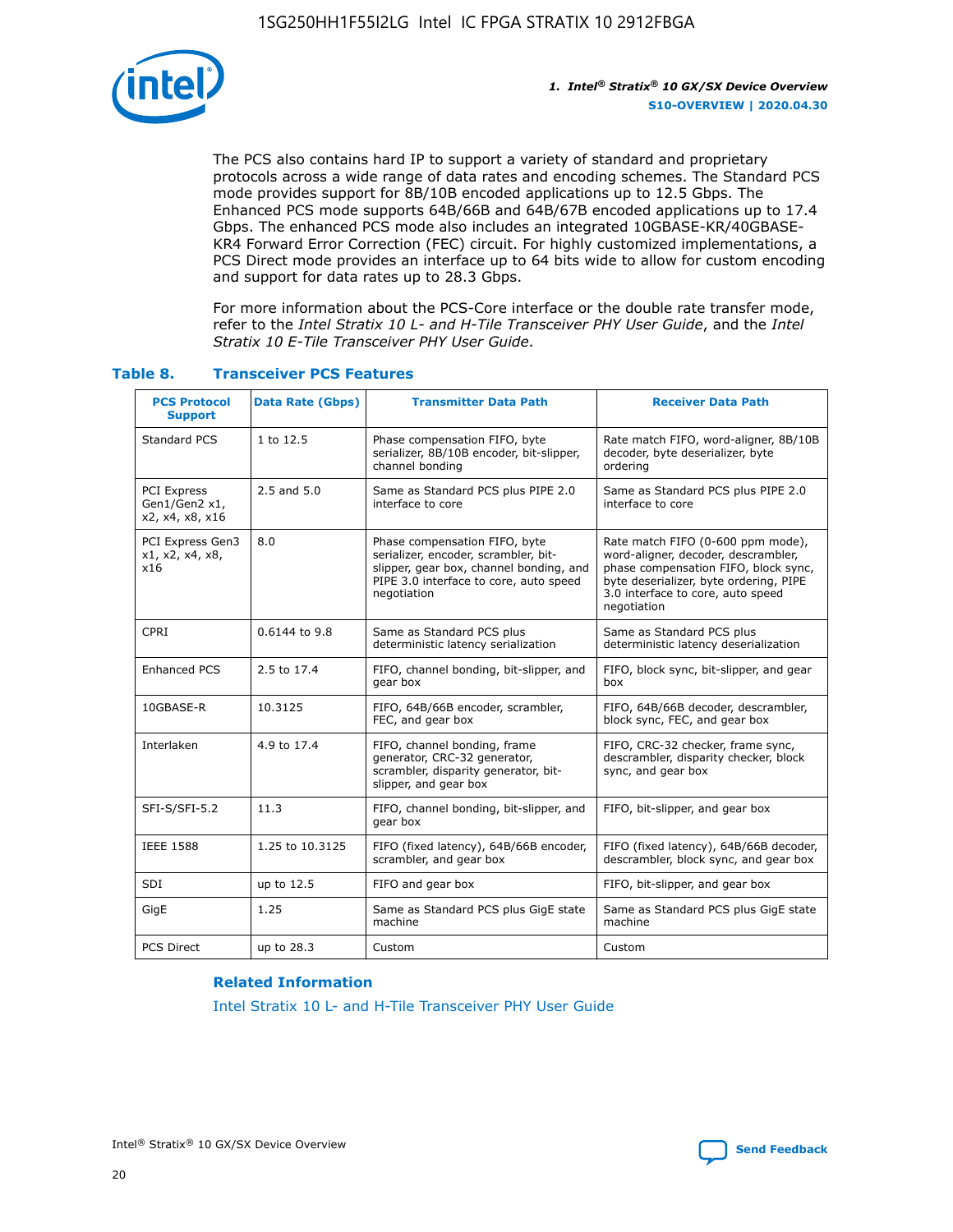

## **1.9. PCI Express Gen1/Gen2/Gen3 Hard IP**

Intel Stratix 10 devices contain embedded PCI Express hard IP designed for performance, ease-of-use, increased functionality, and designer productivity.

The PCI Express hard IP consists of the PHY, Data Link, and Transaction layers. It also supports PCI Express Gen1/Gen2/Gen3 end point and root port, in x1/x2/x4/x8/x16 lane configurations. The PCI Express hard IP is capable of operating independently from the core logic (autonomous mode). This feature allows the PCI Express link to power up and complete link training in less than 100 ms, while the rest of the device is still in the process of being configured. The hard IP also provides added functionality, which makes it easier to support emerging features such as Single Root I/O Virtualization (SR-IOV) and optional protocol extensions.

The PCI Express hard IP has improved end-to-end data path protection using Error Checking and Correction (ECC). In addition, the hard IP supports configuration of the device via protocol (CvP) across the PCI Express bus at Gen1/Gen2/Gen3 rates.

## **1.10. Interlaken PCS Hard IP**

Intel Stratix 10 devices have integrated Interlaken PCS hard IP supporting rates up to 17.4 Gbps per lane.

The Interlaken PCS hard IP is based on the proven functionality of the PCS developed for Intel's previous generation FPGAs, which has demonstrated interoperability with Interlaken ASSP vendors and third-party IP suppliers. The Interlaken PCS hard IP is present in every transceiver channel in Intel Stratix 10 devices.

## **1.11. 10G Ethernet Hard IP**

Intel Stratix 10 devices include IEEE 802.3 10-Gbps Ethernet (10GbE) compliant 10GBASE-R PCS and PMA hard IP. The scalable 10GbE hard IP supports multiple independent 10GbE ports while using a single PLL for all the 10GBASE-R PCS instantiations, which saves on core logic resources and clock networks.

The integrated serial transceivers simplify multi-port 10GbE systems compared to 10 GbE Attachment Unit Interface (XAUI) interfaces that require an external XAUI-to-10G PHY. Furthermore, the integrated transceivers incorporate signal conditioning circuits, which enable direct connection to standard 10G XFP and SFP+ pluggable optical modules. The transceivers also support backplane Ethernet applications and include a hard 10GBASE-KR/40GBASE-KR4 Forward Error Correction (FEC) circuit that can be used for both 10G and 40G applications. The integrated 10G Ethernet hard IP and 10G transceivers save external PHY cost, board space and system power. The 10G Ethernet PCS hard IP and 10GBASE-KR FEC are present in every transceiver channel.

## **1.12. External Memory and General Purpose I/O**

Intel Stratix 10 devices offer substantial external memory bandwidth, with up to ten 72 bit wide DDR4 memory interfaces running at up to 2666 Mbps. For external memory interface and LVDS restrictions, see [AN 906: Intel Stratix 10 GX 400, SX 400,](https://www.intel.com/content/www/us/en/programmable/documentation/sjf1574667190623.html#bft1574667627484) [and TX 400 Routing and Designing Floorplan Guidelines.](https://www.intel.com/content/www/us/en/programmable/documentation/sjf1574667190623.html#bft1574667627484)

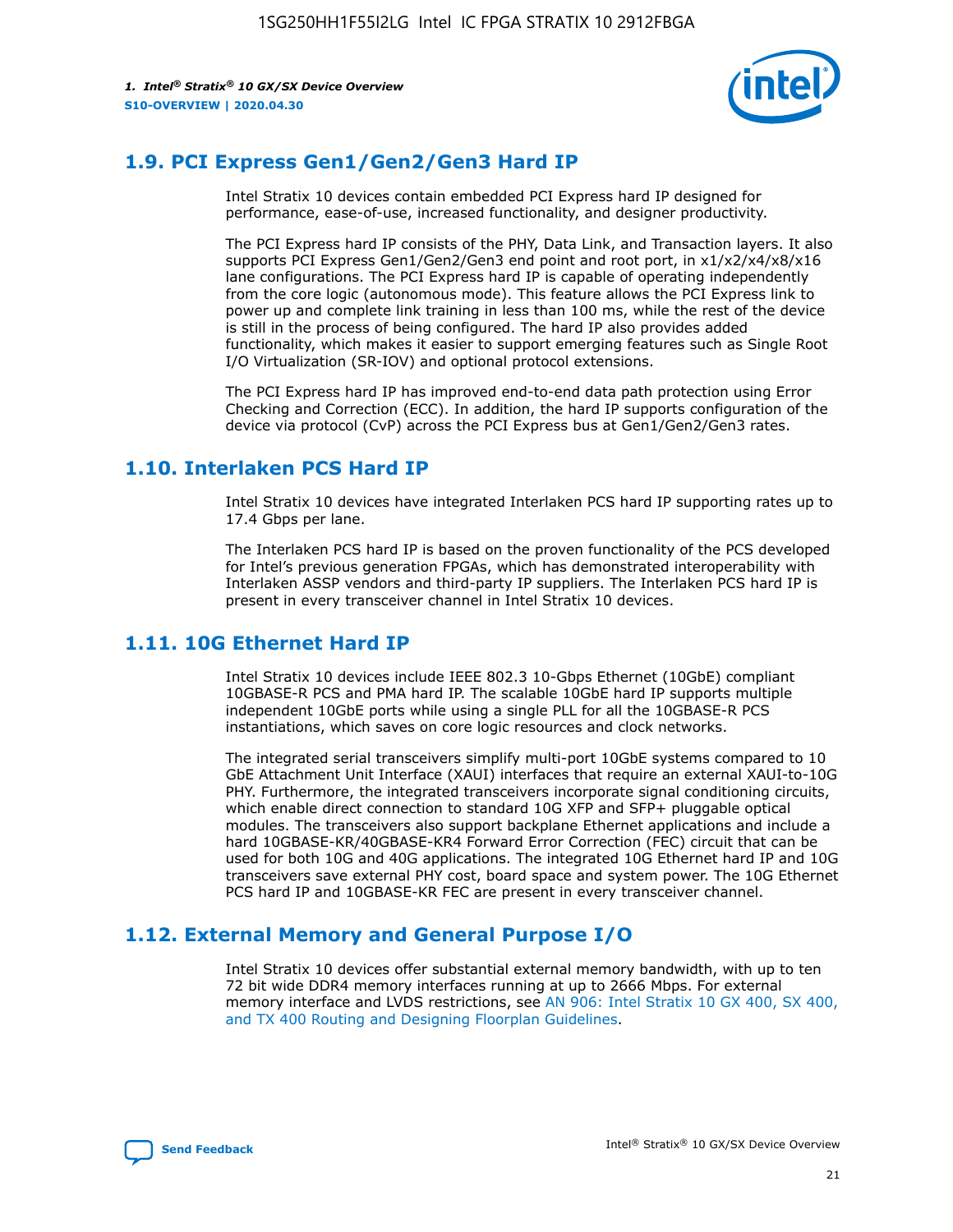

This bandwidth is provided along with the ease of design, lower power, and resource efficiencies of hardened high-performance memory controllers. The external memory interfaces can be configured up to a maximum width of 144 bits when using either hard or soft memory controllers.

#### **Figure 10. Hard Memory Controller**



Each I/O bank contains 48 general purpose I/Os and a high-efficiency hard memory controller capable of supporting many different memory types, each with different performance capabilities. The hard memory controller is also capable of being bypassed and replaced by a soft controller implemented in user logic. The I/Os each have a hardened double data rate (DDR) read/write path (PHY) capable of performing key memory interface functionality such as:

- Read/write leveling
- FIFO buffering to lower latency and improve margin
- Timing calibration
- On-chip termination

The timing calibration is aided by the inclusion of hard microcontrollers based on Intel's Nios® II technology, specifically tailored to control the calibration of multiple memory interfaces. This calibration allows the Intel Stratix 10 device to compensate for any changes in process, voltage, or temperature either within the Intel Stratix 10 device itself, or within the external memory device. The advanced calibration algorithms ensure maximum bandwidth and robust timing margin across all operating conditions.

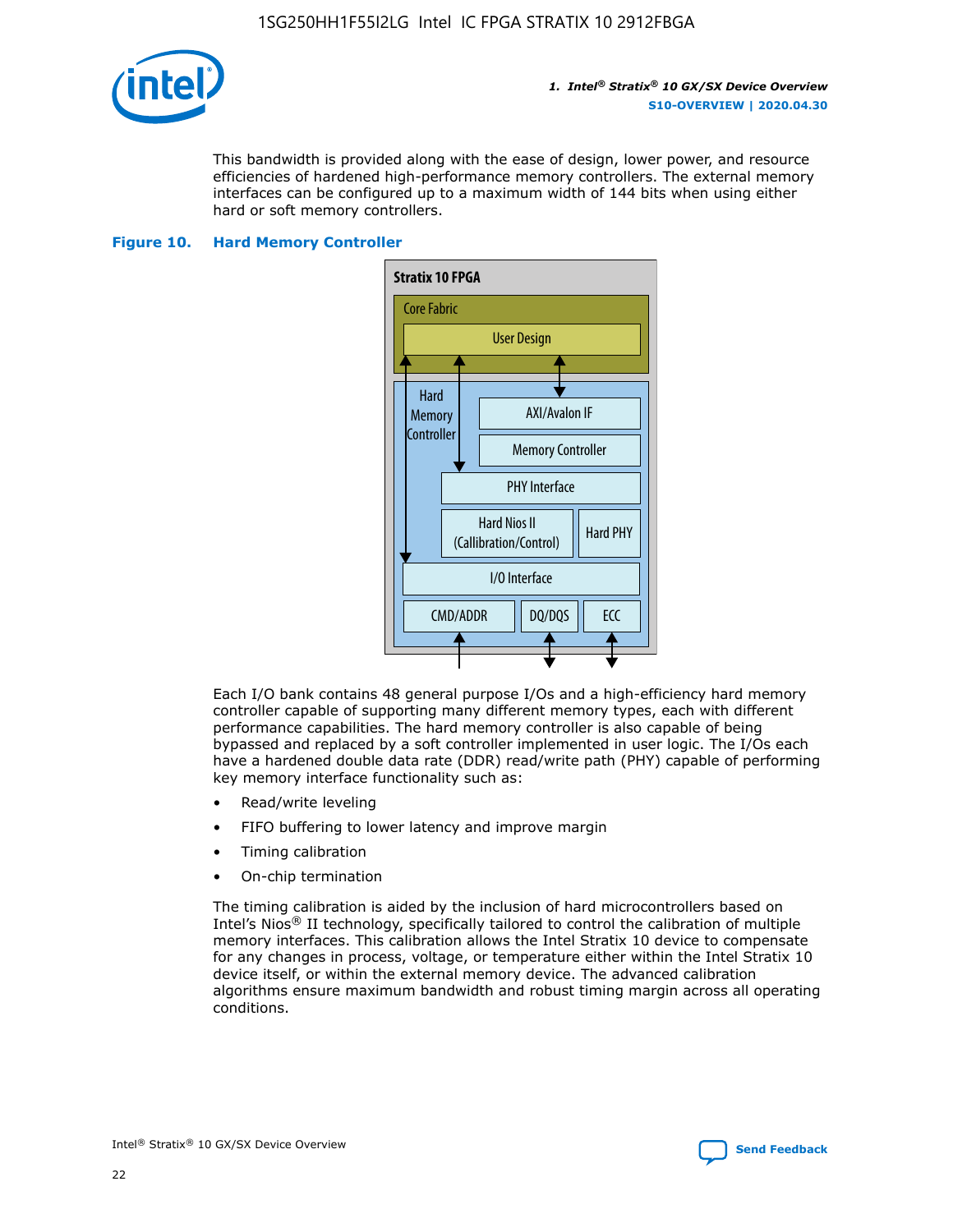

#### **Table 9. External Memory Interface Performance**

The listed speeds are for the 1-rank case.

| <b>Interface</b> | <b>Controller Type</b> | <b>Performance</b><br>(maximum rate possible) |
|------------------|------------------------|-----------------------------------------------|
| DDR4             | Hard                   | 2666 Mbps                                     |
| DDR <sub>3</sub> | Hard                   | 2133 Mbps                                     |
| QDRII+           | Soft                   | 1,100 Mtps                                    |
| QDRII+ Xtreme    | Soft                   | 1,266 Mtps                                    |
| <b>ODRIV</b>     | Soft                   | 2,133 Mtps                                    |
| RLDRAM III       | Soft                   | 2400 Mbps                                     |
| <b>RLDRAM II</b> | Soft                   | 533 Mbps                                      |

In addition to parallel memory interfaces, Intel Stratix 10 devices support serial memory technologies such as the Hybrid Memory Cube (HMC). The HMC is supported by the Intel Stratix 10 high-speed serial transceivers, which connect up to four HMC links, with each link running at data rates of 15 Gbps (HMC short reach specification).

Intel Stratix 10 devices also feature general purpose I/Os capable of supporting a wide range of single-ended and differential I/O interfaces. LVDS rates up to 1.6 Gbps are supported, with each pair of pins having both a differential driver and a differential input buffer. This enables configurable direction for each LVDS pair.

## **1.13. Adaptive Logic Module (ALM)**

Intel Stratix 10 devices use a similar adaptive logic module (ALM) as the previous generation Intel Arria 10 and Stratix V FPGAs, allowing for efficient implementation of logic functions and easy conversion of IP between the devices.

The ALM block diagram shown in the following figure has eight inputs with a fracturable look-up table (LUT), two dedicated embedded adders, and four dedicated registers.

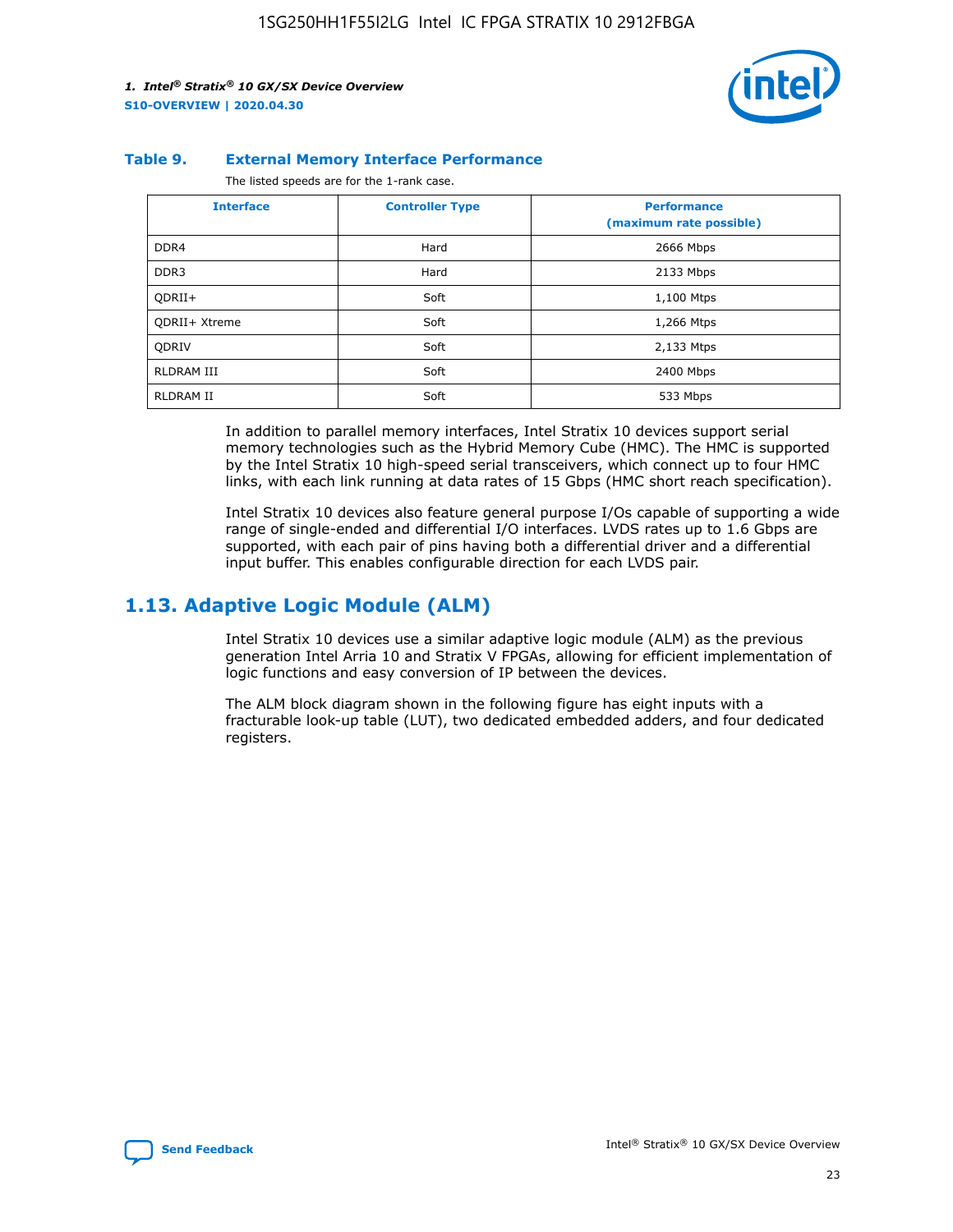

## **Figure 11. Intel Stratix 10 FPGA and SoC ALM Block Diagram**



Key features and capabilities of the ALM include:

- High register count with 4 registers per 8-input fracturable LUT, operating in conjunction with the new Intel Hyperflex architecture, enables Intel Stratix 10 devices to maximize core performance at very high core logic utilization
- Implements select 7-input logic functions, all 6-input logic functions, and two independent functions consisting of smaller LUT sizes (such as two independent 4 input LUTs) to optimize core logic utilization

The Intel Quartus Prime software takes advantage of the ALM logic structure to deliver the highest performance, optimal logic utilization, and lowest compile times. The Intel Quartus Prime software simplifies design reuse as it automatically maps legacy designs into the Intel Stratix 10 ALM architecture.

## **1.14. Core Clocking**

Core clocking in Intel Stratix 10 devices makes use of programmable clock tree synthesis.

This technique uses dedicated clock tree routing and switching circuits, and allows the Intel Quartus Prime software to create the exact clock trees required for your design. Clock tree synthesis minimizes clock tree insertion delay, reduces dynamic power dissipation in the clock tree and allows greater clocking flexibility in the core while still maintaining backwards compatibility with legacy global and regional clocking schemes.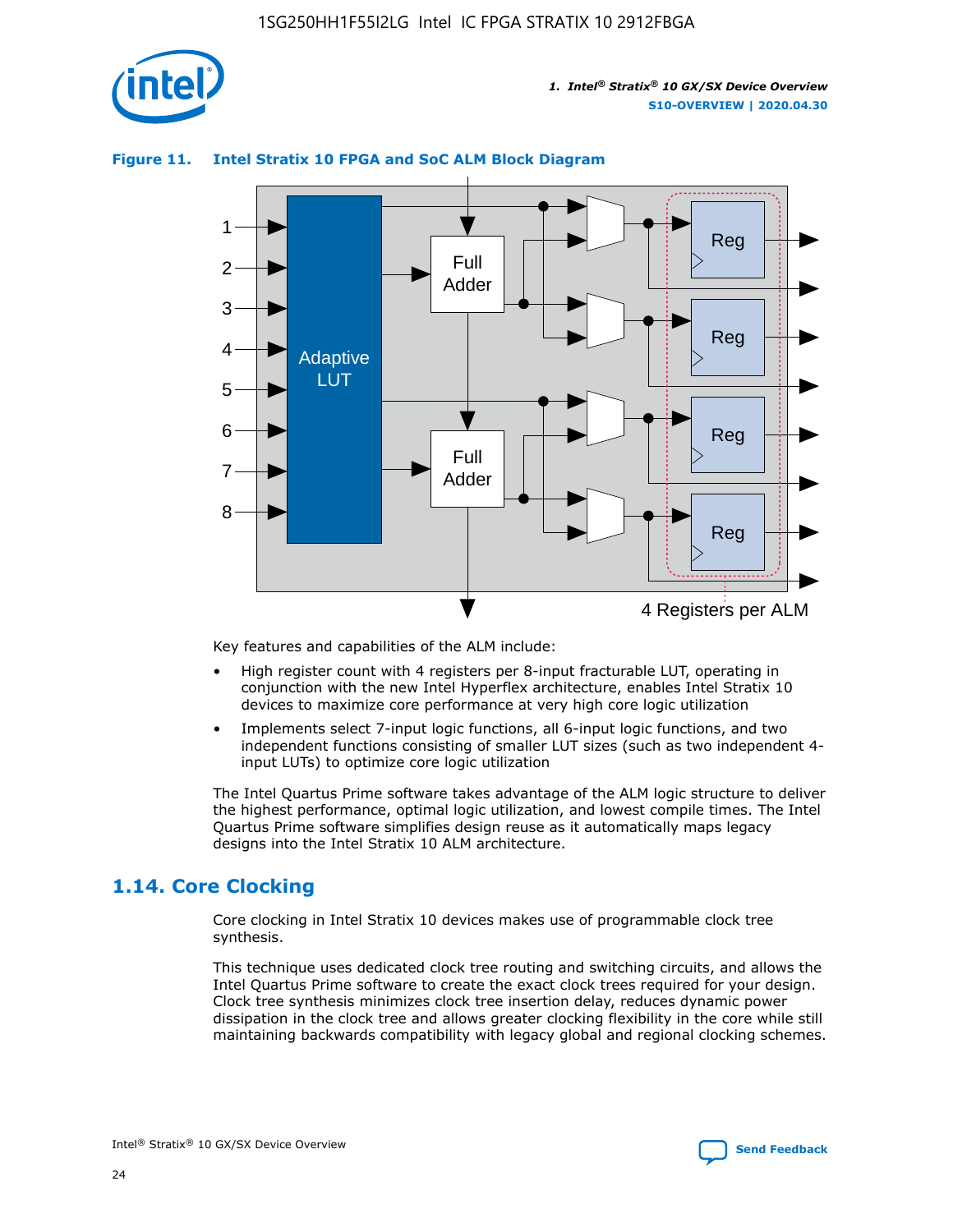

The core clock network in Intel Stratix 10 devices supports the new Intel Hyperflex core architecture at clock rates up to 1 GHz. It also supports the hard memory controllers up to 2666 Mbps with a quarter rate transfer to the core. The core clock network is supported by dedicated clock input pins, fractional clock synthesis PLLs, and integer I/O PLLs.

## **1.15. Fractional Synthesis PLLs and I/O PLLs**

Intel Stratix 10 devices have up to 32 fractional synthesis PLLs (fPLL) available for use with transceivers or in the core fabric.

The fPLLs are located in the 3D SiP transceiver L-tiles and H-tiles, eight per tile, adjacent to the transceiver channels. The fPLLs can be used to reduce both the number of oscillators required on the board and the number of clock pins required, by synthesizing multiple clock frequencies from a single reference clock source. In addition to synthesizing reference clock frequencies for the transceiver transmit PLLs, the fPLLs can also be used directly for transmit clocking. Each fPLL can be independently configured for conventional integer mode, or enhanced fractional synthesis mode with third-order delta-sigma modulation.

In addition to the fPLLs, Intel Stratix 10 devices contain up to 24 integer I/O PLLs (IOPLLs) available for general purpose use in the core fabric and for simplifying the design of external memory interfaces and high-speed LVDS interfaces. The IOPLLs are located in each bank of 48 general purpose I/O, 1 per I/O bank, adjacent to the hard memory controllers and LVDS SerDes in each I/O bank. This makes it easier to close timing because the IOPLLs are tightly coupled with the I/Os that need to use them. The IOPLLs can be used for general purpose applications in the core such as clock network delay compensation and zero-delay clock buffering.

## **1.16. Internal Embedded Memory**

Intel Stratix 10 devices contain two types of embedded memory blocks: M20K (20 Kb) and MLAB (640 bit).

The M20K and MLAB blocks are familiar block sizes carried over from previous Intel device families. The MLAB blocks are ideal for wide and shallow memories, while the M20K blocks are intended to support larger memory configurations and include hard ECC. Both M20K and MLAB embedded memory blocks can be configured as a singleport or dual-port RAM, FIFO, ROM, or shift register. These memory blocks are highly flexible and support a number of memory configurations as shown in Table 10 on page 25.

#### **Table 10. Internal Embedded Memory Block Configurations**

| MLAB (640 bits)                                                | <b>M20K (20 Kb)</b>                                                          |
|----------------------------------------------------------------|------------------------------------------------------------------------------|
| $64 \times 10$ (supported through emulation)<br>$32 \times 20$ | 2K x 10 (or x8)<br>$1K \times 20$ (or $x16$ )<br>$512 \times 40$ (or $x32$ ) |

## **1.17. Variable Precision DSP Block**

The Intel Stratix 10 DSP blocks are based upon the Variable Precision DSP Architecture used in Intel's previous generation devices. They feature hard fixed point and IEEE 754 compliant floating point capability.

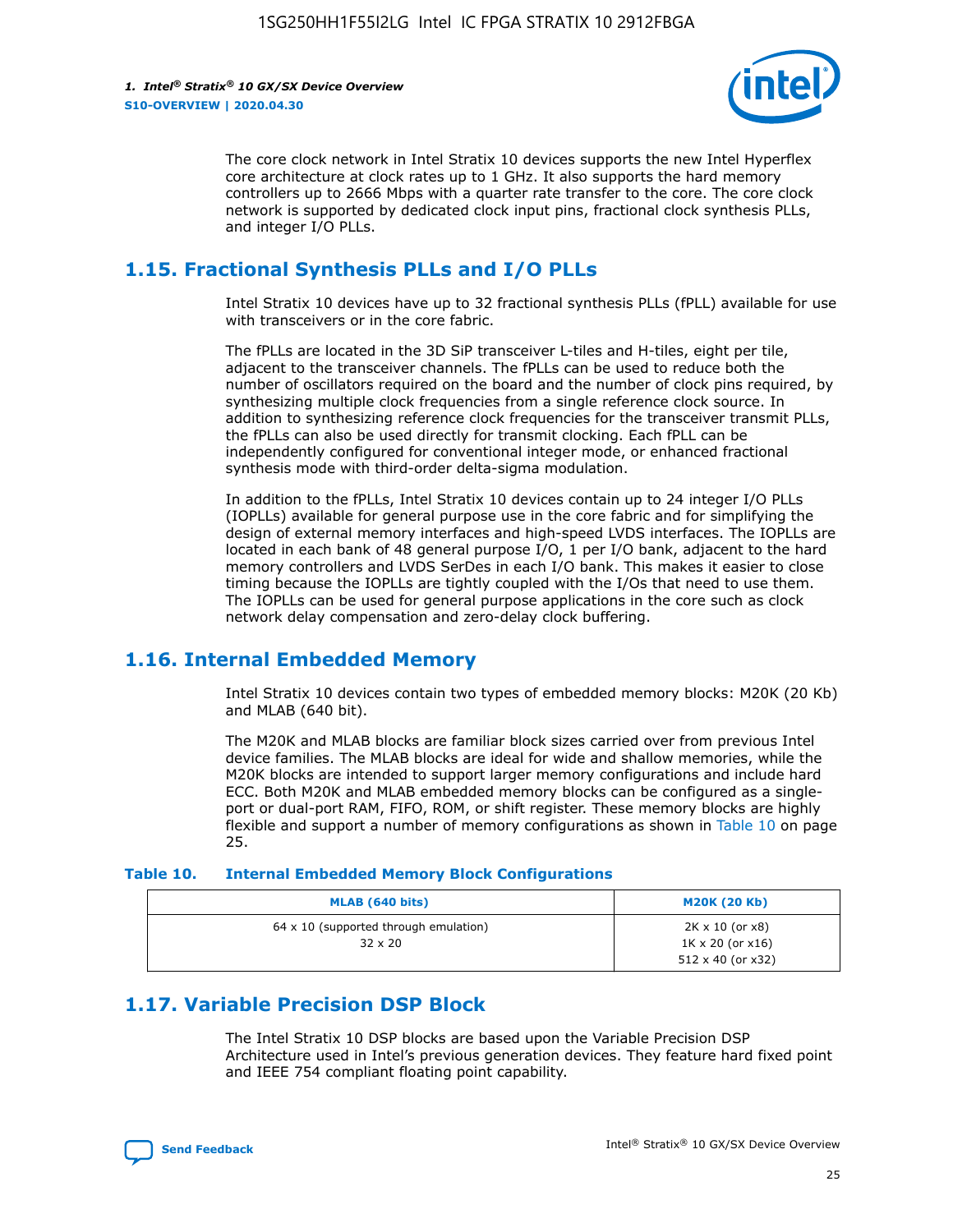

The DSP blocks can be configured to support signal processing with precision ranging from 18x19 up to 54x54. A pipeline register has been added to increase the maximum operating frequency of the DSP block and reduce power consumption.



#### **Figure 12. DSP Block: Standard Precision Fixed Point Mode**



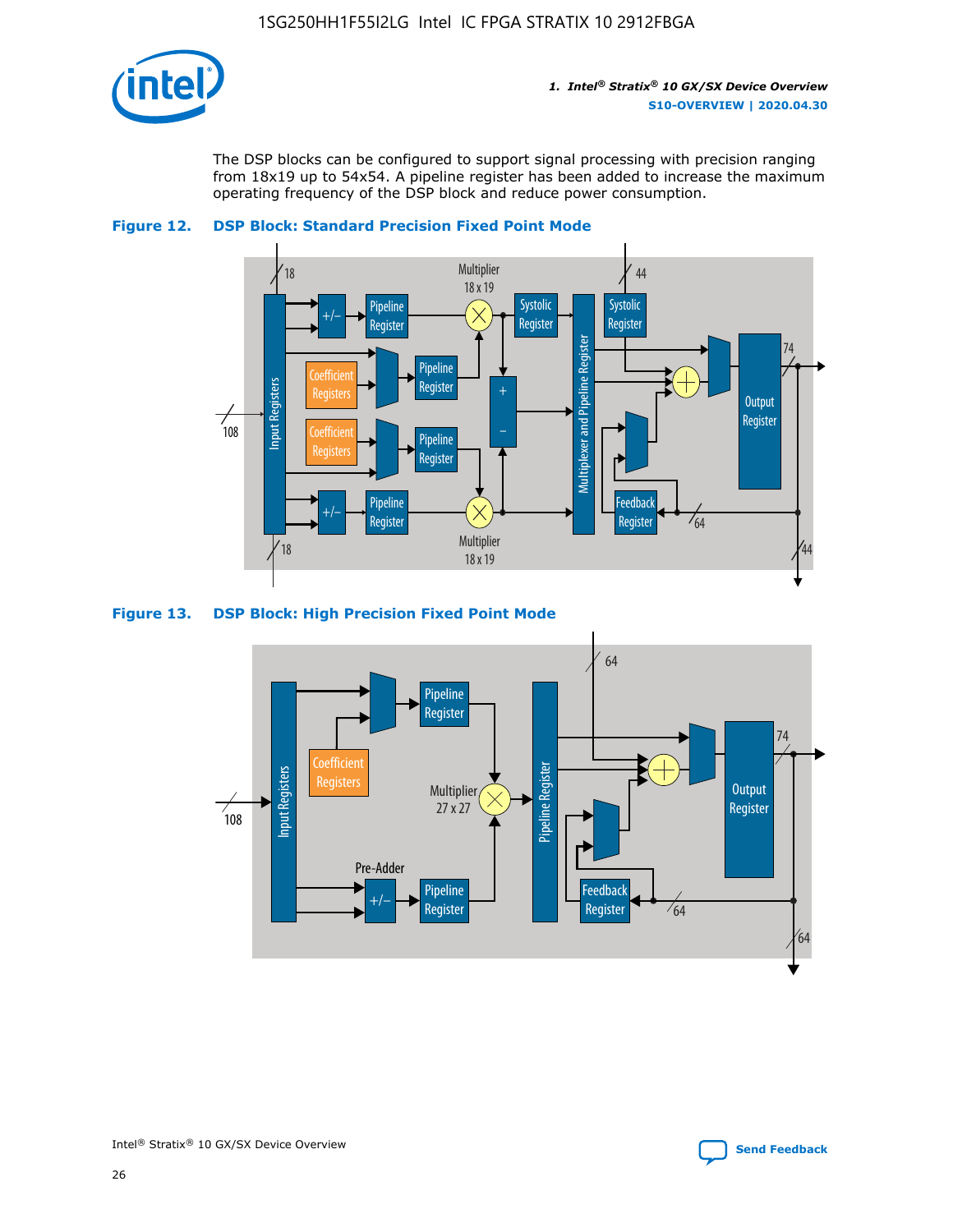



## **Figure 14. DSP Block: Single Precision Floating Point Mode**

Each DSP block can be independently configured at compile time as either dual 18x19 or a single 27x27 multiply accumulate. With a dedicated 64 bit cascade bus, multiple variable precision DSP blocks can be cascaded to implement even higher precision DSP functions efficiently.

In floating point mode, each DSP block provides one single precision floating point multiplier and adder. Floating point additions, multiplications, mult-adds and multaccumulates are supported.

The following table shows how different precisions are accommodated within a DSP block, or by utilizing multiple blocks.

| <b>Multiplier Size</b>             | <b>DSP Block Resources</b>                                                               | <b>Expected Usage</b>           |
|------------------------------------|------------------------------------------------------------------------------------------|---------------------------------|
| $18x19$ bits                       | 1/2 of Variable Precision DSP Block                                                      | Medium precision fixed point    |
| 27x27 bits                         | 1 Variable Precision DSP Block                                                           | High precision fixed point      |
| $19x36$ bits                       | 1 Variable Precision DSP Block with external<br>adder                                    | Fixed point FFTs                |
| 36x36 bits                         | 2 Variable Precision DSP Blocks with external<br>adder                                   | Very high precision fixed point |
| 54x54 bits                         | 4 Variable Precision DSP Blocks with external<br>adder                                   | Double Precision floating point |
| Single Precision<br>floating point | 1 Single Precision floating point adder, 1 Single<br>Precision floating point multiplier | Floating point                  |

#### **Table 11. Variable Precision DSP Block Configurations**

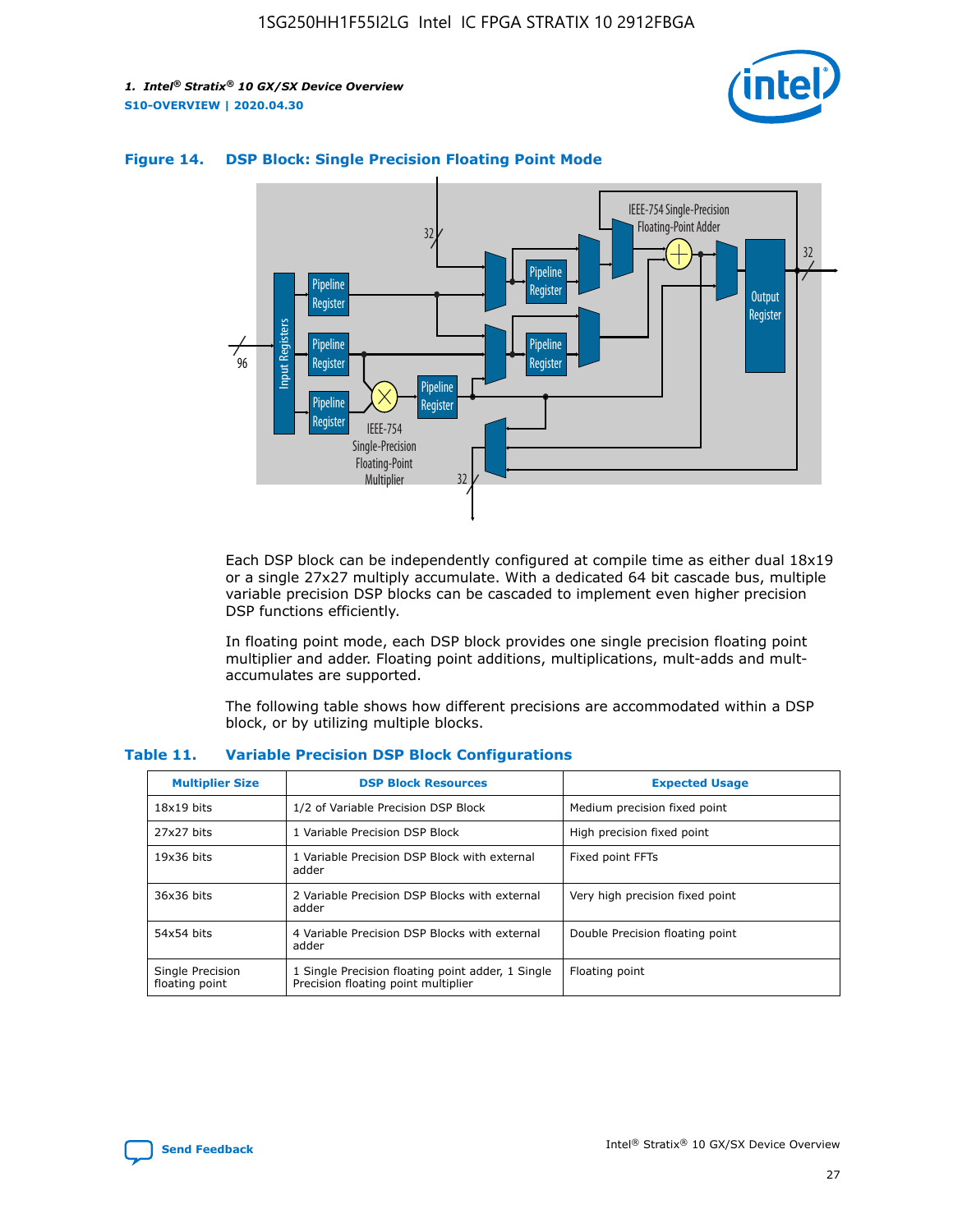

Complex multiplication is very common in DSP algorithms. One of the most popular applications of complex multipliers is the FFT algorithm. This algorithm has the characteristic of increasing precision requirements on only one side of the multiplier. The Variable Precision DSP block supports the FFT algorithm with proportional increase in DSP resources as the precision grows.

## **Table 12. Complex Multiplication With Variable Precision DSP Block**

| <b>Complex Multiplier</b><br><b>Size</b> | <b>DSP Block Resources</b>      | <b>FFT Usage</b>       |
|------------------------------------------|---------------------------------|------------------------|
| $18x19$ bits                             | 2 Variable Precision DSP Blocks | Resource optimized FFT |
| 27x27 bits                               | 4 Variable Precision DSP Blocks | Highest precision FFT  |

For FFT applications with high dynamic range requirements, the Intel FFT IP Core offers an option of single precision floating point implementation with resource usage and performance similar to high precision fixed point implementations.

Other features of the DSP block include:

- Hard 18 bit and 25 bit pre-adders
- Hard floating point multipliers and adders
- 64 bit dual accumulator (for separate I, Q product accumulations)
- Cascaded output adder chains for 18 and 27 bit FIR filters
- Embedded coefficient registers for 18 and 27 bit coefficients
- Fully independent multiplier outputs
- Inferability using HDL templates supplied by the Intel Quartus Prime software for most modes

The Variable Precision DSP block is ideal to support the growing trend towards higher bit precision in high performance DSP applications. At the same time, it can efficiently support the many existing 18 bit DSP applications, such as high definition video processing and remote radio heads. With the Variable Precision DSP block architecture and hard floating point multipliers and adders, Intel Stratix 10 devices can efficiently support many different precision levels up to and including floating point implementations. This flexibility can result in increased system performance, reduced power consumption, and reduce architecture constraints on system algorithm designers.

## **1.18. Hard Processor System (HPS)**

The Intel Stratix 10 SoC Hard Processor System (HPS) is Intel's third generation HPS. Leveraging the performance of Intel 14 nm tri-gate technology, Intel Stratix 10 SoC devices more than double the performance of previous generation SoCs with an integrated quad-core 64-bit Arm Cortex-A53. The HPS also enables system-wide hardware virtualization capabilities by adding a system memory management unit. These architecture improvements ensure that Intel Stratix 10 SoCs meet the requirements of current and future embedded markets, including wireless and wireline communications, datacenter acceleration, and numerous military applications.

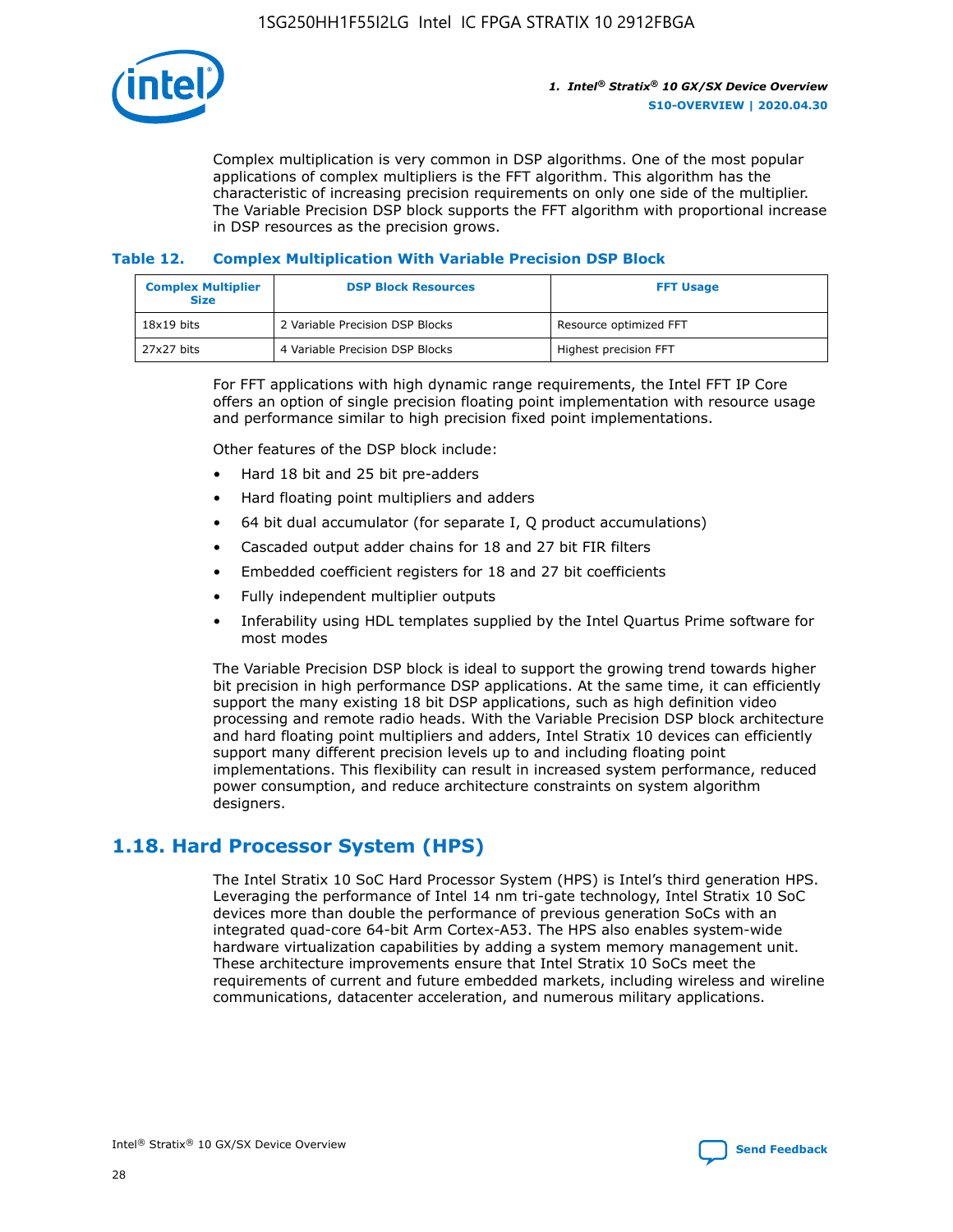

#### **Figure 15. HPS Block Diagram**

| Quad Arm Cortex-A53-Based Hard Processor System |                        |                           |                                                     |                             |                              |  |                          |                                        |
|-------------------------------------------------|------------------------|---------------------------|-----------------------------------------------------|-----------------------------|------------------------------|--|--------------------------|----------------------------------------|
| <b>Arm Cortex - A53</b>                         |                        |                           | Arm Cortex - A53                                    |                             |                              |  | SD/SDIO/                 |                                        |
| <b>NEON</b>                                     |                        | <b>FPU</b>                | <b>NEON</b>                                         |                             | <b>FPU</b>                   |  | USB OTG<br>$(x2)^{1,2}$  | $MMC$ <sup>1,2</sup>                   |
| 32 KB I-Cache                                   |                        | 32 KB D-Cache             | 32 KB I-Cache                                       |                             | 32 KB D - Cache              |  |                          |                                        |
| with Parity                                     |                        | with ECC                  | with Parity                                         |                             | with ECC                     |  |                          | <b>DMA</b>                             |
| Arm Cortex - A53                                |                        |                           |                                                     |                             | Arm Cortex - A53             |  | UART (x2)                | $(8 \text{ Channel})^2$                |
| <b>NEON</b>                                     |                        | <b>FPU</b>                | <b>NEON</b>                                         |                             | <b>FPU</b>                   |  |                          |                                        |
| 32 KB I-Cache<br>with Parity                    |                        | 32 KB D-Cache<br>with ECC | 32 KB I-Cache<br>with Parity                        |                             | 32 KB D-Cache<br>with ECC    |  | I <sup>2</sup> C(x5)     | <b>HPS 10</b>                          |
|                                                 | 1 MB L2 Cache with ECC |                           |                                                     |                             |                              |  |                          |                                        |
| <b>System MMU</b>                               |                        |                           |                                                     | <b>Cache Coherency Unit</b> |                              |  | <b>EMAC</b> $(x3)^{1,2}$ | <b>NAND</b><br>Flash <sup>1,2</sup>    |
| JTAG Debug<br>or Trace                          |                        |                           | 256 KB<br><b>Timers</b><br>RAM <sup>2</sup><br>(x8) |                             |                              |  | SPI(x4)                  |                                        |
| Lightweight HPS-to-<br><b>FPGA BRIDGE</b>       |                        |                           | HPS-to-FPGA<br><b>BRIDGE</b>                        |                             | FPGA-to-HPS<br><b>BRIDGE</b> |  | HPS-to-SDM<br>SDM-to-HPS | <b>SDRAM</b><br>Scheduler <sup>3</sup> |
|                                                 |                        |                           |                                                     |                             |                              |  |                          |                                        |
| <b>FPGA Fabric</b>                              |                        |                           |                                                     |                             |                              |  | <b>SDM</b>               | <b>Hard Memory</b><br>Controller       |
|                                                 |                        |                           |                                                     |                             |                              |  |                          |                                        |

Notes:

1. Integrated direct memory access (DMA)

2. Integrated error correction code (ECC)

3. Multiport front-end interface to hard memory controller

## **1.18.1. Key Features of the Intel Stratix 10 HPS**

## **Table 13. Key Features of the Intel Stratix 10 GX/SX HPS**

| <b>Feature</b>                                    | <b>Description</b>                                                                                                                                                                                                                                                                                                                                     |
|---------------------------------------------------|--------------------------------------------------------------------------------------------------------------------------------------------------------------------------------------------------------------------------------------------------------------------------------------------------------------------------------------------------------|
| Quad-core Arm Cortex-A53<br>MPCore processor unit | 2.3 MIPS/MHz instruction efficiency<br>$\bullet$<br>CPU frequency up to 1.5 GHz<br>٠<br>At 1.5 GHz total performance of 13,800 MIPS<br>Army8-A architecture<br>Runs 64 bit and 32 bit Arm instructions<br>16 bit and 32 bit Thumb instructions for 30% reduction in memory footprint<br>Jazelle* RCT execution architecture with 8 bit Java byte codes |
|                                                   |                                                                                                                                                                                                                                                                                                                                                        |

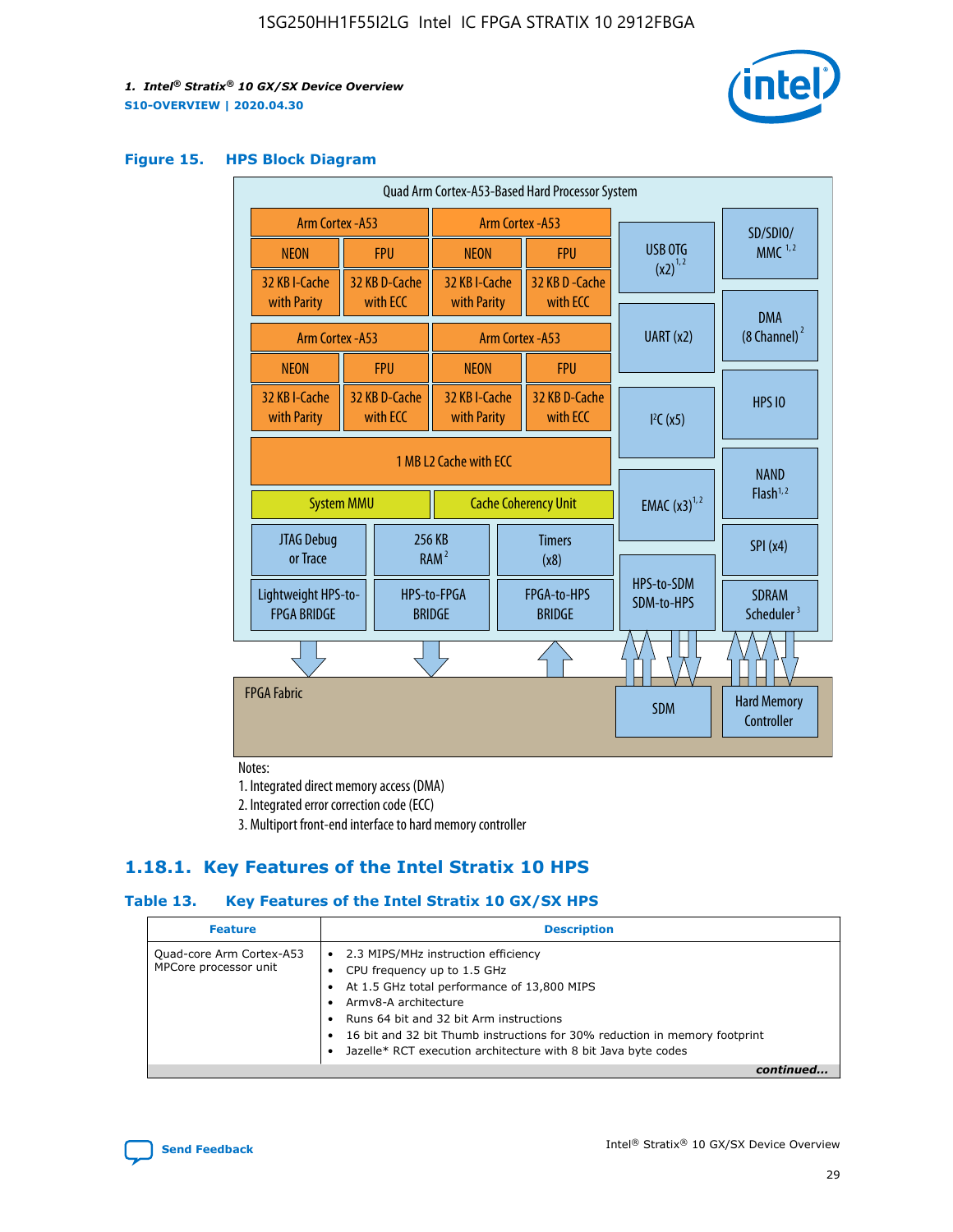

| <b>Feature</b>                                        | <b>Description</b>                                                                                                                                                                                                                                                                                                                                                                                                                                                                                                                                                                                                                                                                                                                                                                                                                                                                                                                                                                                                                                                                                                                                                                                                     |
|-------------------------------------------------------|------------------------------------------------------------------------------------------------------------------------------------------------------------------------------------------------------------------------------------------------------------------------------------------------------------------------------------------------------------------------------------------------------------------------------------------------------------------------------------------------------------------------------------------------------------------------------------------------------------------------------------------------------------------------------------------------------------------------------------------------------------------------------------------------------------------------------------------------------------------------------------------------------------------------------------------------------------------------------------------------------------------------------------------------------------------------------------------------------------------------------------------------------------------------------------------------------------------------|
|                                                       | Superscalar, variable length, out-of-order pipeline with dynamic branch prediction<br>Improved Arm Neon* media processing engine<br>$\bullet$<br>Single- and double-precision floating-point unit<br>Arm CoreSight* debug and trace technology<br>$\bullet$                                                                                                                                                                                                                                                                                                                                                                                                                                                                                                                                                                                                                                                                                                                                                                                                                                                                                                                                                            |
| <b>System Memory</b><br>Management Unit               | Enables a unified memory model and extends hardware virtualization into peripherals<br>$\bullet$<br>implemented in the FPGA fabric                                                                                                                                                                                                                                                                                                                                                                                                                                                                                                                                                                                                                                                                                                                                                                                                                                                                                                                                                                                                                                                                                     |
| Cache Coherency unit                                  | $\bullet$<br>Changes in shared data stored in cache are propagated throughout the system<br>providing bi-directional coherency for co-processing elements.                                                                                                                                                                                                                                                                                                                                                                                                                                                                                                                                                                                                                                                                                                                                                                                                                                                                                                                                                                                                                                                             |
| Cache                                                 | L1 Cache<br>$\bullet$<br>- 32 KB of instruction cache w/ parity check<br>- 32 KB of L1 data cache w /ECC<br>- Parity checking<br>L2 Cache<br>$-$ 1MB shared<br>- 8-way set associative<br>- SEU Protection with parity on TAG ram and ECC on data RAM<br>- Cache lockdown support                                                                                                                                                                                                                                                                                                                                                                                                                                                                                                                                                                                                                                                                                                                                                                                                                                                                                                                                      |
| On-Chip Memory                                        | 256 KB of scratch on-chip RAM<br>$\bullet$                                                                                                                                                                                                                                                                                                                                                                                                                                                                                                                                                                                                                                                                                                                                                                                                                                                                                                                                                                                                                                                                                                                                                                             |
| External SDRAM and Flash<br>Memory Interfaces for HPS | Hard memory controller with support for DDR4, DDR3<br>$\bullet$<br>$-$ 40 bit (32 bit + 8 bit ECC) with select packages supporting 72 bit (64 bit + 8 bit<br>ECC)<br>- Support for up to 2666 Mbps DDR4 and 2166 Mbps DDR3 frequencies<br>- Error correction code (ECC) support including calculation, error correction, write-<br>back correction, and error counters<br>- Software Configurable Priority Scheduling on individual SDRAM bursts<br>- Fully programmable timing parameter support for all JEDEC-specified timing<br>parameters<br>- Multiport front-end (MPFE) scheduler interface to the hard memory controller, which<br>supports the $AXI^{\circledR}$ Quality of Service (QoS) for interface to the FPGA fabric<br>NAND flash controller<br>$-$ ONFI 1.0<br>- Integrated descriptor based with DMA<br>- Programmable hardware ECC support<br>- Support for 8 and 16 bit Flash devices<br>Secure Digital SD/SDIO/MMC controller<br>$-$ eMMC 4.5<br>- Integrated descriptor based DMA<br>- CE-ATA digital commands supported<br>- 50 MHz operating frequency<br>Direct memory access (DMA) controller<br>$\bullet$<br>- 8-channel<br>- Supports up to 32 peripheral handshake interface<br>continued |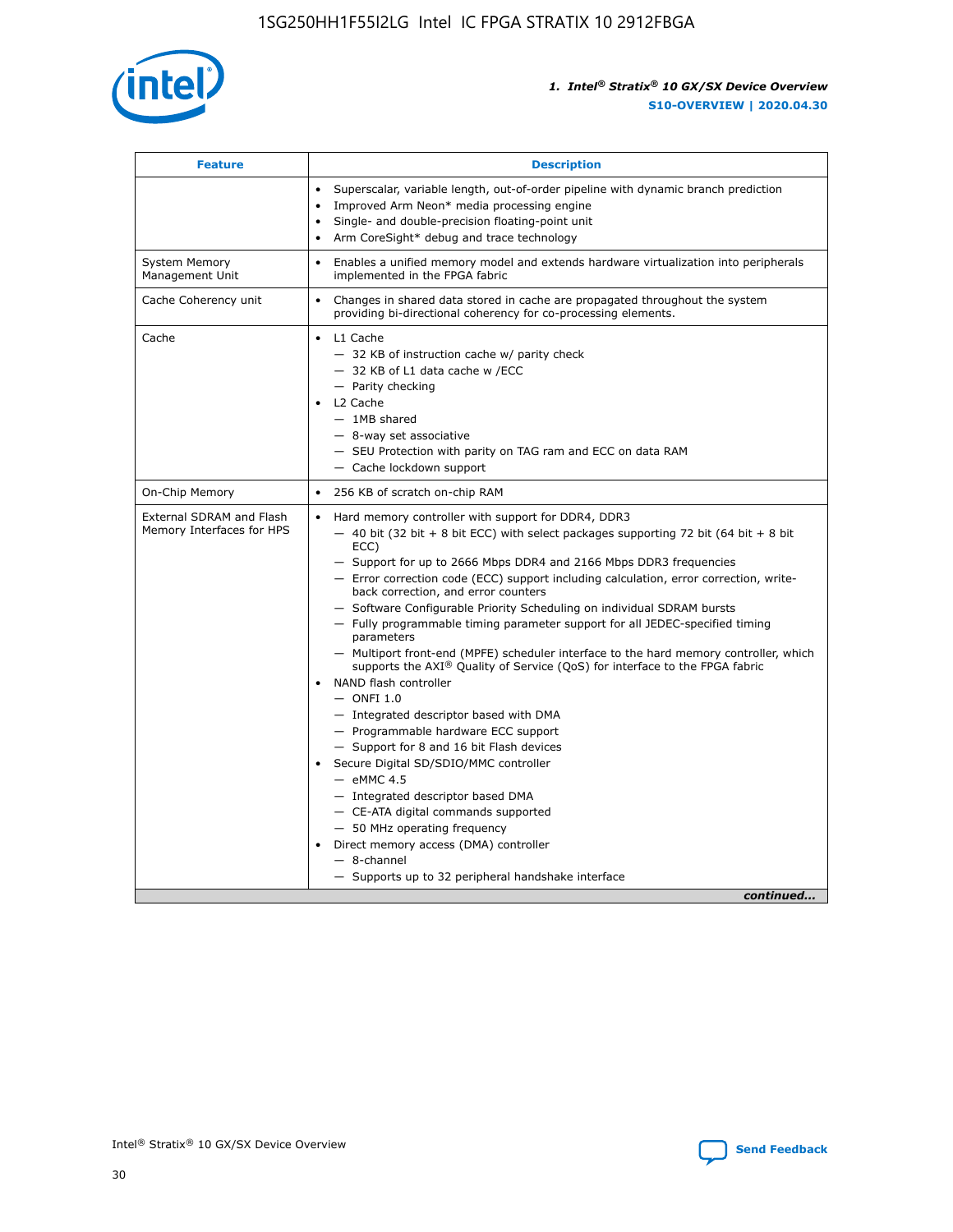

| <b>Feature</b>                         | <b>Description</b>                                                                                                                                                                                                                                                                                                                                                                                                                                                                                                                                                                                                                                                                                                                                                                                                                                                                                                                                                                                                                                                                                                                                                                                                                                                                                                                                                                                                                                                                                                     |
|----------------------------------------|------------------------------------------------------------------------------------------------------------------------------------------------------------------------------------------------------------------------------------------------------------------------------------------------------------------------------------------------------------------------------------------------------------------------------------------------------------------------------------------------------------------------------------------------------------------------------------------------------------------------------------------------------------------------------------------------------------------------------------------------------------------------------------------------------------------------------------------------------------------------------------------------------------------------------------------------------------------------------------------------------------------------------------------------------------------------------------------------------------------------------------------------------------------------------------------------------------------------------------------------------------------------------------------------------------------------------------------------------------------------------------------------------------------------------------------------------------------------------------------------------------------------|
| Communication Interface<br>Controllers | Three 10/100/1000 Ethernet media access controls (MAC) with integrated DMA<br>$\bullet$<br>- Supports RGMII and RMII external PHY Interfaces<br>- Option to support other PHY interfaces through FPGA logic<br>$\bullet$ GMII<br>MII<br>$\bullet$<br>RMII (requires MII to RMII adapter)<br>$\bullet$<br>• RGMII (requires GMII to RGMII adapter)<br>SGMII (requires GMII to SGMII adapter)<br>- Supports IEEE 1588-2002 and IEEE 1588-2008 standards for precision networked<br>clock synchronization<br>- Supports IEEE 802.1Q VLAN tag detection for reception frames<br>- Supports Ethernet AVB standard<br>Two USB On-the-Go (OTG) controllers with DMA<br>- Dual-Role Device (device and host functions)<br>• High-speed (480 Mbps)<br>• Full-speed (12 Mbps)<br>• Low-speed (1.5 Mbps)<br>• Supports USB 1.1 (full-speed and low-speed)<br>- Integrated descriptor-based scatter-gather DMA<br>- Support for external ULPI PHY<br>- Up to 16 bidirectional endpoints, including control endpoint<br>$-$ Up to 16 host channels<br>- Supports generic root hub<br>- Configurable to OTG 1.3 and OTG 2.0 modes<br>Five $I2C$ controllers (three can be used by EMAC for MIO to external PHY)<br>- Support both 100 Kbps and 400 Kbps modes<br>- Support both 7 bit and 10 bit addressing modes<br>- Support Master and Slave operating mode<br>Two UART 16550 compatible<br>- Programmable baud rate up to 115.2 Kbaud<br>Four serial peripheral interfaces (SPI) (2 Masters, 2 Slaves)<br>- Full and Half duplex |
| Timers and I/O                         | Timers<br>$\bullet$<br>- 4 general-purpose timers<br>$-4$ watchdog timers<br>48 HPS direct I/O allow HPS peripherals to connect directly to I/O<br>Up to three IO48 banks may be assigned to HPS for HPS DDR access                                                                                                                                                                                                                                                                                                                                                                                                                                                                                                                                                                                                                                                                                                                                                                                                                                                                                                                                                                                                                                                                                                                                                                                                                                                                                                    |
| Interconnect to Logic Core             | • FPGA-to-HPS Bridge<br>- Allows IP bus masters in the FPGA fabric to access to HPS bus slaves<br>- Configurable 32, 64, or 128 bit AMBA AXI interface<br>HPS-to-FPGA Bridge<br>- Allows HPS bus masters to access bus slaves in FPGA fabric<br>- Configurable 32, 64, or 128 bit AMBA AXI interface allows high-bandwidth HPS<br>master transactions to FPGA fabric<br>HPS-to-SDM and SDM-to-HPS Bridges<br>- Allows the HPS to reach the SDM block and the SDM to bootstrap the HPS<br>Light Weight HPS-to-FPGA Bridge<br>- Light weight 32 bit AXI interface suitable for low-latency register accesses from HPS<br>to soft peripherals in FPGA fabric<br>FPGA-to-HPS SDRAM Bridge<br>- Up to three AMBA AXI interfaces supporting 32, 64, or 128 bit data paths                                                                                                                                                                                                                                                                                                                                                                                                                                                                                                                                                                                                                                                                                                                                                    |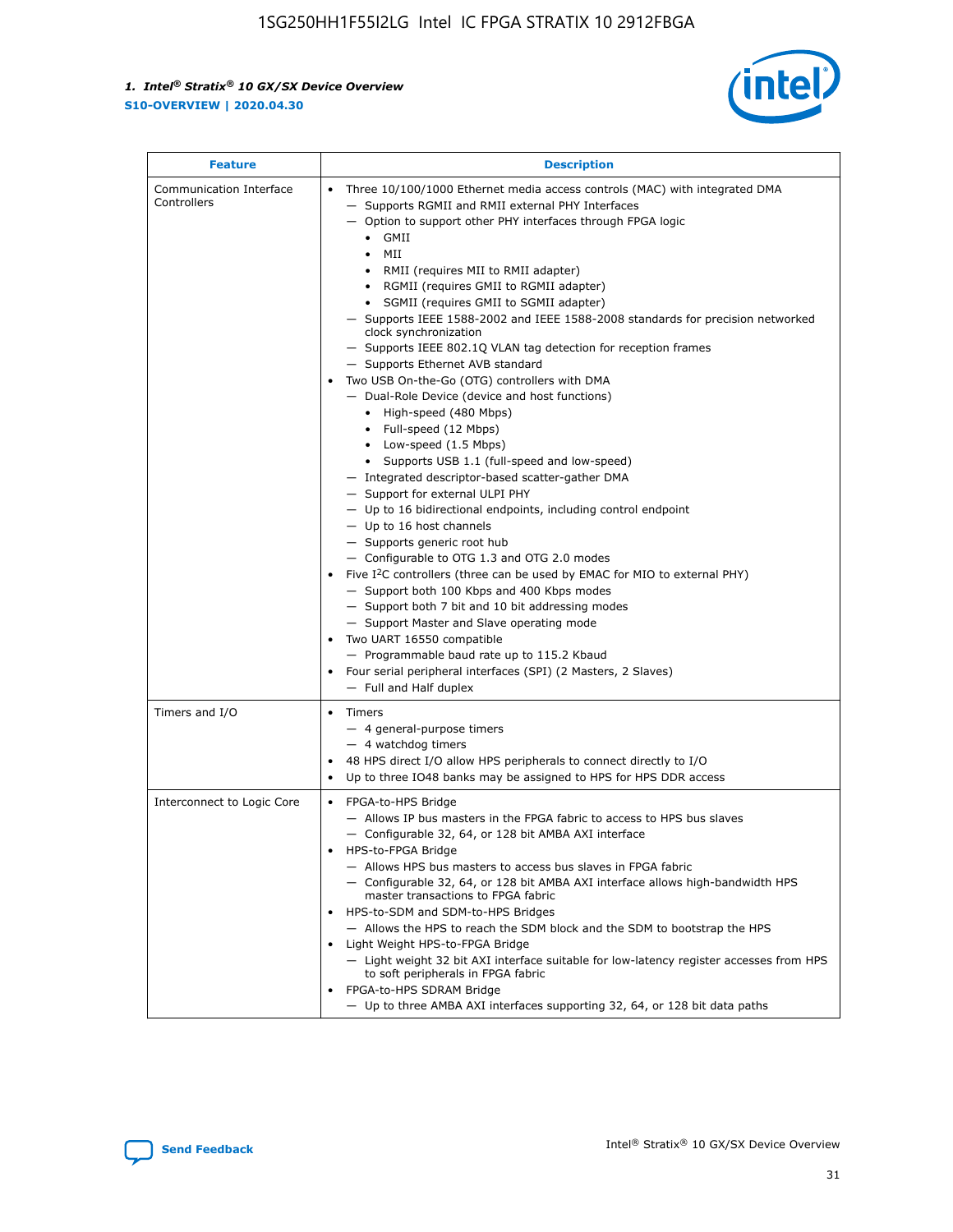

## **1.19. Power Management**

Intel Stratix 10 devices use the advanced Intel 14 nm tri-gate process technology, the all new Intel Hyperflex core architecture to enable Hyper-Folding, power gating, and several optional power reduction techniques to reduce total power consumption by as much as 70% compared to previous generation high-performance Stratix V devices.

Intel Stratix 10 standard power devices (-V) are SmartVID devices. The core voltage supplies (VCC and VCCP) for each SmartVID device must be driven by a PMBus voltage regulator dedicated to that Intel Stratix 10 device. Use of a PMBus voltage regulator for each SmartVID (-V) device is mandatory; it is not an option. A code is programmed into each SmartVID device during manufacturing that allows the PMBus voltage regulator to operate at the optimum core voltage to meet the device performance specifications.

With the new Intel Hyperflex core architecture, designs can run 2X faster than previous generation FPGAs. With 2X performance and same required throughput, architects can cut the data path width in half to save power. This optimization is called Hyper-Folding. Additionally, power gating reduces static power of unused resources in the FPGA by powering them down. The Intel Quartus Prime software automatically powers down specific unused resource blocks such as DSP and M20K blocks, at configuration time.

The optional power reduction techniques in Intel Stratix 10 devices include:

• **Available Low Static Power Devices**—Intel Stratix 10 devices are available with a fixed core voltage that provides lower static power than the SmartVID standard power devices, while maintaining device performance

Furthermore, Intel Stratix 10 devices feature Intel's low power transceivers and include a number of hard IP blocks that not only reduce logic resources but also deliver substantial power savings compared to soft implementations. In general, hard IP blocks consume up to 50% less power than the equivalent soft logic implementations.

## **1.20. Device Configuration and Secure Device Manager (SDM)**

All Intel Stratix 10 devices contain a Secure Device Manager (SDM), which is a dedicated triple-redundant processor that serves as the point of entry into the device for all JTAG and configuration commands. The SDM also bootstraps the HPS in SoC devices ensuring that the HPS can boot using the same security features that the FPGA devices have.

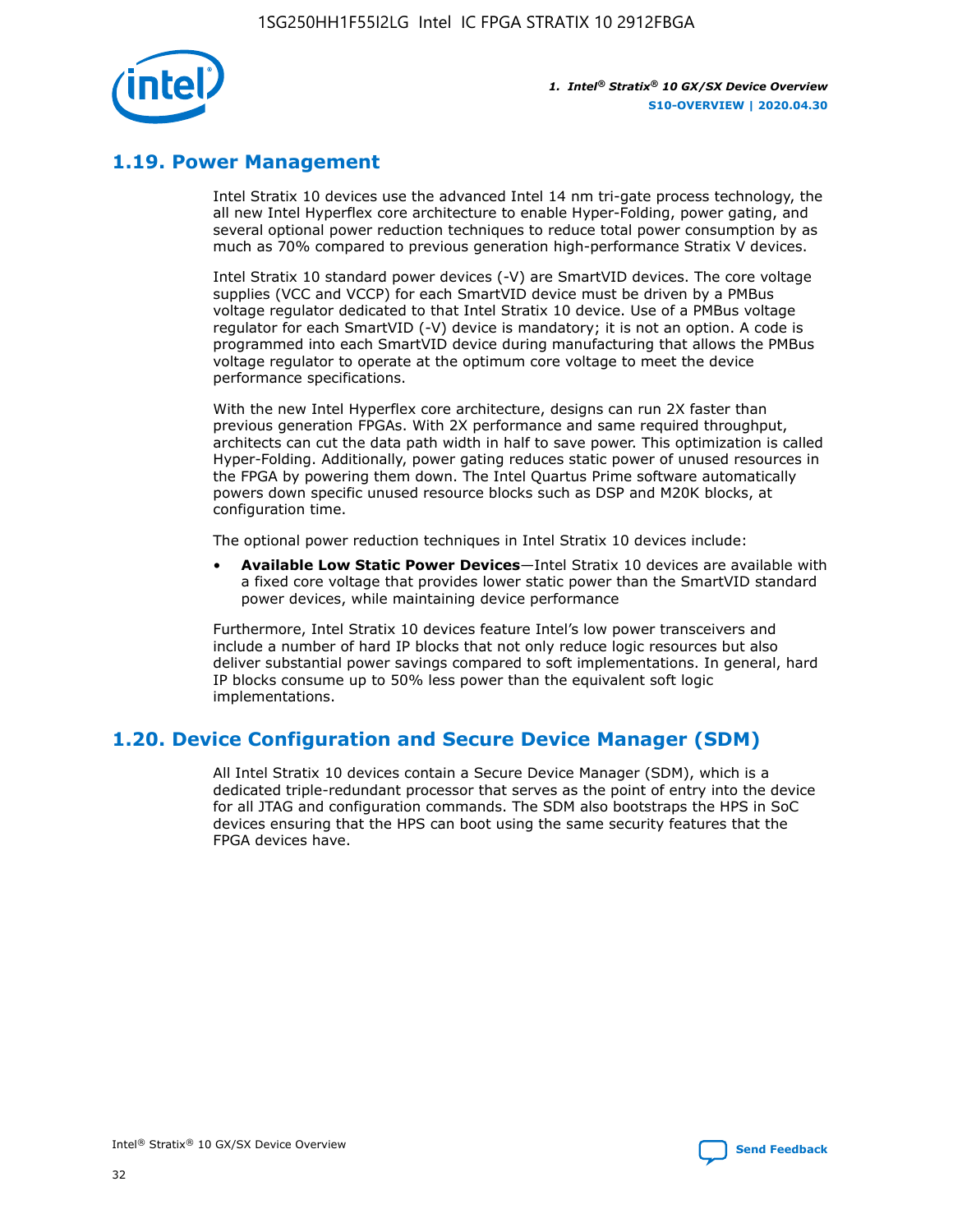





During configuration, Intel Stratix 10 devices are divided into logical sectors, each of which is managed by a local sector manager (LSM). The SDM passes configuration data to each of the LSMs across the on-chip configuration network. This allows the sectors to be configured independently, one at a time, or in parallel. This approach achieves simplified sector configuration and reconfiguration, as well as reduced overall configuration time due to the inherent parallelism. The same sector-based approach is used to respond to single-event upsets and security attacks.

While the sectors provide a logical separation for device configuration and reconfiguration, they overlay the normal rows and columns of FPGA logic and routing. This means there is no impact to the Intel Quartus Prime software place and route, and no impact to the timing of logic signals that cross the sector boundaries.

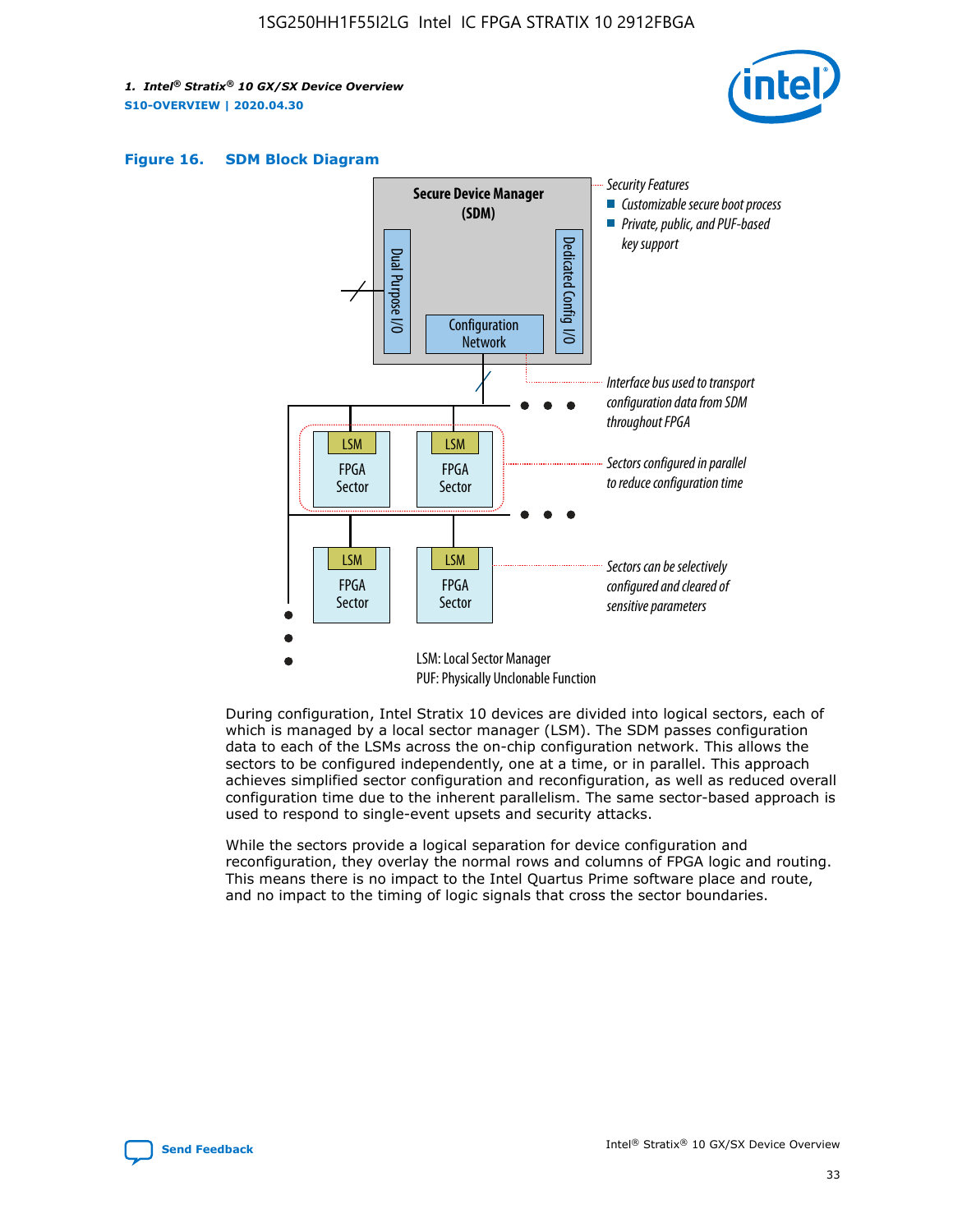

The SDM enables robust, secure, fully-authenticated device configuration. It also allows for customization of the configuration scheme, which can enhance device security. For configuration and reconfiguration, this approach offers a variety of advantages:

- Dedicated secure configuration manager
- Reduced device configuration time, because sectors are configured in parallel
- Updateable configuration process
- Reconfiguration of one or more sectors independent of all other sectors
- Zeroization of individual sectors or the complete device

The SDM also provides additional capabilities such as register state readback and writeback to support ASIC prototyping and other applications.

## **1.21. Device Security**

Building on top of the robust security features present in the previous generation devices, Intel Stratix 10 FPGAs and SoCs include a number of new and innovative security enhancements. These features are also managed by the SDM, tightly coupling device configuration and reconfiguration with encryption, authentication, key storage and anti-tamper services.

Security services provided by the SDM include:

- Bitstream encryption
- Multi-factor authentication
- Hard encryption and authentication acceleration; AES-256, SHA-256/384, ECDSA-256/384
- Volatile and non-volatile encryption key storage and management
- Boot code authentication for the HPS
- Physically Unclonable Function (PUF) service
- Updateable configuration process
- Secure device maintenance and upgrade functions
- Side channel attack protection
- Scripted response to sensor inputs and security attacks, including selective sector zeroization
- Readback, JTAG and test mode disable
- Enhanced response to single-event upsets (SEU)
- Black key provisioning
- Physical anti-tamper

See the *Intel Stratix 10 Device Security User Guide* for a complete list of all security features.

The SDM and associated security services provide a robust, multi-layered security solution for your Intel Stratix 10 design.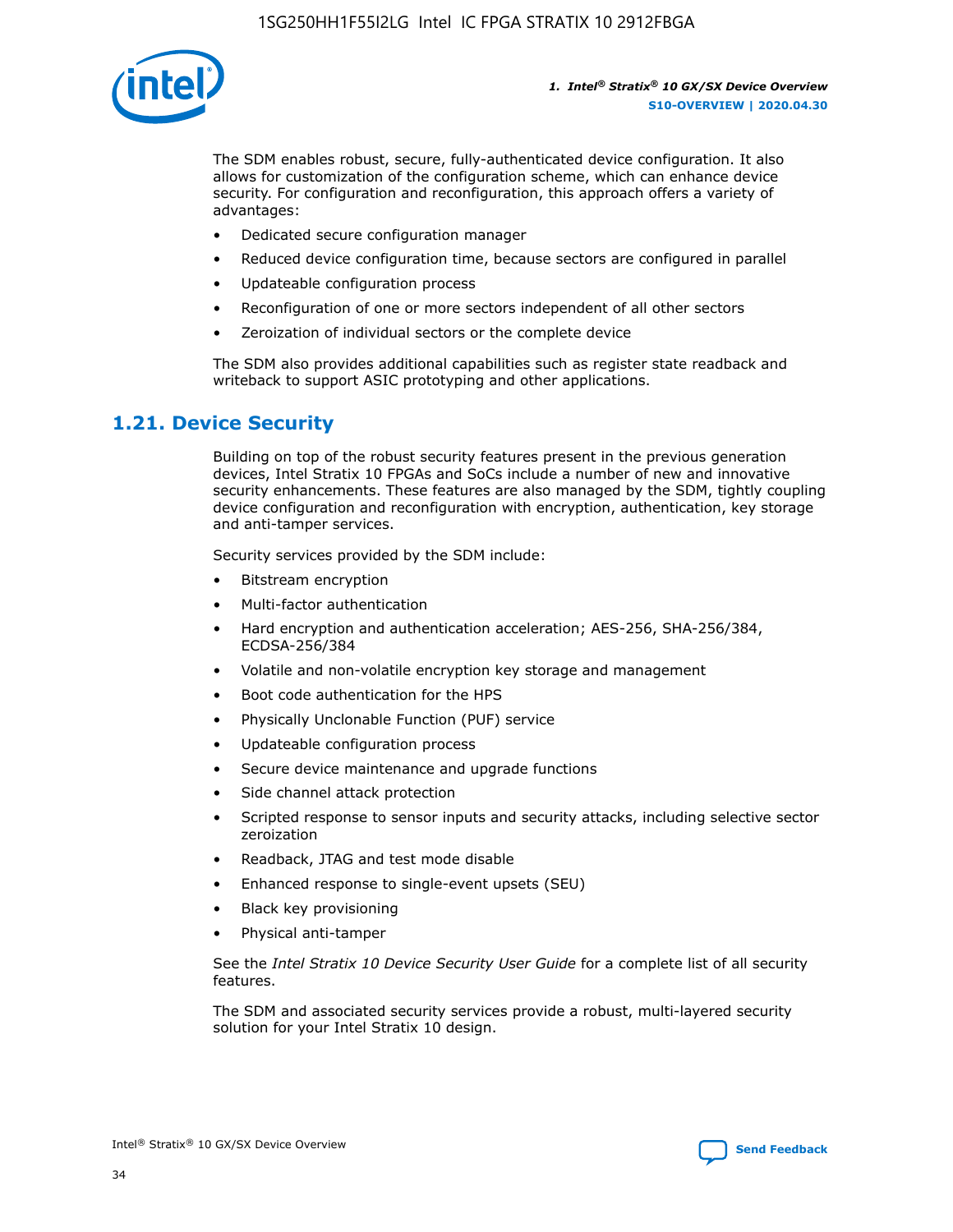

#### **Table 14. Device Security**

| <b>Intel Stratix 10 Family Variant</b> | <b>Bitstream Authentication</b> | <b>Advanced Security Features</b> <sup>(12)</sup> |
|----------------------------------------|---------------------------------|---------------------------------------------------|
| GX/SX                                  | All devices                     | -AS suffix part number required                   |

#### **Related Information**

- [My Intel Support](https://www.intel.com/content/www/us/en/programmable/my-intel/mal-home.html)
- [Intel Stratix 10 Device Security User Guide](https://www.intel.com/content/www/us/en/programmable/documentation/ndq1483601370898.html#wcd1483611014402)

## **1.22. Configuration via Protocol Using PCI Express**

Configuration via protocol using PCI Express allows the FPGA to be configured across the PCI Express bus, simplifying the board layout and increasing system integration. Making use of the embedded PCI Express hard IP operating in autonomous mode before the FPGA is configured, this technique allows the PCI Express bus to be powered up and active within the 100 ms time allowed by the PCI Express specification. Intel Stratix 10 devices also support partial reconfiguration across the PCI Express bus which reduces system down time by keeping the PCI Express link active while the device is being reconfigured.

## **1.23. Partial and Dynamic Reconfiguration**

Partial reconfiguration allows you to reconfigure part of the FPGA while other sections continue running. This capability is required in systems where uptime is critical, because it allows you to make updates or adjust functionality without disrupting services.

In addition to lowering power and cost, partial reconfiguration also increases the effective logic density by removing the necessity to place in the FPGA those functions that do not operate simultaneously. Instead, these functions can be stored in external memory and loaded as needed. This reduces the size of the required FPGA by allowing multiple applications on a single FPGA, saving board space and reducing power. The partial reconfiguration process is built on top of the proven incremental compile design flow in the Intel Quartus Prime design software

Dynamic reconfiguration in Intel Stratix 10 devices allows transceiver data rates, protocols and analog settings to be changed dynamically on a channel-by-channel basis while maintaining data transfer on adjacent transceiver channels. Dynamic reconfiguration is ideal for applications that require on-the-fly multiprotocol or multirate support. Both the PMA and PCS blocks within the transceiver can be reconfigured using this technique. Dynamic reconfiguration of the transceivers can be used in conjunction with partial reconfiguration of the FPGA to enable partial reconfiguration of both core and transceivers simultaneously.

## **1.24. Fast Forward Compile**

The innovative Fast Forward Compile feature in the Intel Quartus Prime software identifies performance bottlenecks in your design and provides detailed, step-by-step performance improvement recommendations that you can then implement. The Compiler reports estimates of the maximum operating frequency that can be achieved

<sup>(12)</sup> Contact My Intel Support for additional information.

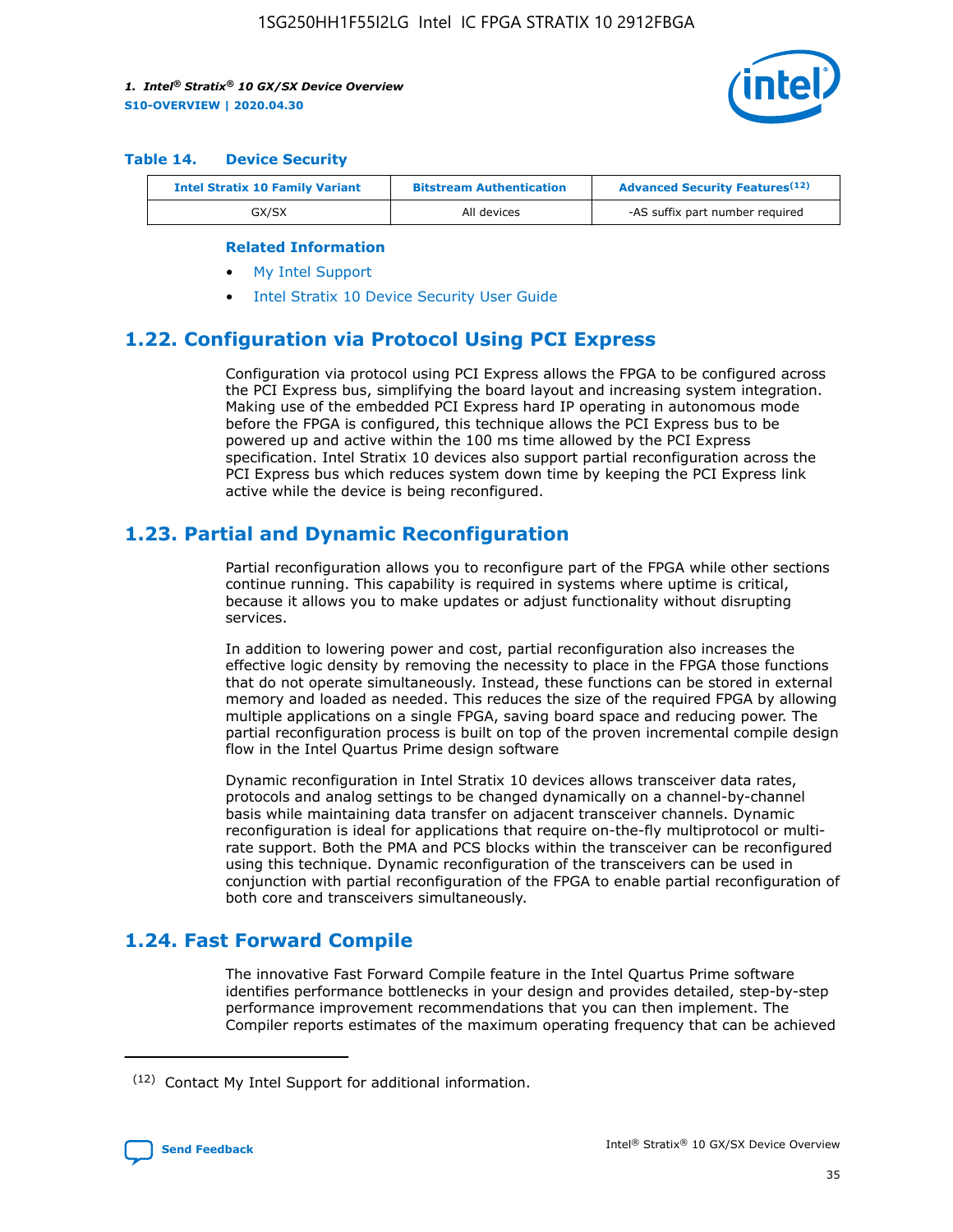

by applying the recommendations. As part of the new Hyper-Aware design flow, Fast Forward Compile maximizes the performance of your Intel Stratix 10 design and achieves rapid timing closure.

Previously, this type of optimization required multiple time-consuming design iterations, including full design re-compilation to determine the effectiveness of the changes. Fast Forward Compile enables you to make better decisions about where to focus your optimization efforts, and how to increase your design performance and throughput. This technique removes much of the guesswork of performance exploration, resulting in fewer design iterations and as much as 2X core performance gains for Intel Stratix 10 designs.

## **1.25. Single Event Upset (SEU) Error Detection and Correction**

Intel Stratix 10 FPGAs and SoCs offer robust SEU error detection and correction circuitry. The detection and correction circuitry includes protection for Configuration RAM (CRAM) programming bits and user memories. The CRAM is protected by a continuously running parity checker circuit with integrated ECC that automatically corrects one or two bit errors and detects higher order multibit errors.

The physical layout of the CRAM array is optimized to make the majority of multi-bit upsets appear as independent single-bit or double-bit errors which are automatically corrected by the integrated CRAM ECC circuitry. In addition to the CRAM protection, user memories also include integrated ECC circuitry and are layout optimized for error detection and correction.

The SEU error detection and correction hardware is supported by both soft IP and the Intel Quartus Prime software to provide a complete SEU mitigation solution. The components of the complete solution include:

- Hard error detection and correction for CRAM and user M20K memory blocks
- Optimized physical layout of memory cells to minimize probability of SEU
- Sensitivity processing soft IP that reports if CRAM upset affects a used or unused bit
- Fault injection soft IP with the Intel Quartus Prime software support that changes state of CRAM bits for testing purposes
- Hierarchy tagging in the Intel Quartus Prime software
- Triple Mode Redundancy (TMR) used for the Secure Device Manager and critical on-chip state machines

In addition to the SEU mitigation features listed above, the Intel 14 nm tri-gate process technology used for Intel Stratix 10 devices is based on FinFET transistors which have reduced SEU susceptibility versus conventional planar transistors.

## **1.26. Document Revision History for the Intel Stratix 10 GX/SX Device Overview**

| <b>Document</b><br><b>Version</b> | <b>Changes</b>             |
|-----------------------------------|----------------------------|
| 2020.04.30                        | Made the following change: |
|                                   | continued                  |

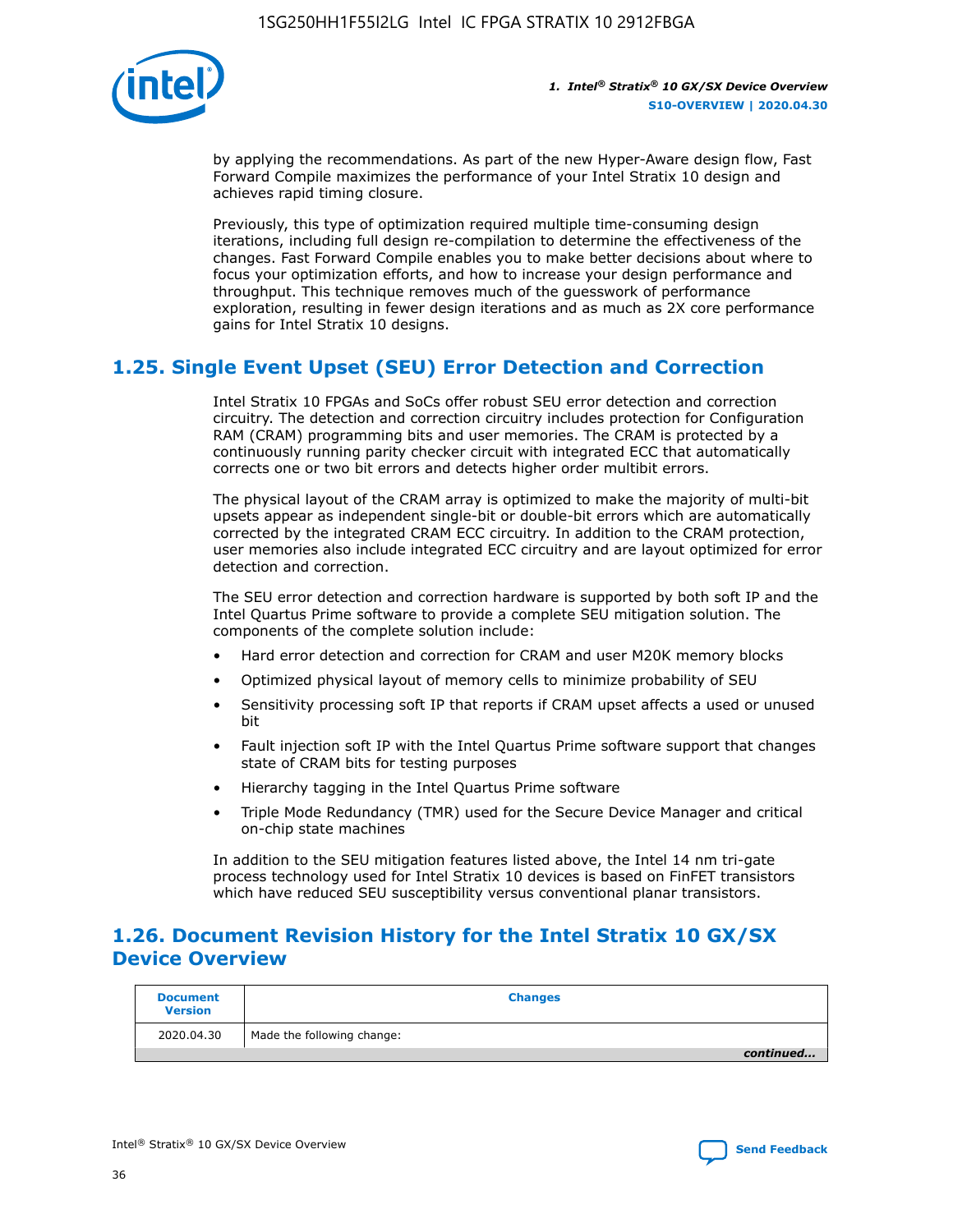

| <b>Document</b><br><b>Version</b> | <b>Changes</b>                                                                                                                                                                                                                                                                                                                                                                                                                                                                                                                                                                                                                                                                                                                                                                                                                                                                                                                                                                                                    |
|-----------------------------------|-------------------------------------------------------------------------------------------------------------------------------------------------------------------------------------------------------------------------------------------------------------------------------------------------------------------------------------------------------------------------------------------------------------------------------------------------------------------------------------------------------------------------------------------------------------------------------------------------------------------------------------------------------------------------------------------------------------------------------------------------------------------------------------------------------------------------------------------------------------------------------------------------------------------------------------------------------------------------------------------------------------------|
|                                   | Added the GX 10M variant.<br>$\bullet$                                                                                                                                                                                                                                                                                                                                                                                                                                                                                                                                                                                                                                                                                                                                                                                                                                                                                                                                                                            |
| 2020.03.24                        | Made the following changes:<br>Added advanced security (-AS) devices.<br>Added level shifter details for the Intel Stratix 10 SX/GX 400 device.                                                                                                                                                                                                                                                                                                                                                                                                                                                                                                                                                                                                                                                                                                                                                                                                                                                                   |
| 2019.08.19                        | Made the following changes:<br>Added composition details for the leaded and lead-free contact device options.<br>Updated the I/O PLL counts.<br>$\bullet$                                                                                                                                                                                                                                                                                                                                                                                                                                                                                                                                                                                                                                                                                                                                                                                                                                                         |
| 2019.02.15                        | Made the following changes:<br>Changed the number of included logic elements globally.<br>Removed logic density 450, logic density 550, and package code 48 from the "Sample Ordering<br>$\bullet$<br>Code and Available Options for Intel Stratix 10 Devices" figure.<br>Updated description of the higher density in the "Innovations in Intel Stratix 10 FPGAs and SoCs"<br>section.<br>Updated description of the general purpose I/Os in the "Intel Stratix 10 FPGA and SoC Common<br>Device Features" table.<br>Removed support for LPDDR3 globally.<br>Updated the "Intel Stratix 10 FPGA and SoC Architecture Block Diagram" figure.<br>$\bullet$<br>Updated the "Intel Stratix 10 GX/SX FPGA and SoC Family Plan-FPGA Core (part 1)" table.<br>$\bullet$<br>Updated the "Intel Stratix 10 GX/SX FPGA and SoC Family Plan-Interconnects, PLLs and Hard IP<br>(part 2)" table.<br>Updated and merged the "Intel Stratix 10 GX/SX FPGA and SoC Family Package Plan" tables.                                 |
| 2018.08.08                        | Made the following changes:<br>Changed the specs for QDRII+ and QDRII+ Xtreme and added specs for QDRIV in the "External<br>$\bullet$<br>Memory Interface Performance" table.<br>Updated description of the power options in the "Sample Ordering Code and Available Options for<br>Intel Stratix 10 Devices" figure.<br>Changed the description of the technology and power management features in the "Intel Stratix 10<br>FPGA and SoC Common Device Features" table.<br>Changed the description of SmartVID in the "Power Management" section.<br>Changed the direction arrow from the coefficient registers block in the "DSP Block: High Precision<br>Fixed Point Mode" figure.                                                                                                                                                                                                                                                                                                                             |
| 2017.10.30                        | Made the following changes:<br>Removed the embedded eSRAM feature globally.<br>$\bullet$<br>Removed the Low Power (VID) and Military operating temperature options, and package code 53<br>$\bullet$<br>from the "Sample Ordering Code and Available Options for Stratix 10 Devices" figure.<br>Changed the Maximum transceiver data rate (chip-to-chip) specification for L-Tile devices in the<br>"Key Features of Intel Stratix 10 Devices Compared to Stratix V Devices" table.                                                                                                                                                                                                                                                                                                                                                                                                                                                                                                                               |
| 2016.10.31                        | Made the following changes:<br>• Changed the number of available transceivers to 96, globally.<br>Changed the single-precision floating point performance to 10 TFLOP, globally.<br>Changed the maximum datarate to 28.3 Gbps, globally.<br>$\bullet$<br>Changed some of the features listed in the "Stratix 10 GX/SX Device Overview" section.<br>$\bullet$<br>Changed descriptions for the GX and SX devices in the "Stratix 10 Family Variants" section.<br>$\bullet$<br>Changed the "Sample Ordering Code and Available Options for Stratix 10 Devices" figure.<br>Changed the features listed in the "Key Features of Stratix 10 Devices Compared to Stratix V<br>Devices" table.<br>Changed the descriptions of the following areas of the "Stratix 10 FPGA and SoC Common Device<br>Features" table:<br>- Transceiver hard IP<br>- Internal memory blocks<br>- Core clock networks<br>- Packaging<br>Reorganized and updated all tables in the "Stratix 10 FPGA and SoC Family Plan" section.<br>continued |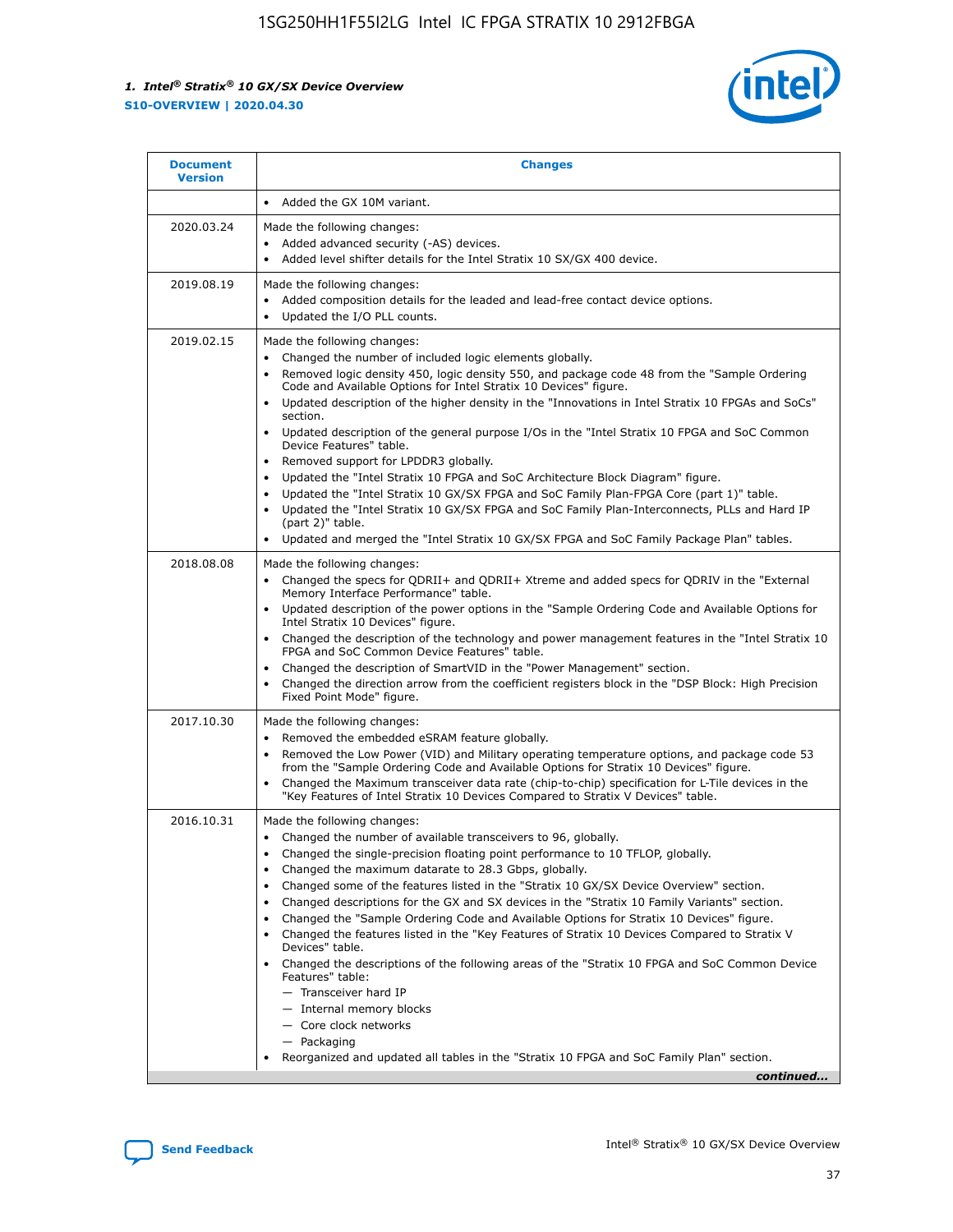

| <b>Document</b><br><b>Version</b> | <b>Changes</b>                                                                                                                                                                                                                                                                                                                                                                                                                                                                                                                                                                                                                                                                                                                                                                                                                                                                                                                                                                                     |
|-----------------------------------|----------------------------------------------------------------------------------------------------------------------------------------------------------------------------------------------------------------------------------------------------------------------------------------------------------------------------------------------------------------------------------------------------------------------------------------------------------------------------------------------------------------------------------------------------------------------------------------------------------------------------------------------------------------------------------------------------------------------------------------------------------------------------------------------------------------------------------------------------------------------------------------------------------------------------------------------------------------------------------------------------|
|                                   | Removed the "Migration Between Arria 10 FPGAs and Stratix 10 FPGAs" section.<br>Removed footnotes from the "Transceiver PCS Features" table.<br>Changed the HMC description in the "External Memory and General Purpose I/O" section.<br>Changed the number of fPLLs in the "Fractional Synthesis PLLs and I/O PLLs" section.<br>Clarified HMC data width support in the "Key Features of the Stratix 10 HPS" table.<br>Changed the description in the "Internal Embedded Memory" section.<br>Changed the datarate for the Standard PCS and SDI PCS features in the "Transceiver PCS Features"<br>table.<br>Added a note to the "PCI Express Gen1/Gen2/Gen3 Hard IP" section.<br>Updated the "Key Features of the Stratix 10 HPS" table.<br>Changed the description for the Cache coherency unit in the "Key Features of the Stratix 10 HPS"<br>table.<br>Changed the description for the external SDRAM and Flash memory interfaces for HPS in the "Key<br>Features of the Stratix 10 HPS" table. |
| 2015.12.04                        | Initial release.                                                                                                                                                                                                                                                                                                                                                                                                                                                                                                                                                                                                                                                                                                                                                                                                                                                                                                                                                                                   |